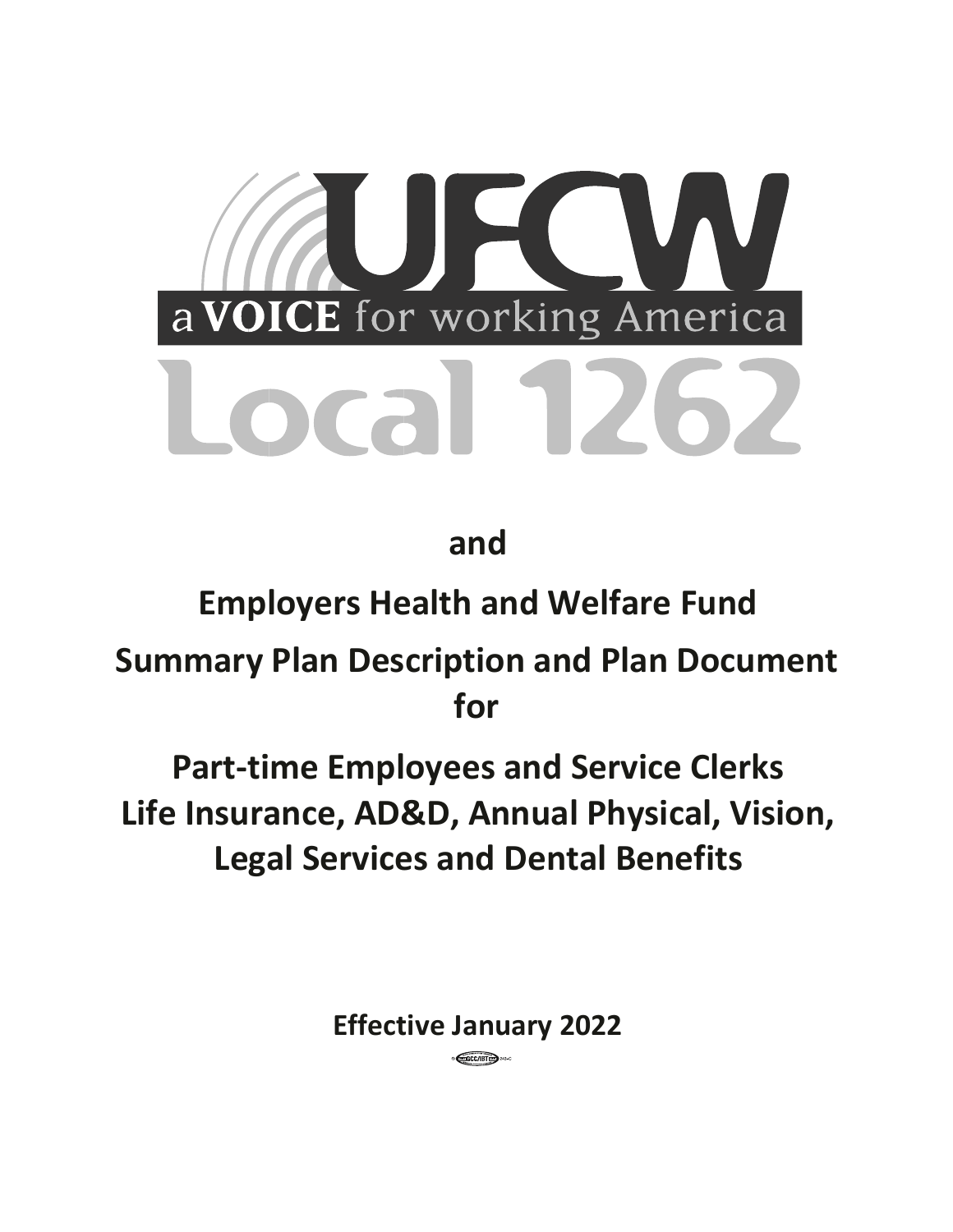# **\* \* \* IMPORTANT \* \* \***

# **Please read this Summary Plan Description (SPD) in its entirety.**

This SPD, which also serves as the Plan document, contains a summary in English of your rights and benefits under the UFCW Local 1262 and Employers Health and Welfare Plan of benefits (Plan) relating to your life, accidental death and dismemberment, Service Clerk Annual Physical, vision, legal services and dental benefits.

This SPD describes these benefits available to you and your Dependent Children (if any) under the Plan and summarizes situations in which these benefits may be reduced, delayed, forfeited, or denied, as well as your rights and responsibilities, and the procedures and deadlines for filing a claim or appeal and taking legal action against the Plan and its fiduciaries.

Other documents affecting your Plan benefits may include a trust agreement, documents from insurers or third-party administrators, or notices that provide more detail with respect to certain benefits (collectively, the Plan Documents). In the event of a conflict between any provision in this SPD and any other Plan Document, except where explicitly stated otherwise in this SPD, the provisions of this SPD shall control.

If you have questions regarding this SPD or want more information about the Plan, please contact the Fund Office at (800) 522-4161 (TTY: 711).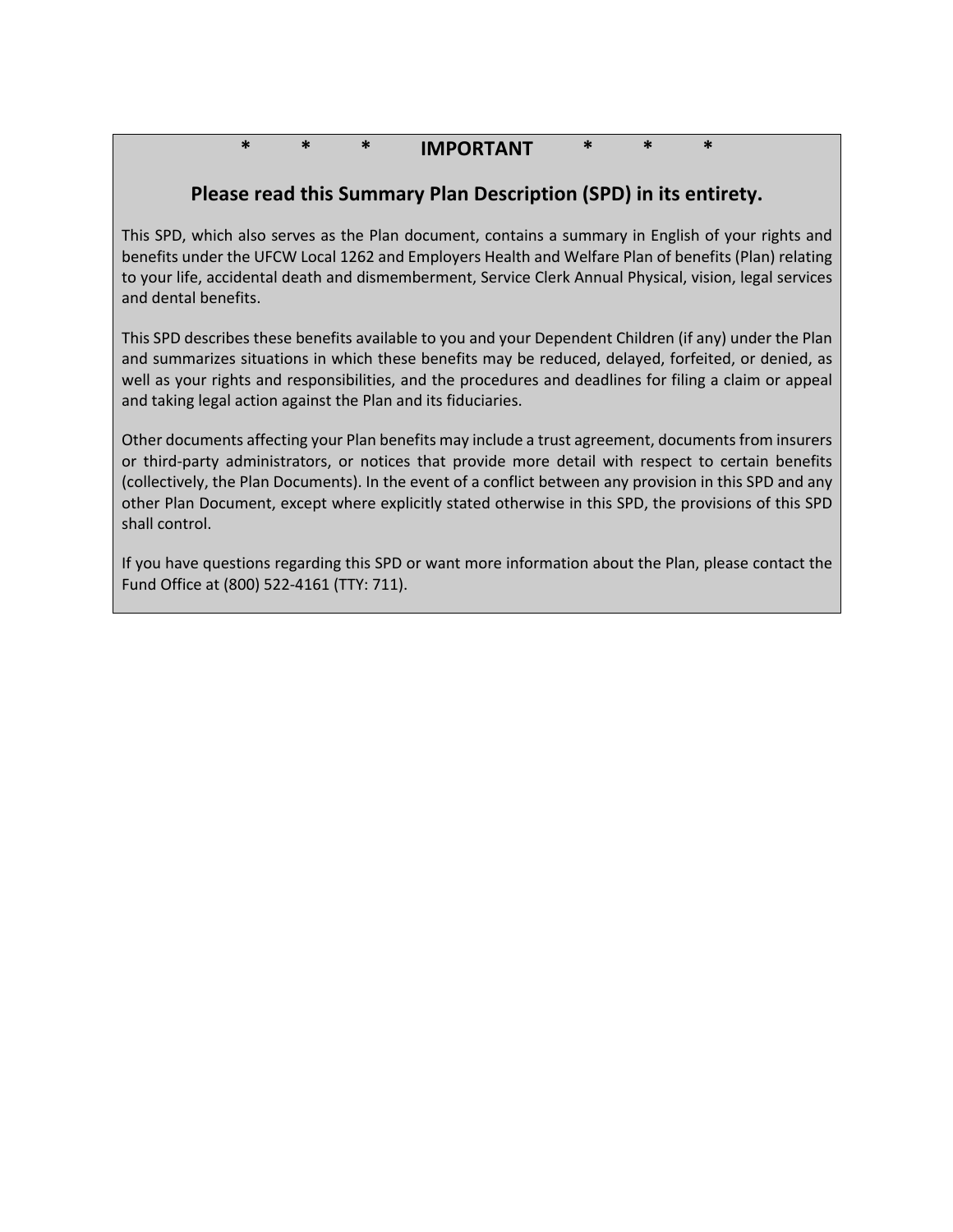### **TABLE OF CONTENTS**

# Page

| Uniform Services Employment and Reemployment Rights Act of 1994 (USERRA)21 |  |
|----------------------------------------------------------------------------|--|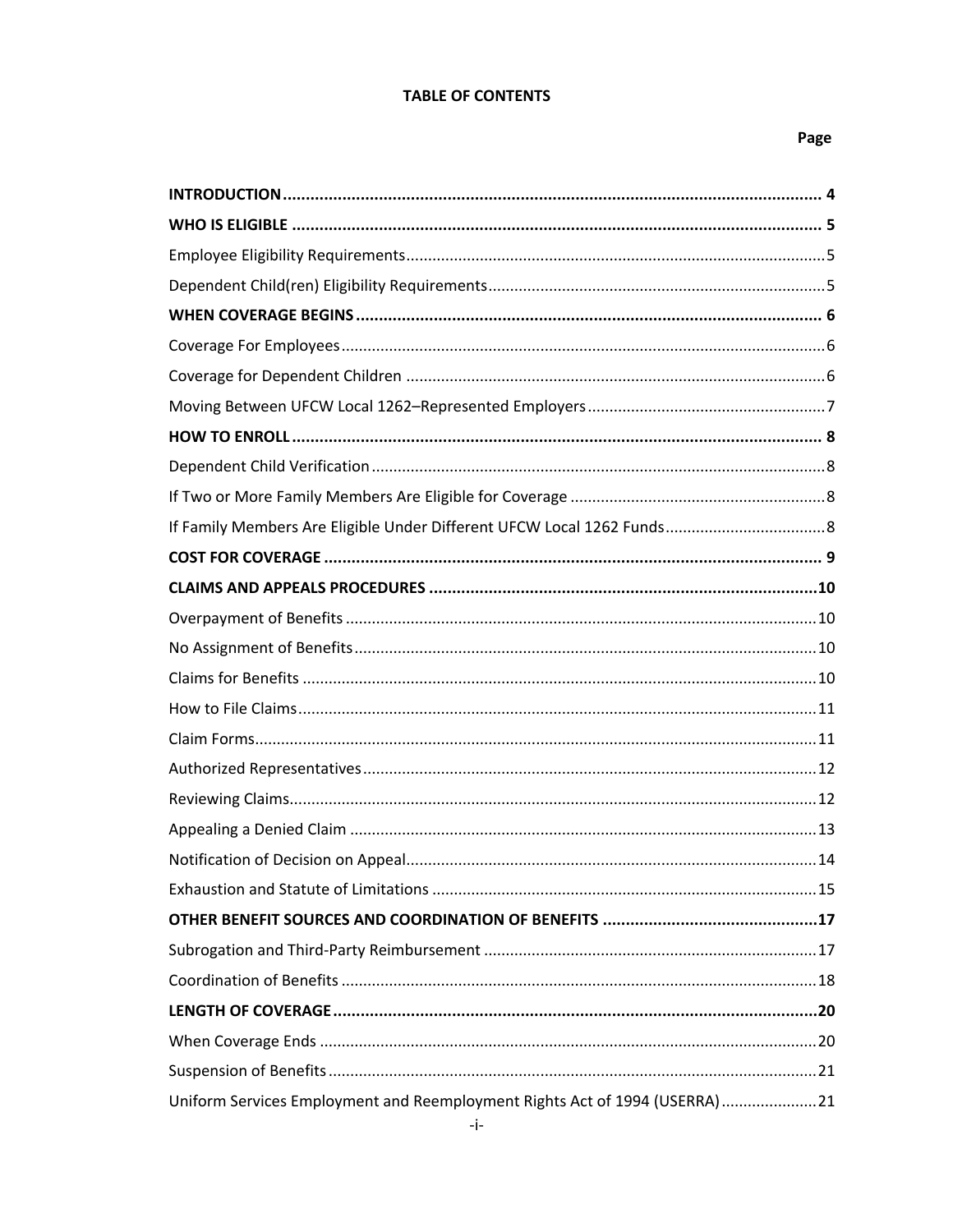# **TABLE OF CONTENTS** (continued)

# Page

| General Notice of Consolidated Omnibus Budget Reconciliation Act (COBRA)                                                                           |    |
|----------------------------------------------------------------------------------------------------------------------------------------------------|----|
|                                                                                                                                                    |    |
|                                                                                                                                                    |    |
|                                                                                                                                                    |    |
|                                                                                                                                                    |    |
|                                                                                                                                                    |    |
|                                                                                                                                                    |    |
|                                                                                                                                                    |    |
|                                                                                                                                                    |    |
|                                                                                                                                                    |    |
|                                                                                                                                                    |    |
|                                                                                                                                                    |    |
|                                                                                                                                                    |    |
|                                                                                                                                                    |    |
|                                                                                                                                                    |    |
|                                                                                                                                                    |    |
|                                                                                                                                                    |    |
|                                                                                                                                                    |    |
|                                                                                                                                                    |    |
| LIFE INSURANCE AND ACCIDENTAL DEATH AND DISMEMBERMENT (AD&D) BENEFITS<br>(EMPLOYEES, NOT INCLUDING SERVICE CLERKS, ONLY) (NO DEPENDENT BENEFITS)37 |    |
|                                                                                                                                                    | 37 |
|                                                                                                                                                    |    |
|                                                                                                                                                    |    |
|                                                                                                                                                    |    |
|                                                                                                                                                    |    |
|                                                                                                                                                    |    |
|                                                                                                                                                    |    |
|                                                                                                                                                    |    |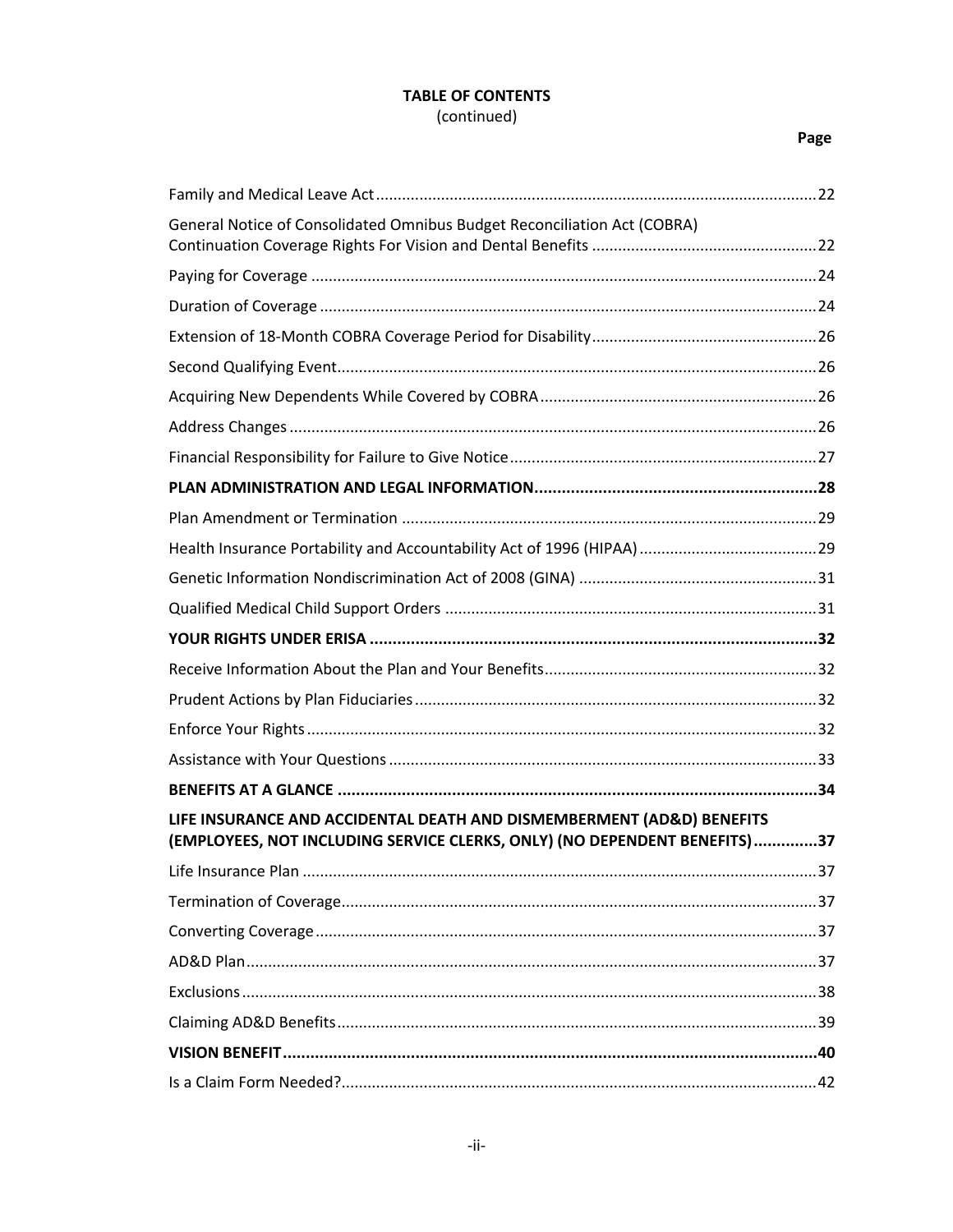# **TABLE OF CONTENTS** (continued)

# Page

| LEGAL SERVICES PLAN (EMPLOYEES, NOT INCLUDING SERVICE CLERKS AND PORTERS, |
|---------------------------------------------------------------------------|
|                                                                           |
|                                                                           |
|                                                                           |
|                                                                           |
|                                                                           |
|                                                                           |
|                                                                           |
|                                                                           |
|                                                                           |
|                                                                           |
|                                                                           |
|                                                                           |
|                                                                           |
|                                                                           |
|                                                                           |
|                                                                           |
|                                                                           |
|                                                                           |
|                                                                           |
|                                                                           |
|                                                                           |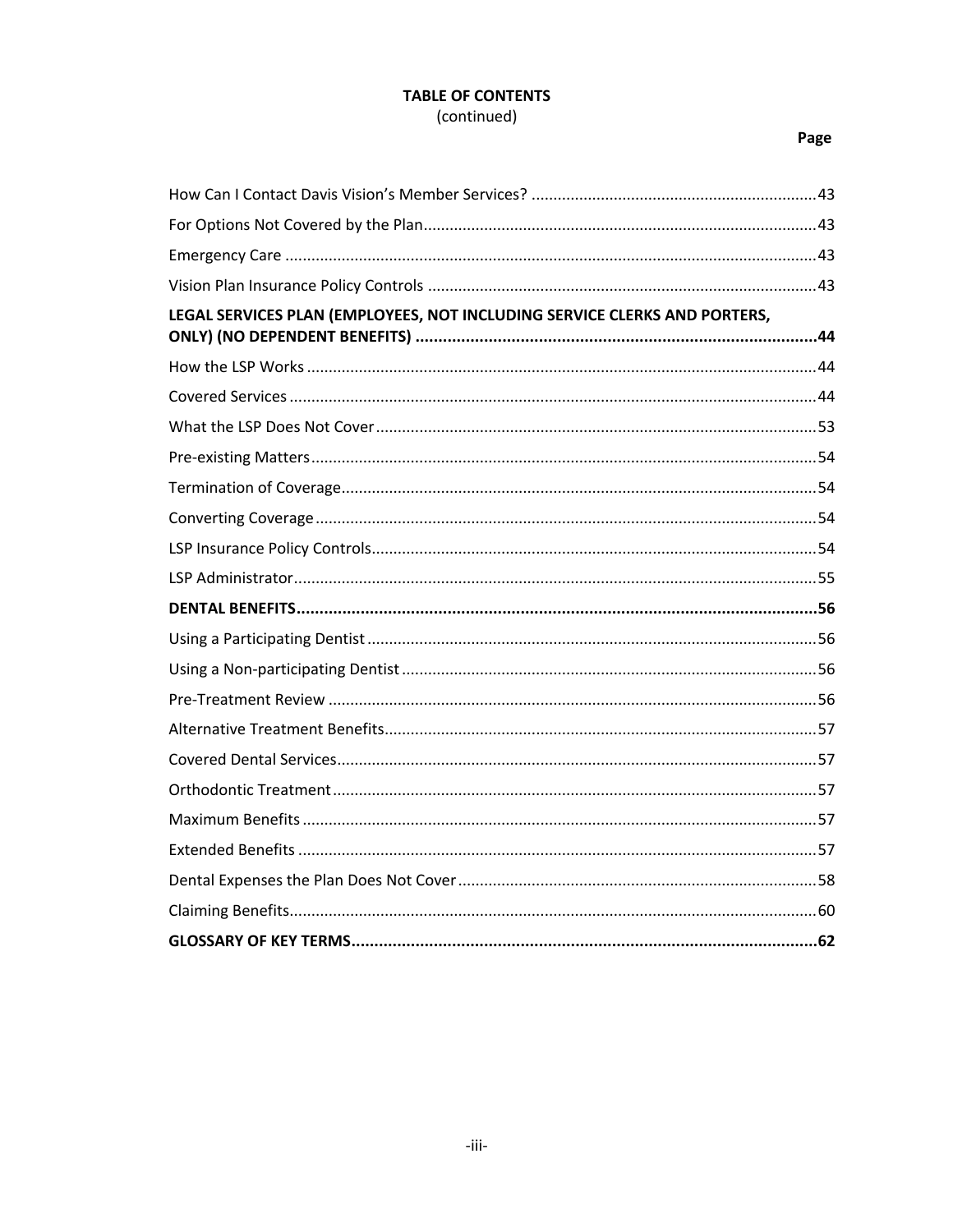# **INTRODUCTION**

This SPD describes the life insurance, accidental death and dismemberment, Service Clerk Annual Physical, vision, legal services and dental benefits provided by the UFCW Local 1262 and Employers Health and Welfare Fund (Fund) to Part-time Employees and Service Clerks. Benefits provided to other groups of employees, and medical and prescription drug benefits, are contained in separate SPDs.

The SPD is made up of two sections.

- The first section of this SPD (pages 1 through 33) includes information about eligibility, enrollment, when coverage starts, when coverage ends, and the administrative provisions for the Plan. It also includes information required by the Employee Retirement Income Security Act of 1974, as amended (ERISA).
- The second section of this SPD (pages 34 through 64) provides a description of the Plan's benefits and any exclusions and limitations that may apply. It describes the coverage that is in place for you and your enrolled Dependent Children.

The information in this SPD makes up the Plan Document and SPD for your Plan benefits in effect as of January 1, 2021. This SPD replaces any previous SPD, Plan Document, or summaries of material modifications (SMMs) describing these benefits.

Read all sections of this SPD and keep it in a safe place for future reference.

If these benefits are modified, you will receive an SMM that will explain the changes.

You and your enrolled Dependent Children should rely on this SPD for a description of Plan benefits. If you need additional assistance or have questions, contact the Fund Office.

### **Have a Question?**

If you have a question about Plan benefits, you should call the Fund Office at (800) 522-4161 (TTY: 711).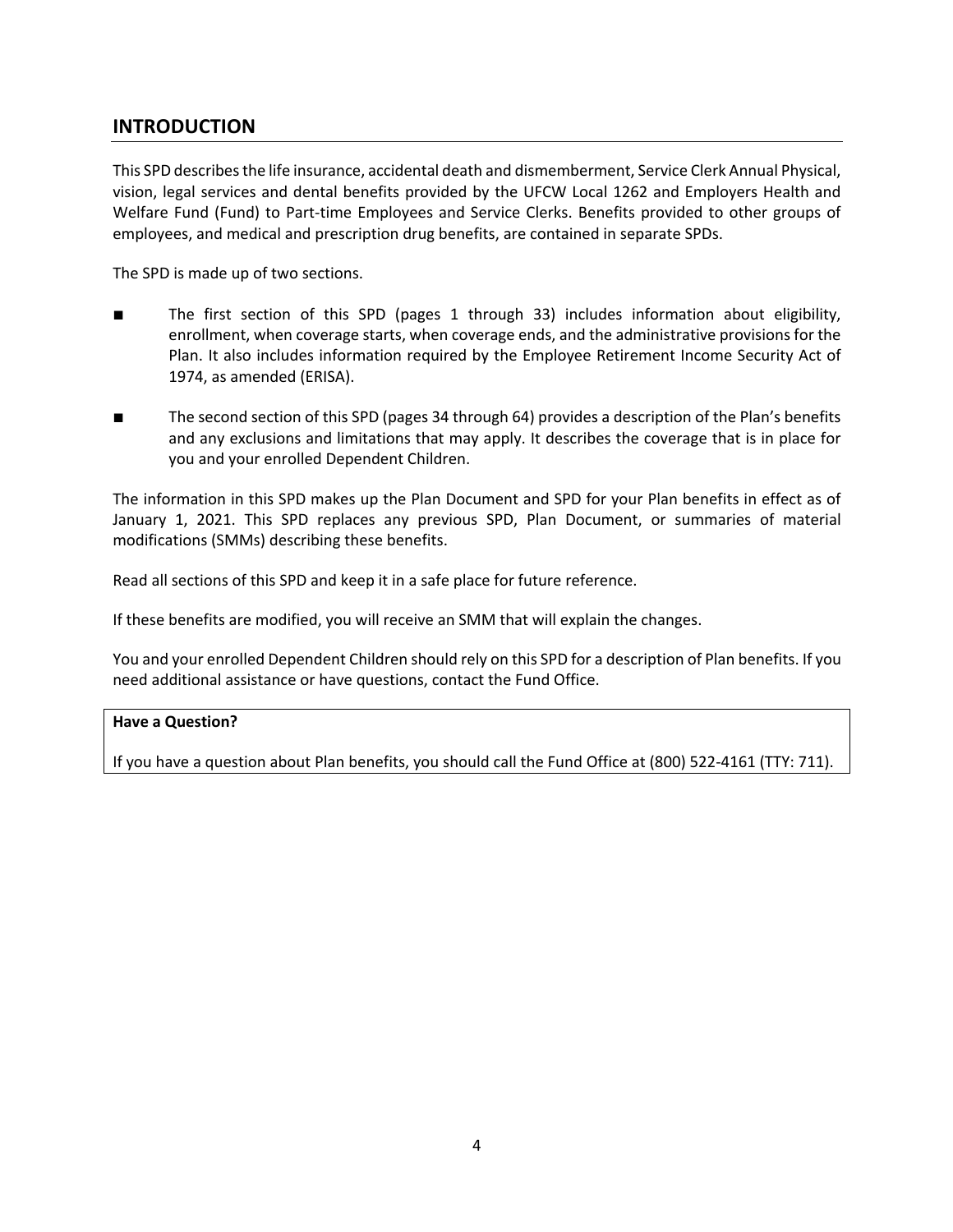# **WHO IS ELIGIBLE**

### **Employee Eligibility Requirements**

The benefits you are eligible for depends on how long you have worked in Qualifying Service. Please see the table for "Coverage For Employees" under "When Coverage Begins."

Employees classified as Part-time Porters are not eligible for legal services benefits.

Employees classified as Service Clerks are eligible only for vision benefits, the Service Clerk Annual Physical Benefit, and dental benefits.

### **Dependent Child(ren) Eligibility Requirements**

Part-time Employees who work on average 30 hours or more per week in Qualifying Service during an initial Measurement Period or an Ongoing Measurement Period as described below are eligible for Dependent Child coverage for vision and dental benefits if they have enrolled them for medical and prescription drug coverage and pay the required contribution for Dependent Child coverage in the amount established by the Trustees.

Eligible Dependent Children include:

- Children (married or unmarried) from birth to the last day of the month each child reaches age 26; and
- Children after age 26 if they were covered dependents and became disabled before age 26, live with you on a full-time basis, are dependent on you for support and are unable to sustain gainful employment. To apply for coverage for a disabled child, you must provide the Fund Office with proof of the child's disability before the child's 26th birthday. Horizon Blue Cross Blue Shield of New Jersey (referred to in this booklet as Horizon) will determine whether to approve your application. Horizon may ask you to submit additional proof of the child's disability before coverage will be extended.

Children include your biological children, stepchildren, and adopted children, as well as children placed with you for adoption.

If you are eligible for Dependent Child coverage, and you are required by a Qualified Medical Child Support Order (QMCSO) to cover your Dependent Children, you will be allowed to enroll your Dependent Children in the Plan. Please review the "Qualified Medical Child Support Orders" section on page 31 for more information.

Once enrolled, the benefits to which your Dependent Children are entitled are outlined in the "What the Plan Covers" section of this booklet.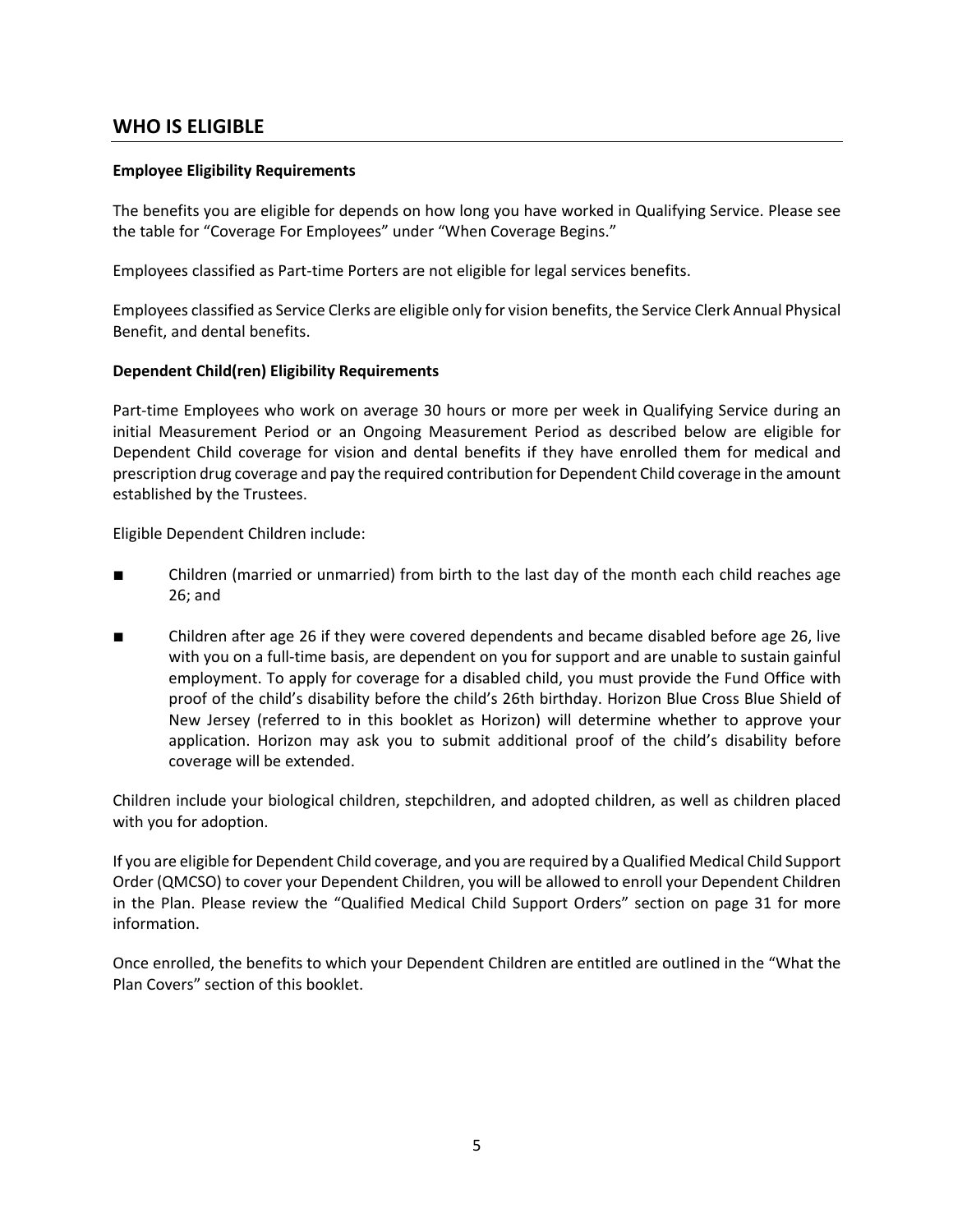# **WHEN COVERAGE BEGINS**

### **Coverage For Employees**

Coverage for the following benefits for employees hired on or after April 17, 2005, begins on the first day of the month following a period of Qualified Service according to the following table:

|                                         | <b>Coverage Begins 1st of the Month After:</b> |                            |  |
|-----------------------------------------|------------------------------------------------|----------------------------|--|
|                                         | <b>Morton Williams Tier B</b>                  |                            |  |
| <b>Type of Benefit</b>                  | <b>Employees</b>                               | <b>All Other Employees</b> |  |
| Life insurance and accidental death and | 12 months of Service                           | 6 months of Service        |  |
| dismemberment benefits                  |                                                |                            |  |
| Service Clerk Annual Physical Benefit   | 12 months of Service                           | 12 months of Service       |  |
| Vision benefits                         | 12 months of Service                           | 12 months of Service       |  |
| Legal benefits                          | 12 months of Service                           | 18 months of Service       |  |
| Dental benefits                         | 12 months of Service                           | 24 months of Service       |  |

# **For information on when benefits began for employees hired prior to April 17, 2005, please contact the Fund Office.**

### **Coverage for Dependent Children**

If you work the required number of hours in an Initial Measurement Period or in each Ongoing Measurement Period, coverage for eligible Dependent Children will continue throughout the Calendar Year that begins immediately following the completion of that Ongoing Measurement Period, provided that you enroll your Dependent Children prior to the enrollment deadline (you will be notified of this deadline in your enrollment materials). Unless terminated early for any of the reasons described in the "When Coverage Ends" section later in this SPD, your enrolled Dependent Children will remain covered throughout the Calendar Year (which is also called the Ongoing Stability Period) regardless of the number of hours you work in the Ongoing Stability Period.

Eligibility for Dependent coverage during each subsequent Ongoing Stability Period (or Calendar Year) is determined by your average paid hours in the immediately preceding Ongoing Measurement Period. This means that you must continue to average at least 30 paid hours per week during each Ongoing Measurement Period to maintain eligibility for Dependent Child coverage for the next Ongoing Stability Period (or Calendar Year).

### Imputed Hours

If you are on an unpaid but legally-protected leave of absence, such as qualifying military leave, Family and Medical Leave Act (FMLA) leave or jury duty, during an Ongoing Measurement Period, for each week of such leave you will be credited with a number of hours that reflects the average weekly paid hours you worked in the month immediately preceding the protected leave. These imputed hours will be counted to determine whether you meet the eligibility requirements for Dependent Child coverage.

Effective March 1, 2020, if agreed to by your employer and the Union, your average weekly paid hours during an Ongoing Measurement Period will be determined without regard to other unpaid time during which you were not actively working (or a portion of such unpaid time)**.**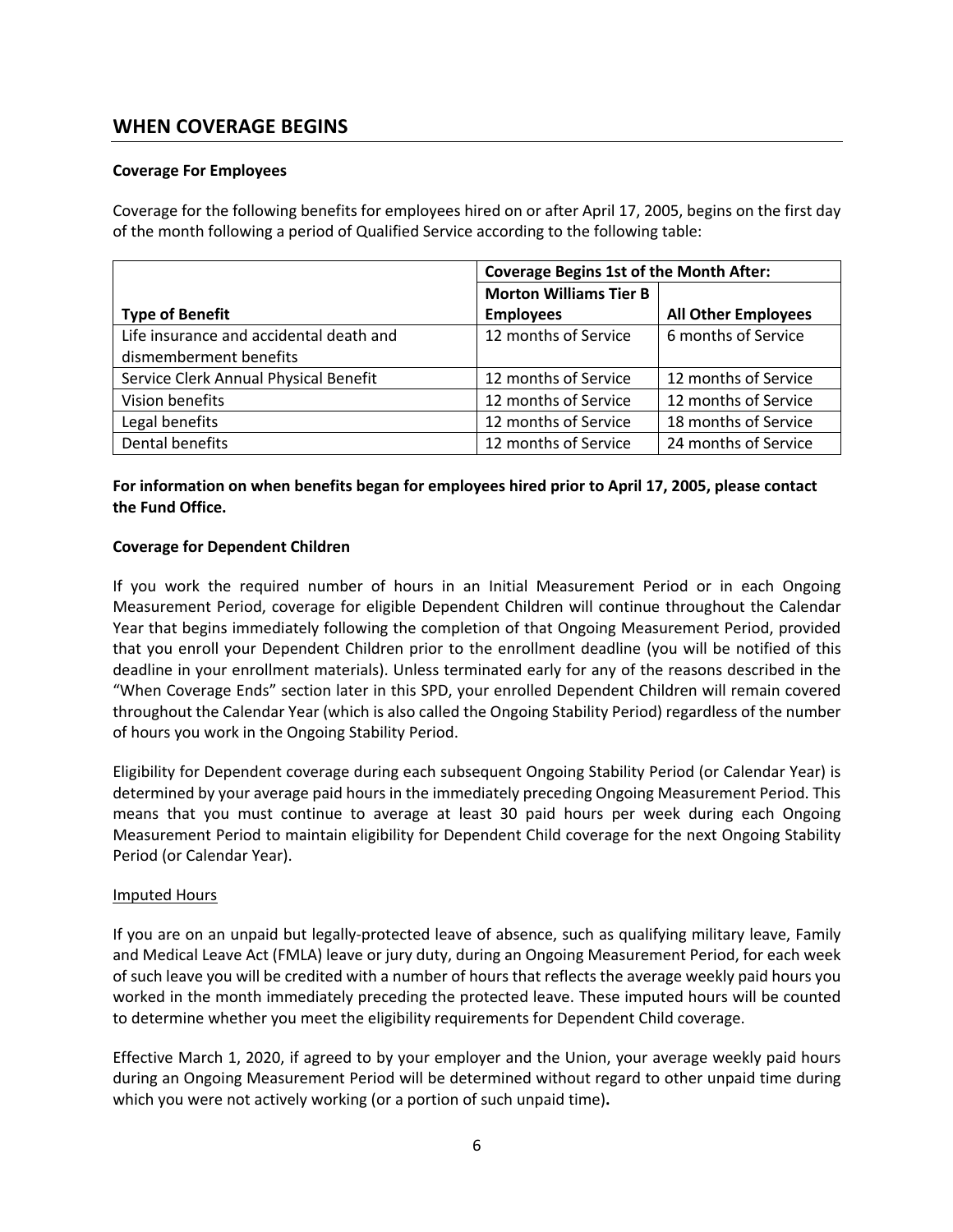#### Enrollment and Employee Contribution Requirements

If the eligibility requirements listed above are met, you **must** enroll your Dependent Children for medical, prescription drug, vision and dental coverage in the Plan each year during "open enrollment." Your enrollment materials will provide more information on all your enrollment options, including the deadlines for completing enrollment. If enrollment is not completed prior to the deadline, coverage for your Dependent Children will be waived for the remainder of the Calendar Year. For more information on Dependent Children coverage, contact the Fund Office.

#### **Moving Between UFCW Local 1262–Represented Employers**

If your employment ends with one contributing employer and you begin working within 30 days for an employer who contributes to another health fund that is affiliated with UFCW Local 1262, your coverage from that second health fund for the benefits described in this SPD will become effective on the later of the first day of the month following your new date of hire or when your combined service with the two employers meets the service requirements described in the table on page 6.

To maintain continuous vision and dental coverage during periods when moving between contributing employers or different health plans that will cause you to lose coverage, you should consider purchasing COBRA continuation coverage. See page 22 for more information on purchasing continuation coverage through COBRA for vision and dental benefits.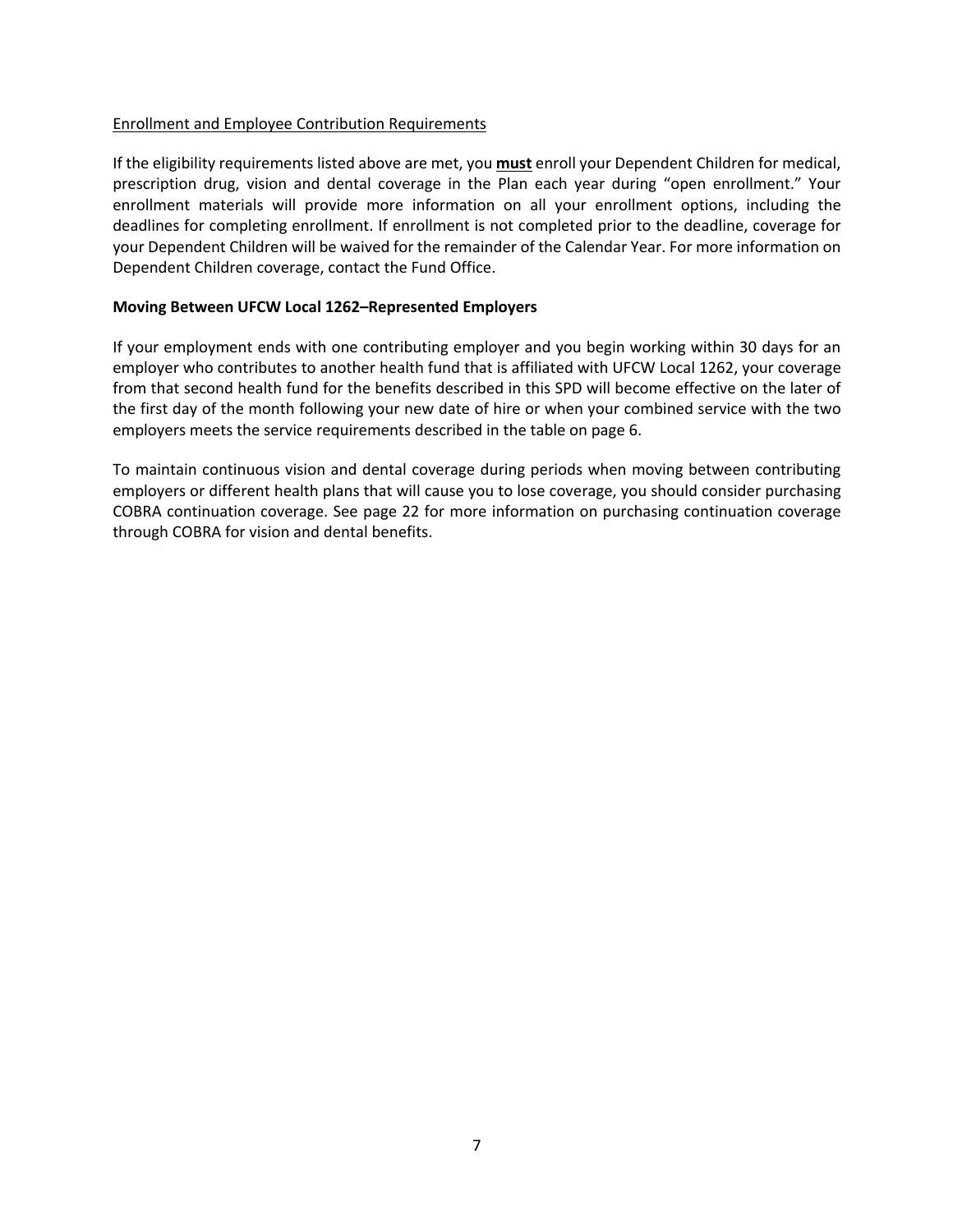# **HOW TO ENROLL**

Part-time Employees are automatically enrolled in coverage for the life insurance, accidental death and dismemberment, Service Clerk Annual Physical, vision, legal services and dental benefits they are eligible for.

Part-time Employees must enroll their Dependent Children during the annual enrollment period described above and will be provided with the necessary enrollment materials upon request to the Fund Office. If you do not enroll your Dependent Children during the annual enrollment period, you may enroll later in accordance with the special enrollment rights described in the medical and prescription drug coverage booklet. For more information on special enrollment rights, contract the Fund Office.

Part-time Employees may waive dental and vision coverage they are automatically enrolled in for themselves by completing a General Waiver Form. Please contact the Fund Office for more information. Once waived, the coverage cannot be reinstated.

Employees and Dependent Children who are properly enrolled in the Plan are "Covered Persons." Once enrolled, identification cards from the benefit carriers will be sent to Covered Persons.

### **Dependent Child Verification**

For Dependent Child coverage to be effective, you must provide sufficient proof as requested by the Fund Office that the individual is your dependent and is eligible for coverage (such as marriage certificates, birth certificates and proof of residency). All required documentation related to proof **must** include date and/or year, the Employee's name and the Dependent Child's name.

You should send all enrollment documents:

By fax to: (973) 778-1725 By regular mail to: UFCW Local 1262 and Employers Health and Welfare Fund Office 1389 Broad Street Clifton, NJ 07013-4292

### **If Two or More Family Members Are Eligible for Coverage**

No person will be eligible to be covered by this Plan for part-time employees as both a member and an eligible dependent, except under the Coordination of Benefits rules explained later in this SPD. If your eligible Dependent Child works part-time and qualifies for coverage, he or she may be enrolled as your Dependent Child instead of as an Employee. However, there is no maternity coverage for Dependent Children. A Part-time Employee who is eligible to be enrolled as a Dependent Child must be enrolled as a Part-time Employee (and not as a Dependent Child) to have services connected to maternity care covered by the Plan.

### **If Family Members Are Eligible Under Different UFCW Local 1262 Funds**

If both you and your spouse qualify for coverage with different health funds affiliated with UFCW Local 1262, your eligible children will be eligible Dependent Children of the parent whose birthday occurs earlier in the year.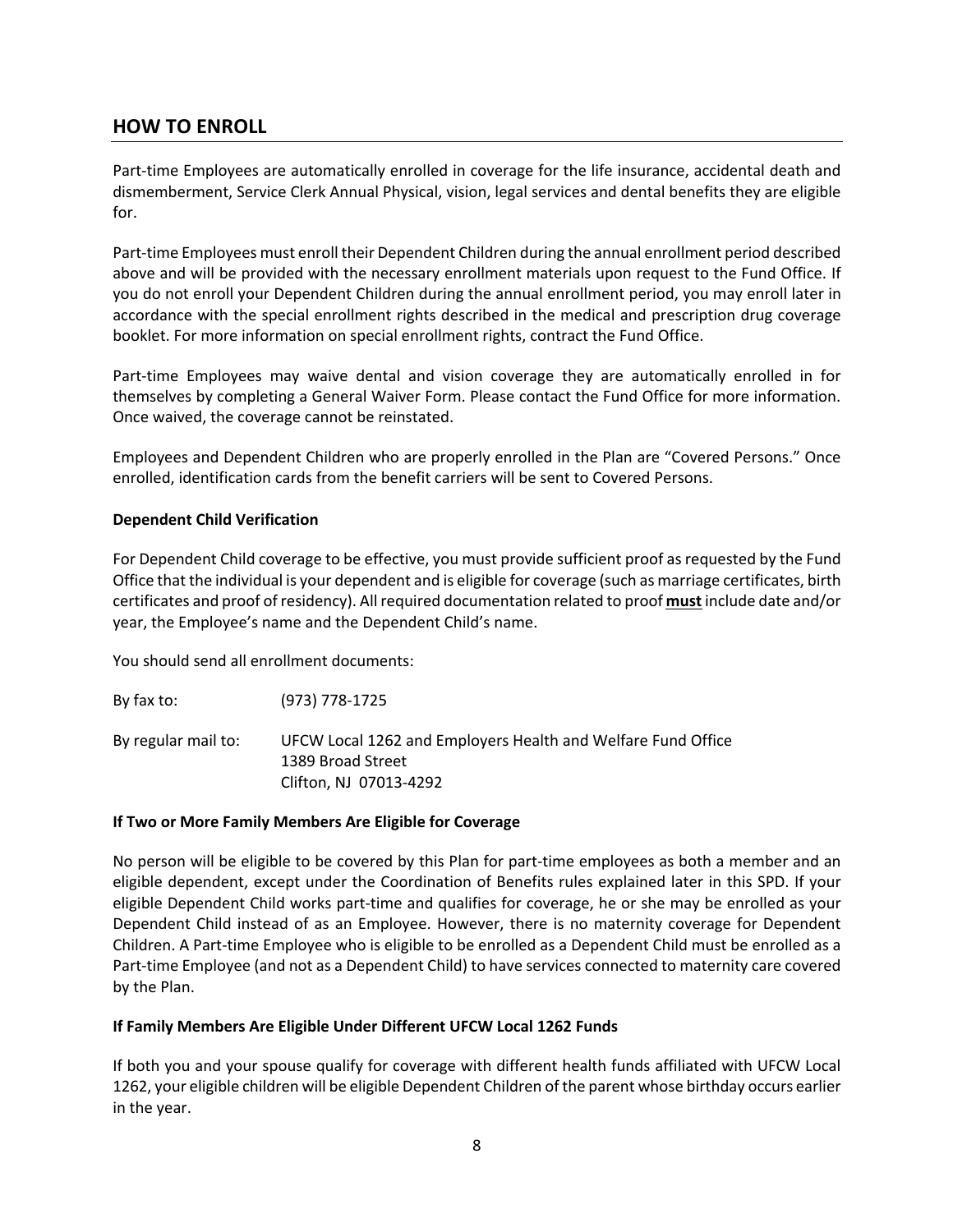# **COST FOR COVERAGE**

Your employer must contribute to the Fund on your behalf for you to receive Plan benefits.

Part-time Employees must also make employee contributions for Dependent coverage through payroll deductions in an amount established by the Trustees to receive medical, prescription, dental and vision benefits.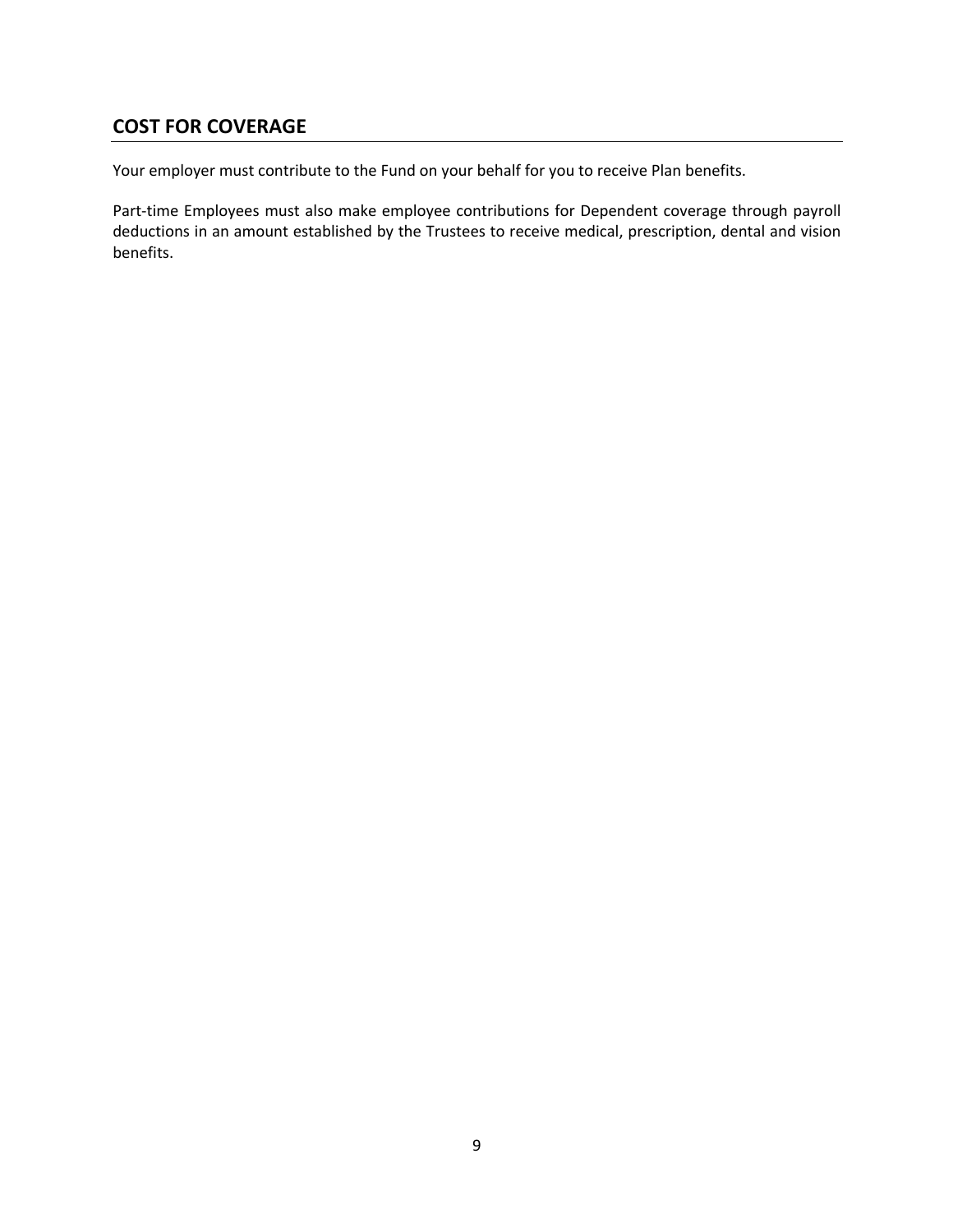# **CLAIMS AND APPEALS PROCEDURES**

This section describes the procedures for filing claims for the benefits described in this SPD. It also describes the procedure for you to follow if your claim is denied in whole or in part and you wish to appeal that decision.

# **Overpayment of Benefits**

If the Plan pays you or someone on your behalf an amount more than you or the recipient is entitled to under the Plan, the Plan reserves the right to recover any overpayment by legal action or offset payments to you or any of your family members on benefits otherwise payable. The Fund will apply the terms of the "Subrogation and Third-Party Reimbursement" section described in this booklet to any overpaid benefits that are not recovered through offset or your voluntary repayment. **You may appeal any offset under the appeals procedures described below**.

### **No Assignment of Benefits**

The Plan will not recognize any assignment of any rights under the Plan or ERISA, and any attempt to assign such rights shall be void. The payment of benefits directly to a health care or other Provider, if any, shall be done as a convenience to you and shall not make the Provider an assignee. In no event shall any Provider be a "participant" or "beneficiary" under the Plan, and no Provider shall have standing under ERISA or the claims procedures of the Plan. The Plan shall not in any manner be liable for, or subject to, the debts, contracts, liabilities, engagements or torts of any person entitled to benefits hereunder.

#### **Claims for Benefits**

A claim for benefits is a request for Plan benefits that is made in accordance with the Plan's claims procedures. All claims must be submitted in the format prescribed by the Fund's Board of Trustees within 12 months following receipt of the health care service, treatment or product to which the claim relates. In no event (except if you are legally incapacitated) will a claim be accepted more than 12 months after the date of receipt of the service, treatment or product to which the claim relates. **Any claims that are not submitted within this time frame will be denied as untimely**. A claim will be considered to be filed on the date it is received by the proper recipient, as indicated below.

**NOTE:** Effective March 1, 2020, the deadlines to submit claims are extended to the earlier of one (1) year from the deadline or the date that is 60 days from the date that the National Emergency for COVID-19 is declared over.

The following are not considered claims for benefits:

- Inquiries about Plan provisions or eligibility rules that are unrelated to any specific benefits claims, and
- A request for prior approval of a benefit that does not require prior approval.

Such inquiries should be directed to and will be handled by the appropriate "claims-processing entity" (described below).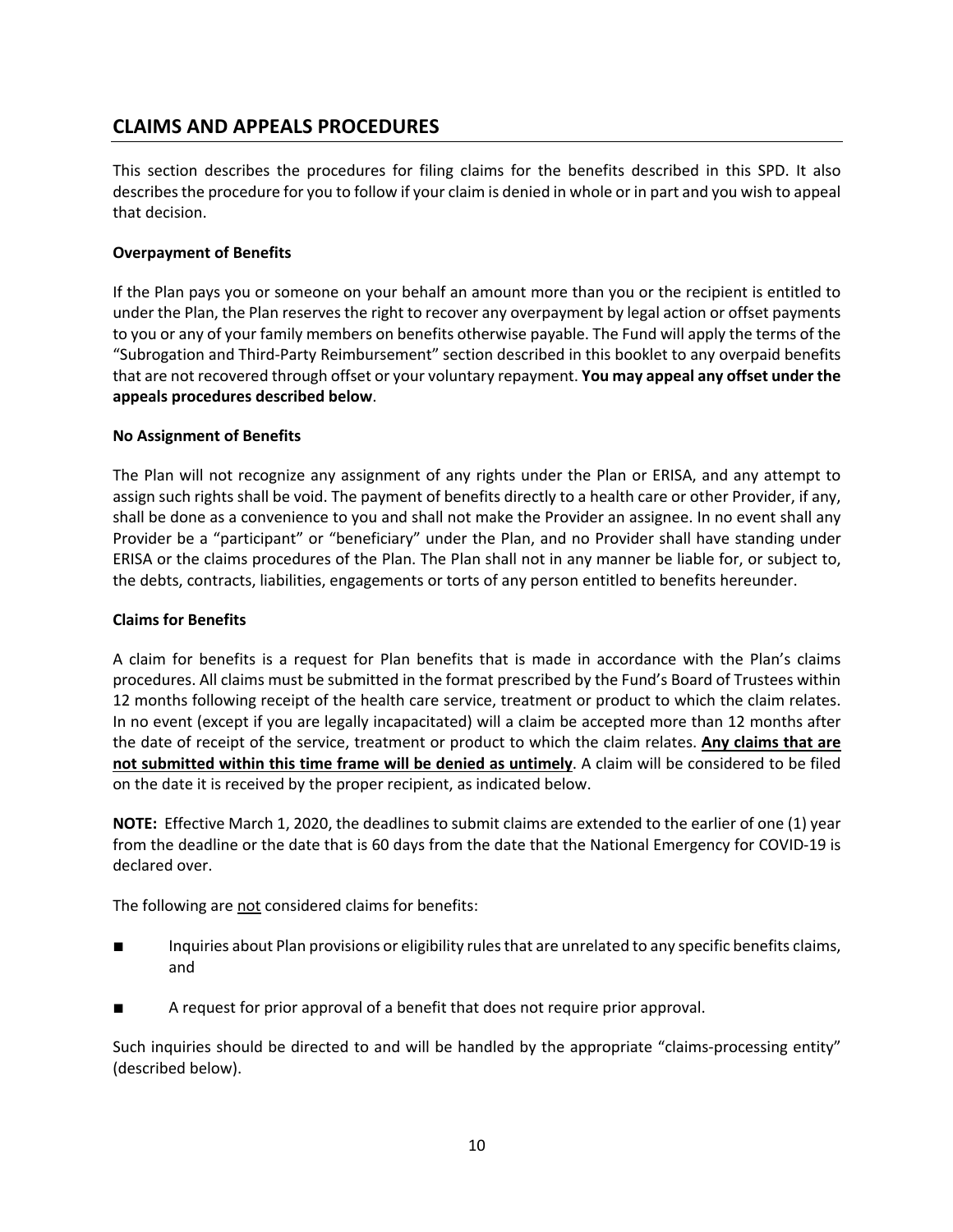#### **How to File Claims**

All claims must be submitted to the appropriate claims-processing entity listed below:

#### **Life Insurance and Accidental Death and Dismemberment Claims**

USAble Life P.O. Box 1650 Little Rock, AR 72203-1650

#### **Vision Claims**

Davis Vision Vision Care Processing Unit P.O. Box 1525 Latham, NY 12110

#### **Legal Services Claims**

ARAG Attn: Claims Dept. 500 Grand Avenue, Suite 100 Des Moines, IA 50309

# **Dental Claims**

Horizon Blue Cross Blue Shield of New Jersey Dental Programs P.O. Box 1311 Minneapolis, MN 55440-1311

### **Claim Forms**

All claims for benefits must be submitted on a claim form, which may be a form submitted electronically. You can obtain a claim form from the claims administrator or claims-processing entity (contact information above), or you may contact the Fund Office if the claims administrator cannot assist you. All claim forms must be properly completed and include the following information to be considered a valid claim:

- Member name
- Patient name
- Patient date of birth
- Social Security number of Employee
- Date of Service
- Billed charge(s)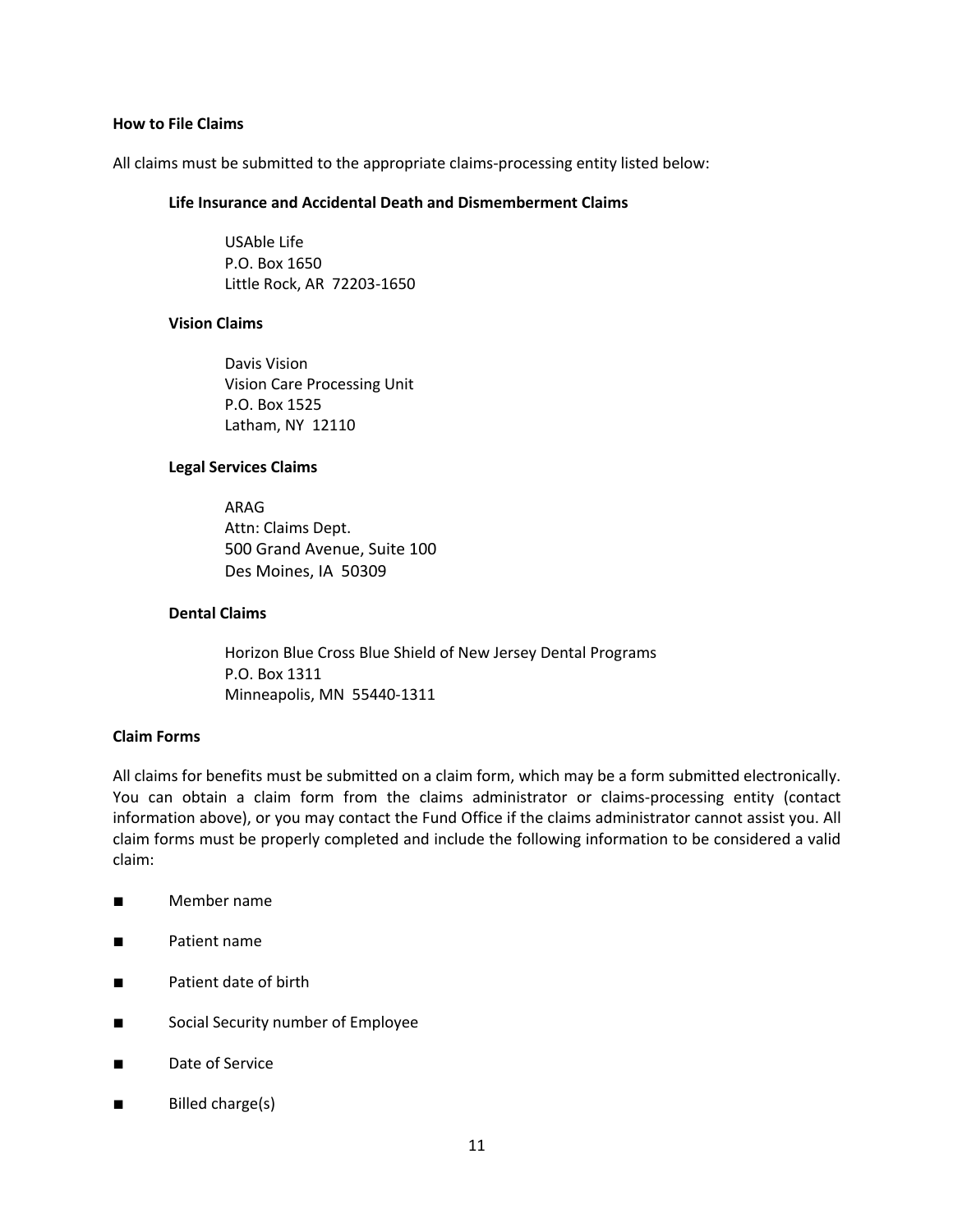- Federal taxpayer identification number (TIN) of the Provider
- Billing name and address of the Provider
- Any other information reasonably requested to determine eligibility and coverage for the treatment

### **Authorized Representatives**

You may appoint an authorized representative to take action on your behalf, such as completing claim forms. To do so, you must notify the appropriate claims-processing entity and the Fund Office in writing of the representative's name, address, and telephone number and authorize the release of information (which may include medical information) to your representative. You may be required to provide additional information to verify that your representative is authorized to act on your behalf. A health care professional with knowledge of your medical condition may act as an authorized representative in connection with an Urgent Care Claim (as described below) without you having to complete an authorized representative form.

Please contact the Fund Office for an authorized representative form.

# **Reviewing Claims**

In making decisions on claims and appeals, the appropriate claims-processing entity will apply the terms of the Plan and any applicable guidelines, rules and schedules. The Plan's procedures and time limits for processing claims and for deciding appeals will vary depending upon the type of claim, as explained below. However, the appropriate claims-processing entity may also request that you voluntarily allow for an extended period for the claims-processing entity to make a decision on your claim or your appeal.

### **Claims Denial Notification**

You will be provided with a written notice of any denial of a claim, whether denied in whole or in part, which will include the following information:

- information sufficient to identify the claim, including the date of service, the health care Provider, the claim amount (if applicable), and a statement describing the availability, upon written request, of the diagnosis code and its corresponding meaning, and the treatment code and its corresponding meaning;
- the specific reason(s) for the denial, including any denial code and its corresponding meaning;
- a reference to the specific Plan provision(s) on which the denial is based, including a description of the Plan's standard, if any, that was used in denying the claim;
- an explanation of whether an internal rule, guideline, protocol or similar criterion was relied upon in making the determination, and a statement that you may obtain free of charge a copy of such rule, guideline, protocol or similar practice or procedure upon request;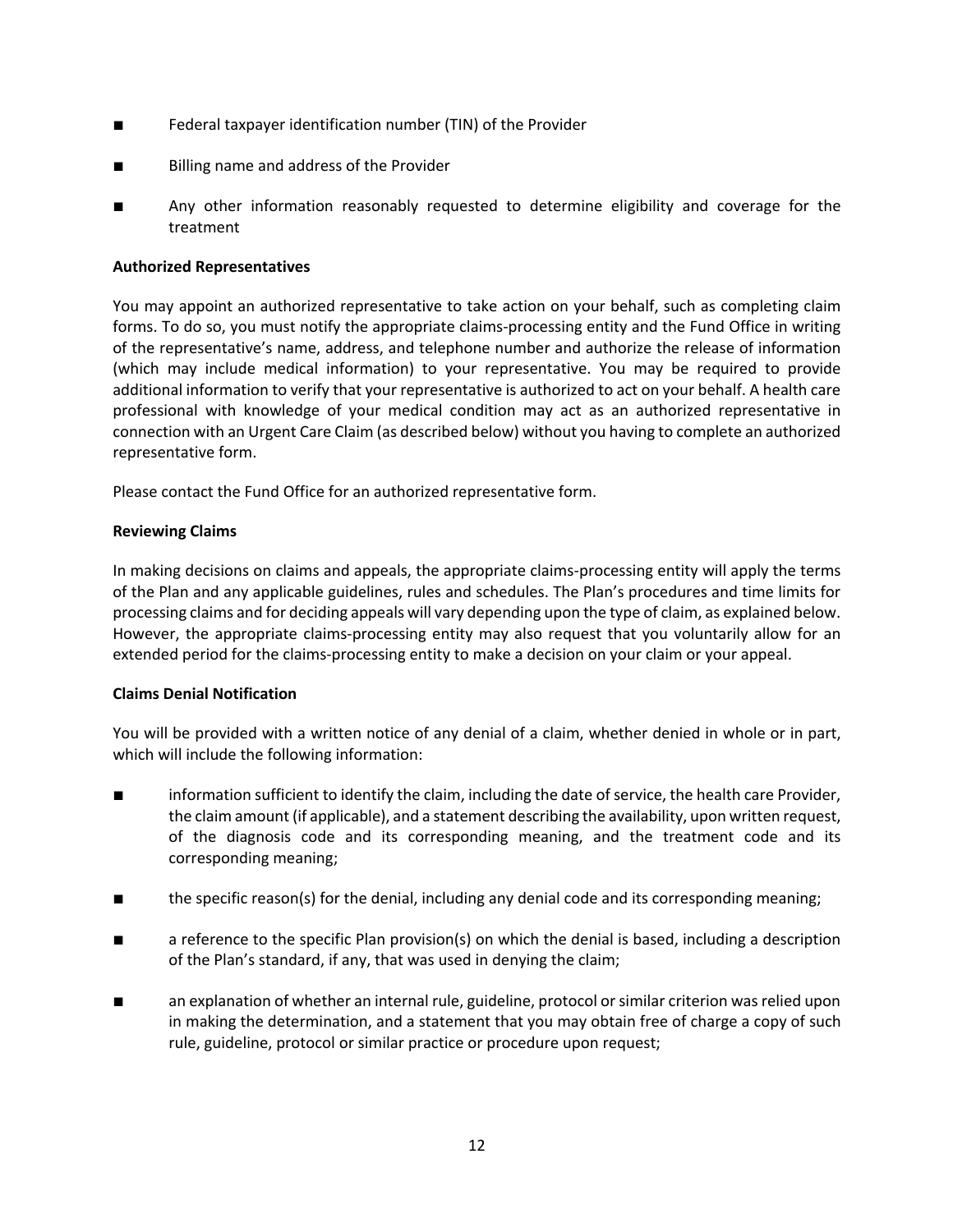- if the denial of the claim was based on a medical necessity or Experimental treatment or similar exclusion or limit, either an explanation of the clinical or scientific reasoning for denial of the claim or a statement that it will be provided to you free of charge upon request;
- a description of any additional material or information necessary to process the claim, and an explanation of why the material or information is necessary;
- a description of the appeal procedures (including voluntary appeals, if any) and external review process and applicable time limits, including a statement that the decision will be final unless it is appealed;
- a statement of your right to bring a civil action under ERISA Section 502(a) following an adverse benefit determination on review and the time limits for doing so, and that any such action must be brought in the federal district court for the State of New Jersey; and
- for Urgent Care Claims, the notice will describe the expedited review process applicable to Urgent Care Claims (you may first be provided this information over the phone or in person, with written notification to follow).

#### **Appealing a Denied Claim**

#### First-Level Appeal

If your claim was denied because you were not eligible for benefits, you may appeal that decision by filing a written appeal with the Trustees. You must file such an appeal within 180 days after the date of the decision made on the claim.

If your claim is denied for any other reason, such as because the service or treatment was not covered, and you disagree with the decision on the claim, including how much the Plan paid on the claim, you must file an appeal with the following claims reviewers as explained below:

If your claim for dental benefits is denied in whole or in part, you have 180 days to appeal that denial to Horizon's Appeals Coordinator, P.O. Box 1311, Minneapolis, MN 55440-1311.

If your claim for vision benefits is denied in whole or in part, you have 180 days to appeal that denial to Davis Vision, Inc., Complaints and Appeals Dept., P.O. Box 791, Latham, NY 12110.

If your claim for life insurance or accidental death and dismemberment benefits is denied in whole or in part, you have 180 days to appeal that denial to USAble Life, P.O. Box 1650, Little Rock, AR 72203-1650.

If your claim for legal services benefits is denied in whole or in part, you have 60 days to appeal that denial to ARAG, Attn: Appeals, 500 Grand Avenue, Suite 100, Des Moines, IA 50309.

**NOTE:** Effective March 1, 2020, the deadlines to submit appeals are extended to the earlier of one (1) year from the deadline or the date that is 60 days from the date that the National Emergency for COVID-19 is declared over.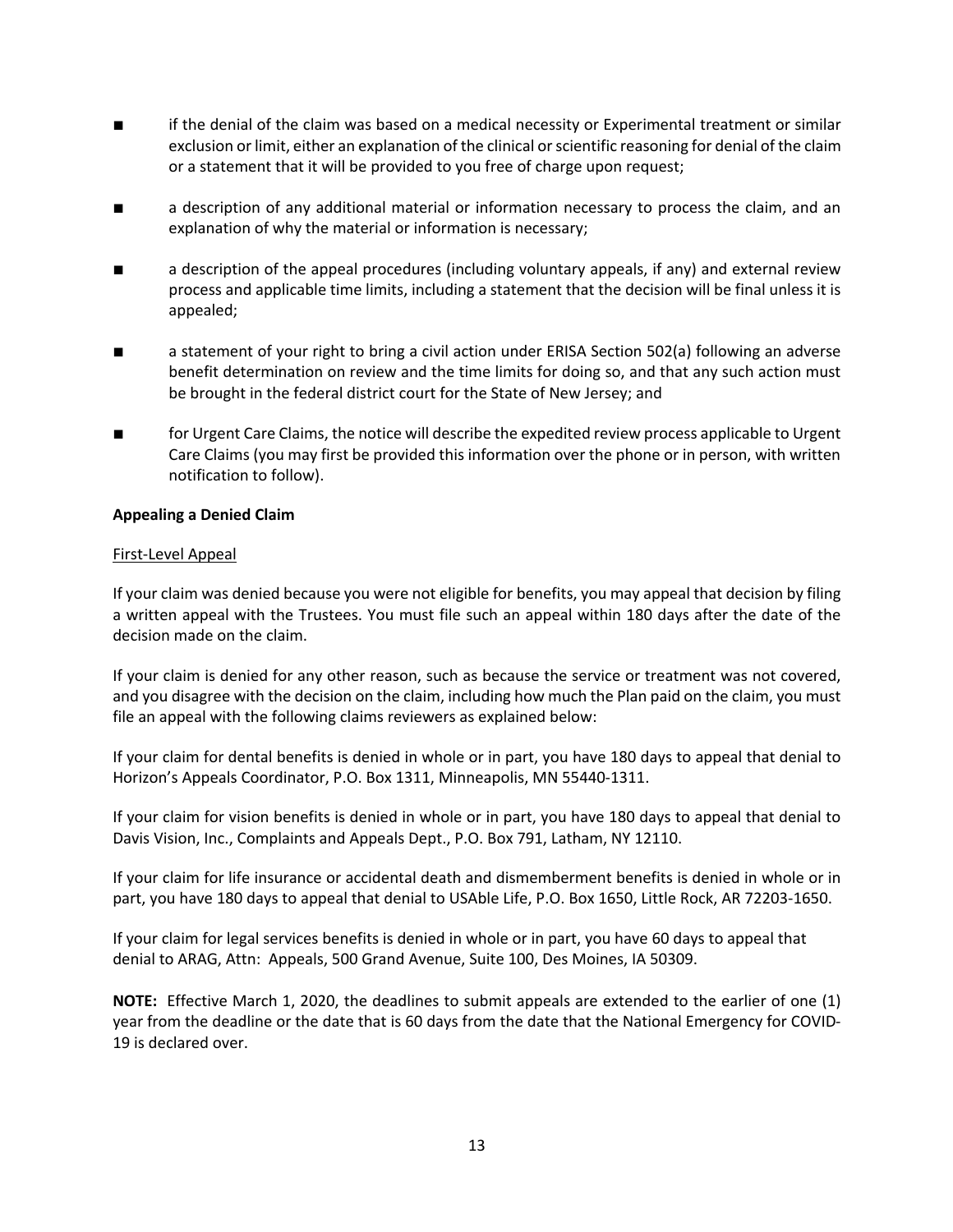### Second-Level Appeal for Dental Claims Only

If you disagree with the decision on the first-level appeal on your dental claim, you may appeal to the Trustees. Note that either the Trustees or their designee will make a determination as to your secondlevel appeal. The second-level appeal is voluntary, but you must file such an appeal within 180 days after the date of the decision made on the claim. You are encouraged, but not required, to file a second-level appeal to the Trustees before you seek external review or file suit in federal court.

**NOTE:** Effective March 1, 2020, the deadlines to submit appeals are extended to the earlier of one (1) year from the deadline or the date that is 60 days from the date that the National Emergency for COVID-19 is declared over.

In support of your appeal at both the first and second levels, you have the right to:

- present evidence and written testimony relating to your claim, including written comments, documents, records, and other information relating to your claim for benefits;
- upon request, obtain reasonable access to, and free copies of, all documents, records, and other information relevant to your claim for benefits; and
- review your claim file.

In making a decision on review, the reviewer will review and consider all comments, documents, records, and other information submitted by you or your duly authorized representative without regard to whether such information was submitted or considered during the initial claim determination.

In reviewing your claim, the reviewer will not automatically presume that the initial decision was correct but will independently review your appeal.

If any new or additional evidence is considered in connection with your appeal, that evidence will be provided to you, free of charge, as soon as possible, and you will be given an opportunity to respond. Further, if the decision is based on a new or additional rationale, you will receive an explanation of the rationale, and you will be given an opportunity to respond before a final determination is made on your appeal.

In addition, if the initial decision was based in whole or in part on a medical judgment (including a determination whether a particular treatment, drug, or other item is Experimental, Investigational, or not Medically Necessary and Appropriate), the reviewer will consult with a health care professional in the appropriate medical field who was not the person consulted in the initial claim (or a subordinate of such person) and will identify the medical or vocational experts who provided advice on the initial claim.

### **Notification of Decision on Appeal**

In the case of an appeal of a claim that was denied for eligibility or coverage reasons, the Trustees will hear your appeal at the quarterly Appeals Committee meeting that is at least 30 days after your appeal is received by the Trustees. If the appeal is received less than 30 days from the quarterly Appeals Committee meeting, the appeal will be heard at the next following quarterly Appeals Committee meeting. If special circumstances require an extension of the time for review by the Appeals Committee, you will be notified in writing of the circumstances requiring the extension and the date on which a decision is expected. In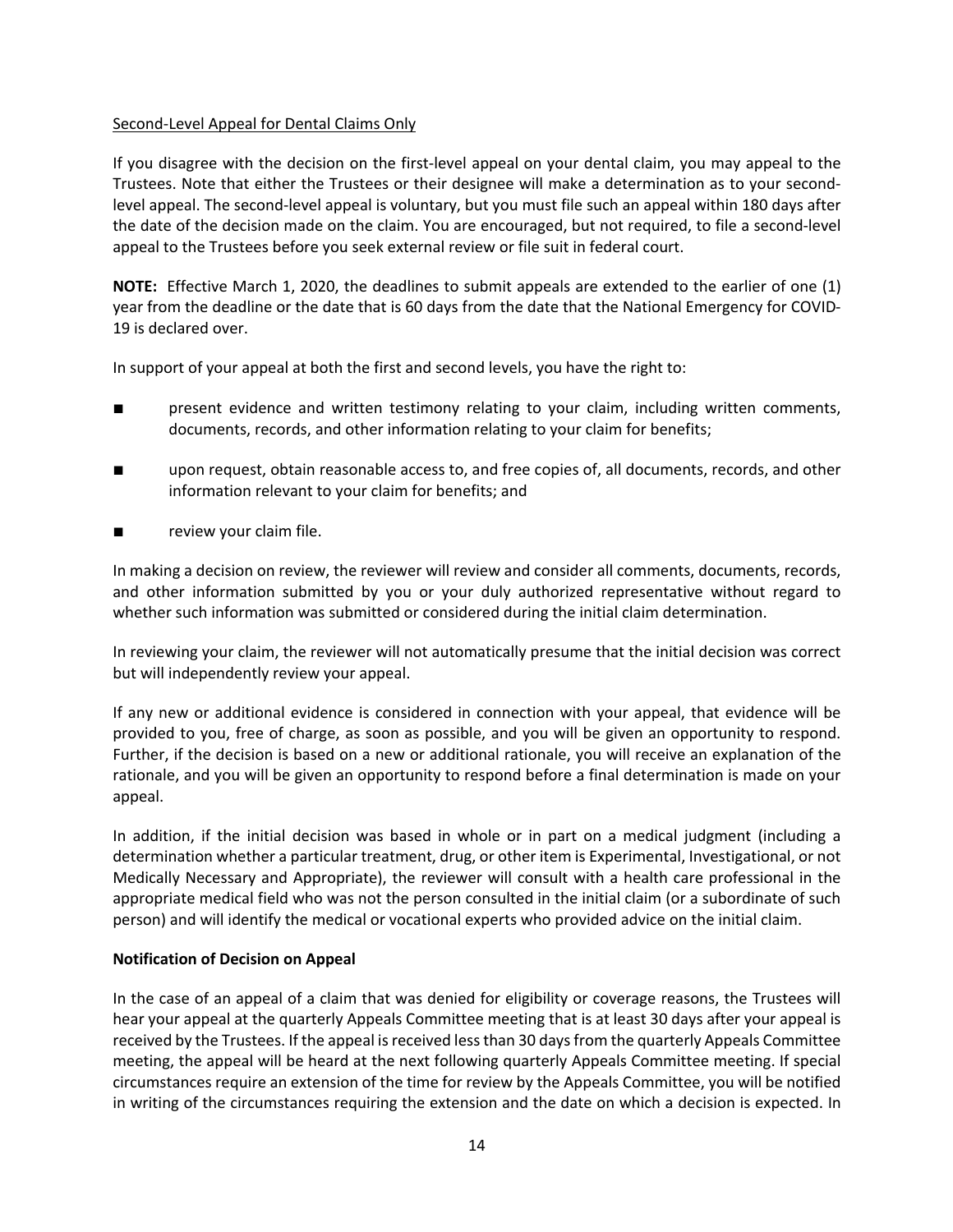no event will a decision be made later than the third quarterly Appeals Committee meeting after receipt of your appeal. The Trustees will send you a written notice of their decision (whether approved or denied) within five days of the date on which the decision is made. The Appeals Committee consists of the entire Board of Trustees.

If your appeal is denied, you will be notified of the following:

- information sufficient to identify the claim, including the date of service, the health care Provider, the claim amount (if applicable), and a statement describing the availability, upon written request, of the diagnosis code and its corresponding meaning, and the treatment code and its corresponding meaning;
- the specific reason(s) for the denial, including any denial code and its corresponding meaning;
- a reference to the specific Plan provision(s) on which the denial is based, including a description of the Plan's standard, if any, that was used in denying the claim;
- an explanation of whether an internal rule, guideline, protocol or similar criterion was relied upon in making the determination, and a statement that you may obtain free of charge a copy of such rule, guideline, protocol or similar practice or procedure upon request;
- if the denial of the claim was based on a medical necessity or Experimental treatment or similar exclusion or limit, either an explanation of the clinical or scientific reasoning for denial of the claim or a statement that such explanation will be provided to you free of charge upon request;
- a description of any additional material or information necessary to perfect the claim, and an explanation of why the material or information is necessary;
- a description of the appeal procedures (including voluntary appeals, if any) and external review process and applicable time limits, including a statement that the decision will be final unless it is appealed; and
- a statement of your right to bring a civil action under ERISA Section 502(a) following an adverse benefit determination on review and the time limits for doing so, and that any such action must be brought in the federal district court for the State of New Jersey.

The Trustees have the power and sole discretion to interpret, apply, construe, and amend the provisions of the Plan and make all factual determinations regarding the construction, interpretation, and application of the Plan. The Trustees have authority to delegate that power and discretion to the claims reviewers on first-level appeals, and to the Fund Office on second-level appeals challenging the amount paid to out-ofnetwork providers. Except as explained below regarding external reviews, the decision of the claims reviewers (or with respect to a second-level appeal, the Trustees or their designee) is final and binding.

### **Exhaustion and Statute of Limitations**

You must use and exhaust the Plan's administrative claims and appeals procedure before bringing a suit in New Jersey federal court. Similarly, if you do not follow the Plan's claims procedures in a timely manner, you will lose your right to bring a lawsuit regarding an adverse benefit determination. You do not have the right to assign your claim to any other party; however, as a convenience to you, a Provider, as your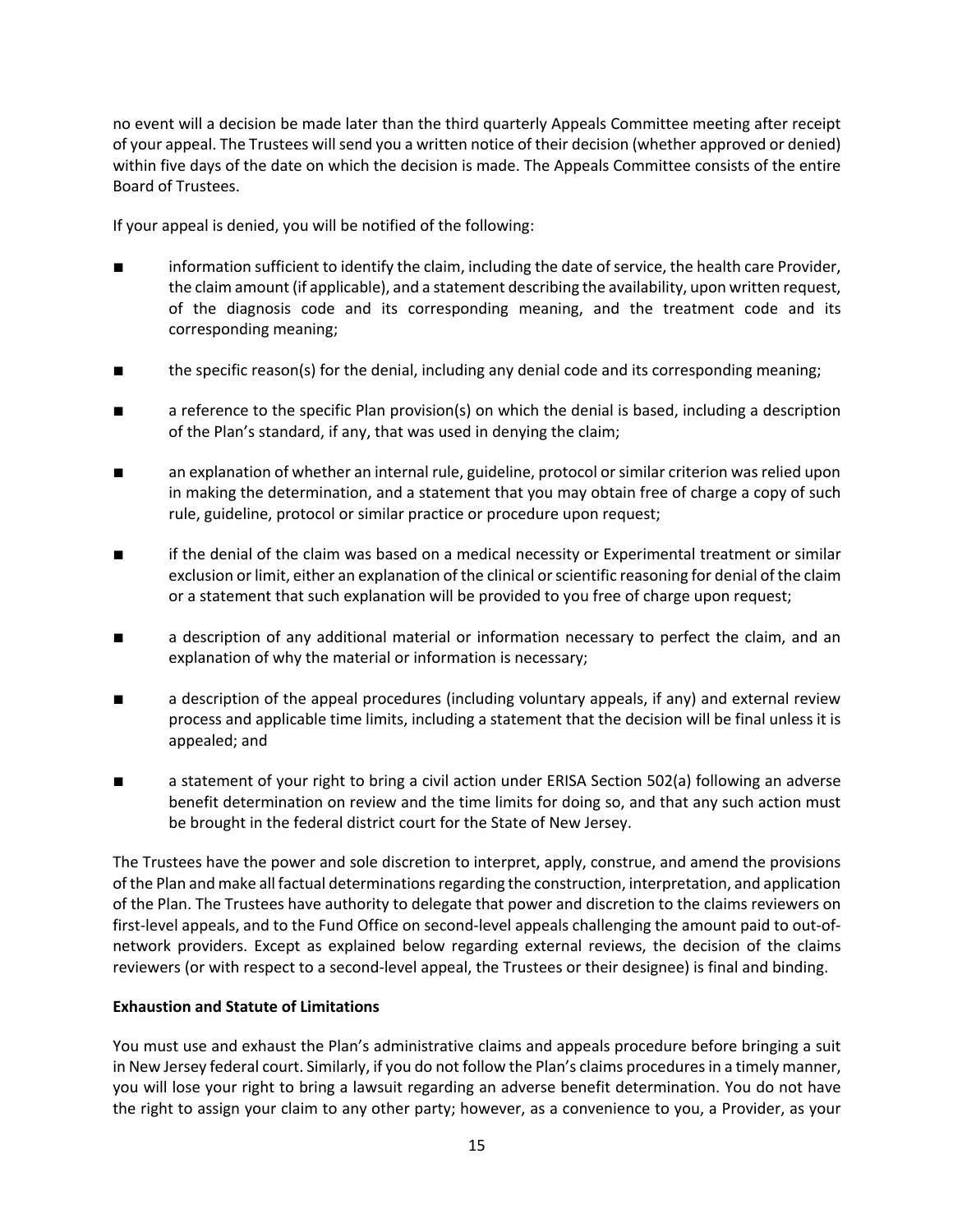authorized representative, may submit for benefits on your behalf. If the Provider, as your authorized representative, seeks benefits on your behalf, he or she is only entitled to what you would be entitled to under the Plan and shall not have any rights greater than yours.

The decision under the Plan will be final and conclusive on all persons claiming benefits under the Plan, subject to applicable law. If you challenge the final decision, a review by a court of law will be limited to the facts, evidence, and issues presented during the claims procedure. Facts and evidence that become known to you after having exhausted the appeals procedure under the Plan may be submitted for reconsideration of the appeal in accordance with the time limits established above. Issues not raised during the appeal will be deemed waived.

Any claim or lawsuit related to benefits under the Plan must be brought in the correct court no later than 24 months after the earliest of:

- the date your first benefit payment was made or due;
- the date your request for a Plan benefit was first denied; or
- the earliest date you knew or should have known the material facts on which your lawsuit is based (collectively, the "24-month Claims Period").

The deadline for you to file your lawsuit will not expire until the later of (a) the last day of the 24-month Claims Period or (b) three months after the final notice of denial of your appealed claim is sent to you by the claims administrator. Any claim or action filed under these administrative claims and appeals procedures or any lawsuit that is filed in a court after the end of this 24-month Claims Period (or, if applicable, after the end of the three-month period following exhaustion under the administrative claims and appeals procedures of the Plan) will be time-barred.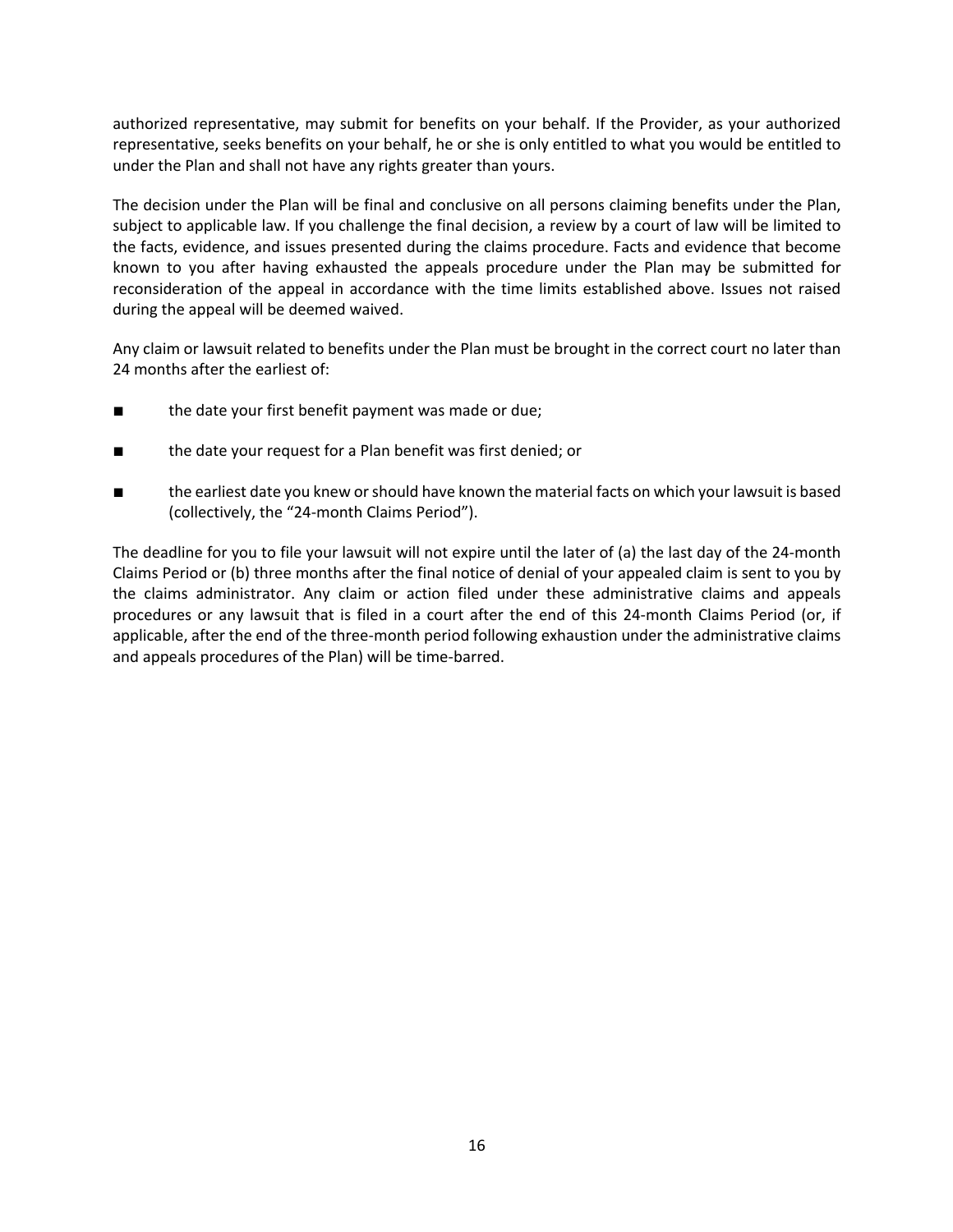# **OTHER BENEFIT SOURCES AND COORDINATION OF BENEFITS**

### **Subrogation and Third-Party Reimbursement**

#### General Principle

There is no coverage for claims incurred, including medical, prescription drug, and dental care claims, due to injuries that give rise to a claim by you or your enrolled Dependent Children against a third-party tortfeasor, or against any person or entity as the result of the actions of a third party. In such cases, benefits otherwise payable under the Plan will be provided to or on behalf of you or your Dependent Children only on the following terms and conditions.

When you or your enrolled Dependent Children receive benefits under the Fund that are related to medical expenses that also may be payable under workers' compensation, any statute, any uninsured or underinsured motorist plan, any no-fault or school insurance plan, any other insurance policy or any other plan of benefits, or when related medical expenses that arise through an act or omission of another person may be paid by a third party, whether through legal action, settlement or for any other reason, you or your Dependent Child must reimburse the Fund for all related benefits received out of any funds or monies you or your Dependent Child recovers or receives from any third party.

#### Specific Requirements and Plan Rights

Because the Fund is entitled to reimbursement, the Fund shall be fully subrogated to any and all rights, recovery or causes of action or claims that you or your Dependent Child may have against any third party. The Fund is granted a specific and first right of reimbursement from any payment, amount or recovery from a third party. This right to reimbursement exists regardless of the manner in which the recovery is structured or worded, and even if you or your Dependent Child has not been paid or fully reimbursed for all of the damages or expenses.

The Fund's share of the recovery shall not be reduced because the full damages or expenses claimed have not been reimbursed unless the Fund agrees in writing to such reduction, in its sole and absolute discretion, given the facts and circumstances of a particular case. Further, the Fund's right to subrogation or reimbursement will not be affected or reduced by the "make whole" doctrine, the "fund" doctrine, the "common fund" doctrine, comparative/contributory negligence, the "collateral source" rule, the "attorney's fund" doctrine, the anti-subrogation statute, regulatory diligence or any other equitable defenses that may affect the Fund's right to subrogation or reimbursement.

In order to enforce its rights of subrogation and reimbursement, the Fund reserves the right, in its sole and absolute discretion, to deny payment of any claim until you or your Dependent Child takes affirmative steps, as required by the Fund, to obtain recoveries from responsible third parties, including, but not limited to commencing legal action, filing and pursuing a claim for workers' compensation, or submitting an insurance claim to any insurer that may have liability.

If you or any of your Dependent Children do not cooperate in attempting to obtain recovery from the responsible third party, or if the Fund should become aware that you or your Dependent Child has received a third-party payment or recovery and not reported such amount, the Fund, in its sole discretion, may suspend all further benefits payments related to you or any of your Dependent Children until the reimbursable portion, plus interest (calculated pursuant to the Fund's policy for the collection of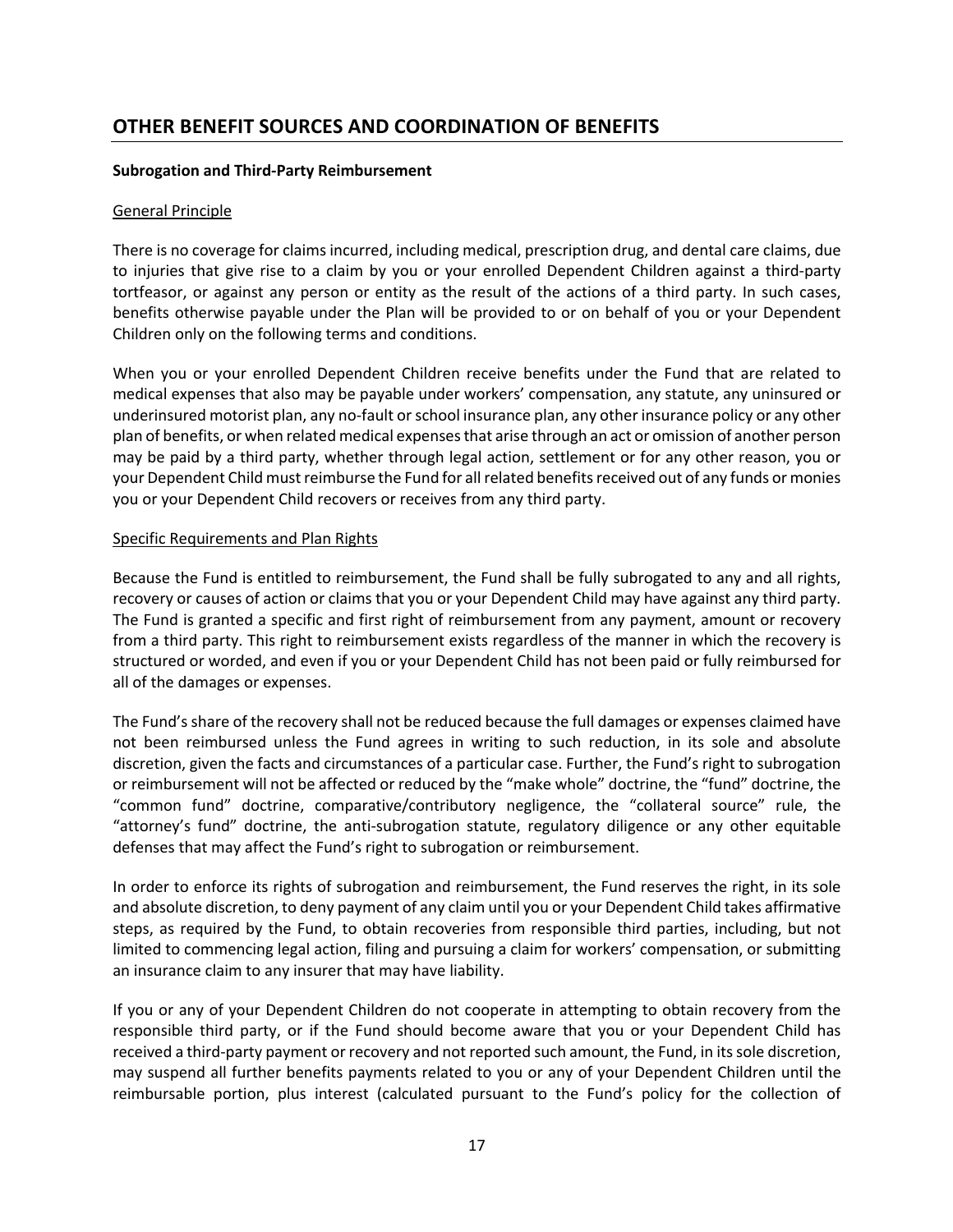overpayments), is returned to the Fund or offset against amounts that would otherwise be paid to or on behalf of you or your Dependent Children. The Plan also has the right to commence a lawsuit against you and/or your Dependent Children to recover any amounts owed under its right of subrogation and reimbursement.

### Covered Person Duties and Actions

By participating in the Fund, you and your Dependent Children consent and agree that a constructive trust, a lien or an equitable lien by agreement in favor of the Fund exists with regard to any settlement or recovery from a third person or party. In accordance with that constructive trust, lien or equitable lien by agreement, you and your Dependent Children agree to cooperate with the Fund in exercising its rights of subrogation and reimbursement. Any amount received by you or your Dependent Child, or your representatives (including your or your Dependent Child's attorneys) that is due to the Fund under this provision shall be deemed to be held in trust by you or them for the benefit of the Fund until paid to the Fund. The Fund shall have a lien on any amount received by you or your Dependent Child, or your representatives (including your or your Dependent Child's attorneys), that is due to the Fund under this provision, and any such amount shall be deemed to be held in trust by them for the benefit of the Fund until paid to the Fund.

Once you have any reason to believe that you or your Dependent Child may be entitled to recovery from any third party, you or your Dependent Child must notify the Fund as soon as reasonably possible. And, at that time, you and your Dependent Child (and your or your Dependent Child's attorneys, if applicable) may be required to sign a subrogation/reimbursement agreement that confirms the prior acceptance of the Fund's subrogation rights and the Fund's right to be reimbursed for expenses arising from circumstances that entitle you or your Dependent Child to any payment, amount or recovery from a third party.

If you or your Dependent Child fails or refuses to execute the required subrogation/reimbursement agreement, the Fund may deny payment of any benefits to you and any of your Dependent Children until the agreement is signed. Alternatively, if you or your Dependent Child fails or refuses to execute the required subrogation/reimbursement agreement and the Fund nevertheless pays benefits to or on behalf of you or your Dependent Child, your or your Dependent Child's acceptance of such benefits shall constitute agreement to the Fund's right to subrogation or reimbursement.

You and your Dependent Child consent and agree that you or your Dependent Child shall not assign your or your Dependent Child's rights to settlement or recovery against a third person or party to any other party, including your or your Dependent Child's attorneys, without the Fund's advance written consent. As such, the Fund's reimbursement will not be reduced by attorneys' fees and expenses.

# **Coordination of Benefits**

The coordination of benefits provisions apply when you or your Dependent Child is covered under more than one plan. It is designed so that reimbursement from the Fund and the other plan will not be more than 100% of the expense you or your Dependent Child incurs.

Other plans include:

Group blanket or franchise insurance coverage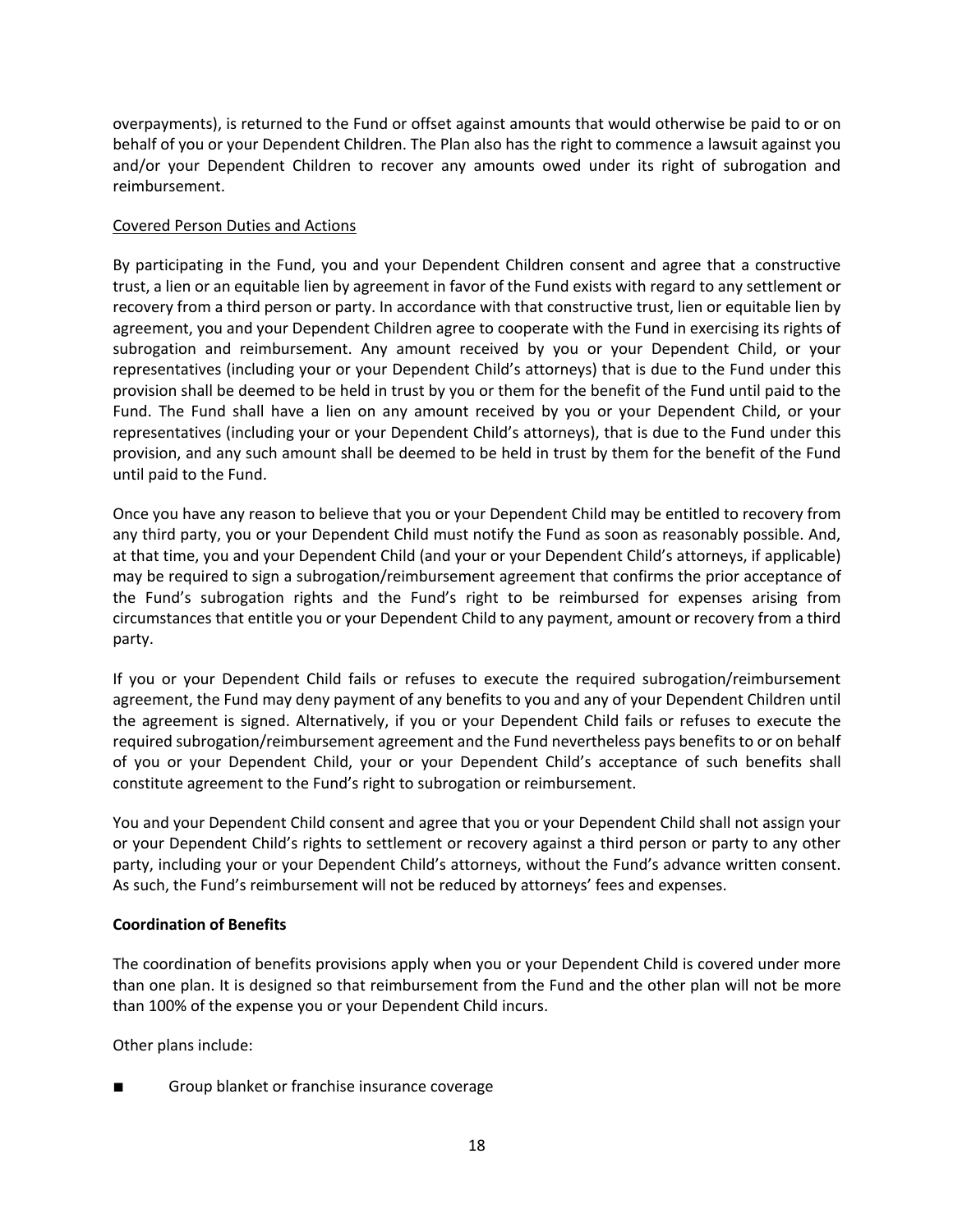- Hospital service prepayment plan, medical service prepayment plan or group practice plan
- Any coverage under a labor-management trusteed plan, union welfare plan, or employer organization or employee benefit organization plan
- Any coverage under governmental programs, to the extent permitted by law, and any coverage required or provided by any statute
- Any coverage sponsored by or provided through a school or other educational institution
- Any personal insurance
- Any plan considered an "excess" plan
- Any other group health plan or individual plan, including those purchased through the Health Insurance Marketplace
- Medical payments available through a homeowner's insurance policy

If you or an enrolled Dependent Child incurs a covered expense that is covered by the Plan and another plan that is self-funded, the following rules apply:

- The plan covering the claimant as an employee will be primary and have its benefits determined before the plan covering the claimant as a dependent
- The primary plan will pay benefits first, then the secondary plan will pay the difference between the covered expense and the amount paid by the other plan

If you or an enrolled Dependent Child incurs a covered expense that is covered by the Plan and any other plan that is not self-funded, the following rules apply:

- The other plan will be primary, and the Plan will be secondary
- The Plan will pay the difference between the covered expense and the amount paid by the other plan

In no event will the Plan pay more than it would have paid if it had been the only source of coverage.

**There is a special rule for automobile insurance. The Plan will be secondary to any "no-fault" or other automobile insurance coverage for dental care, even if you or your Dependent Child elects that the automobile insurance coverage be the secondary payor. Even if you or your Dependent Child decline to select health care coverage that is available under your "no fault" or automobile insurance, this Plan will only pay benefits secondarily, if at all. This provision is expressly intended to avoid the possibility that this Plan will be determined to be primary to coverage that is available under 'no fault" or automobile insurance. Any payments made by the Fund are subject to the Fund's right of subrogation and reimbursement.**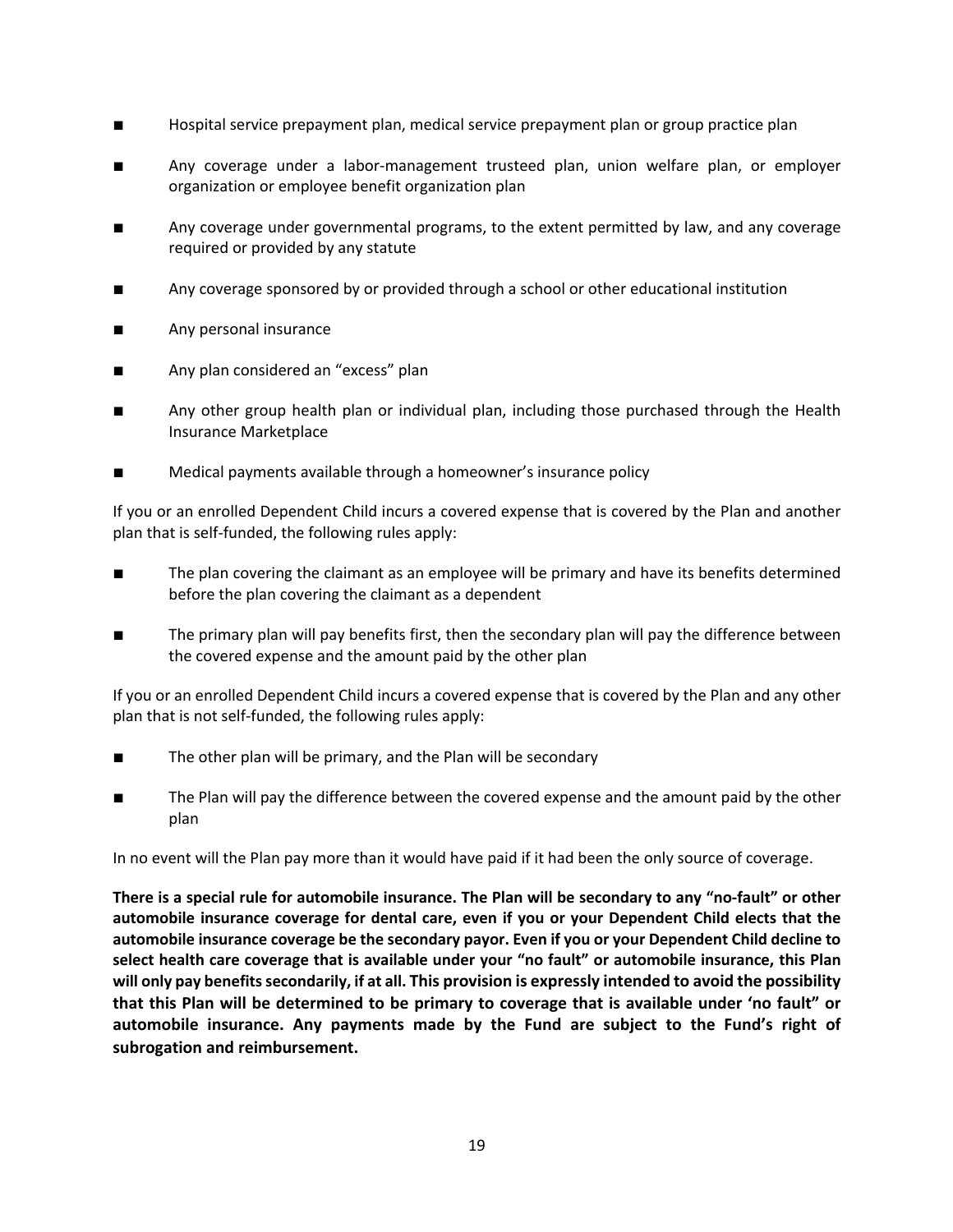# **LENGTH OF COVERAGE**

# **When Coverage Ends**

# For You

You are covered under the Plan until 12:01 a.m. Eastern Time on the earliest of the following dates:

- The date you stop actively working in Qualifying Service;
- The last day of the period for which you paid required employee contributions;
- The date you no longer qualify for coverage under the Plan;
- The date you cease to qualify for COBRA because you fail to elect coverage or fail to make the required self-payment as specified in your COBRA entitlement notice; or
- The date the Plan terminates.

If you are on an approved disability leave of absence, all benefits you were receiving at the time you left Qualifying Service because of the disability (except Legal Services Plan benefits) will continue for 90 days after you leave Qualifying Service for the approved leave of absence. Legal Services Plan benefits will terminate at the end of the month in which you leave Qualifying Service because of a disability. If you return to work after your coverage has ended, coverage will start again on the first day of the month after you have returned to work with a contributing employer in a position covered by this Plan.

### For Your Dependent Children

Your Dependent Children's coverage normally ends when your coverage ends. Coverage for Dependent Children will also end on the earliest of:

- The date you fail to pay the monthly premiums for Dependent Child medical and prescription drug coverage;
- The date your Dependent Child ceases to qualify for COBRA because he or she fails to elect coverage or fails to make the required self-payment as specified in his or her COBRA entitlement notice;
- The date you are no longer eligible to cover your Dependent Children, i.e., you fail to work the required hours of Qualifying Service during an Ongoing Measurement Period;
- The date they no longer meet the definition of a covered Dependent Child (see page 5 for the definition of Dependent Child); or
- The date that the Plan discontinues Dependent Child coverage for all Part-time Employees.

When coverage ends for either you or your covered Dependent Children, you or they may be eligible to extend coverage at your or their own expense through COBRA as described on page 22.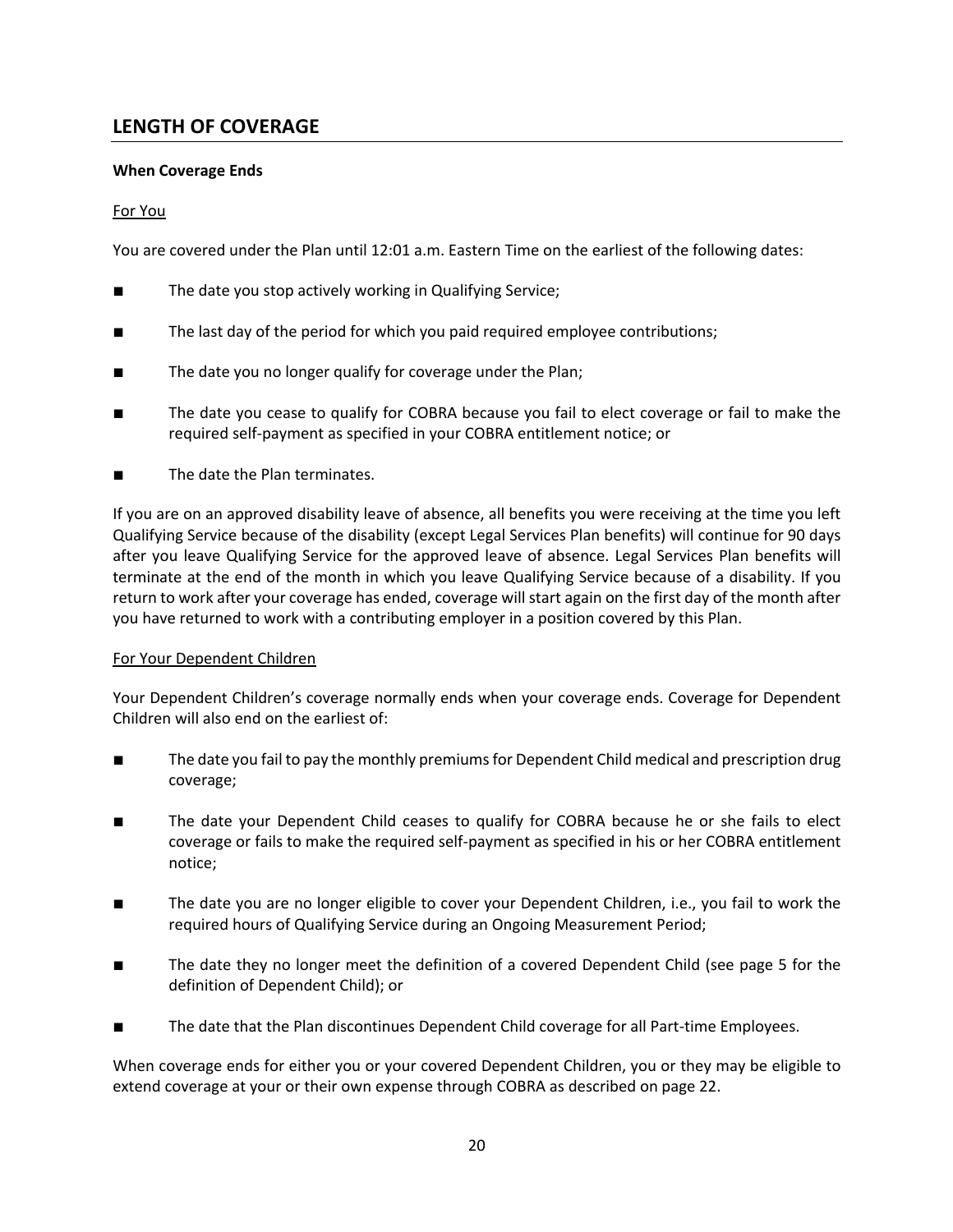### **Suspension of Benefits**

#### *Discontinuance of Coverage for Nonpayment of Employer Contributions*

If your employer is late in making or fails to make the required contributions on your behalf, your benefits may be suspended. If your employer timely pays to the Fund the contributions and any supplementary charge imposed by the Trustees, the coverage and benefits to you and your Dependent Children will be continued without interruption. However, if your employer fails or refuses to timely pay to the Fund the contributions and any supplementary charge imposed, you and your Dependent Children's coverage and benefits may be suspended upon 30 days' advance written notice to you.

#### *Discontinuance of Coverage and Benefits for Failure to Cooperate in Subrogation Process*

You and your Dependent Children's coverage and benefits may be suspended if you fail to cooperate with the Plan's subrogation process.

Prior to the suspension or offset of benefits under the Plan, you will receive 30 days' advance written notice from the Fund. The notice shall inform you that absent timely cooperation in the subrogation process and procedures: (a) your coverage and coverage for all of your Dependent Children for any benefits provided by the Fund shall be suspended for a specified period; and/or (b) the Fund will not pay any future claims for you and your Dependent Children until the Fund has recovered in full the amount of claims paid for you and your Dependent Children that were subject to subrogation.

If you timely cooperate in the subrogation process and procedures, coverage and benefits will be continued without interruption. However, if you fail to cooperate, you and your Dependent Children's coverage and benefits will be suspended upon 30 days' written notice to you.

Where the Trustees decide to suspend your coverage for a period due to your failure to comply with the Plan's subrogation process, benefits for you and your Dependent Children will be suspended for the following periods:

| ■ Amount of subrogation claim equal to \$25,000-\$50,000:<br>12 months |  |
|------------------------------------------------------------------------|--|
|------------------------------------------------------------------------|--|

■ Amount of subrogation claim over \$50,000: 18 months

For more information on the Plan's subrogation processes, please see the "Subrogation and Third-Party Reimbursement" section on page 17.

#### **Uniform Services Employment and Reemployment Rights Act of 1994 (USERRA)**

Under USERRA, you may continue coverage for both you and your enrolled Dependent Children while on a military leave of absence for up to 24 months.

During the first 30 days of such continuation of coverage, you will be required to pay your portion of the contribution for coverage. Thereafter, you will be required to pay 102% of the total cost of the coverage. Payment must be made to the employer.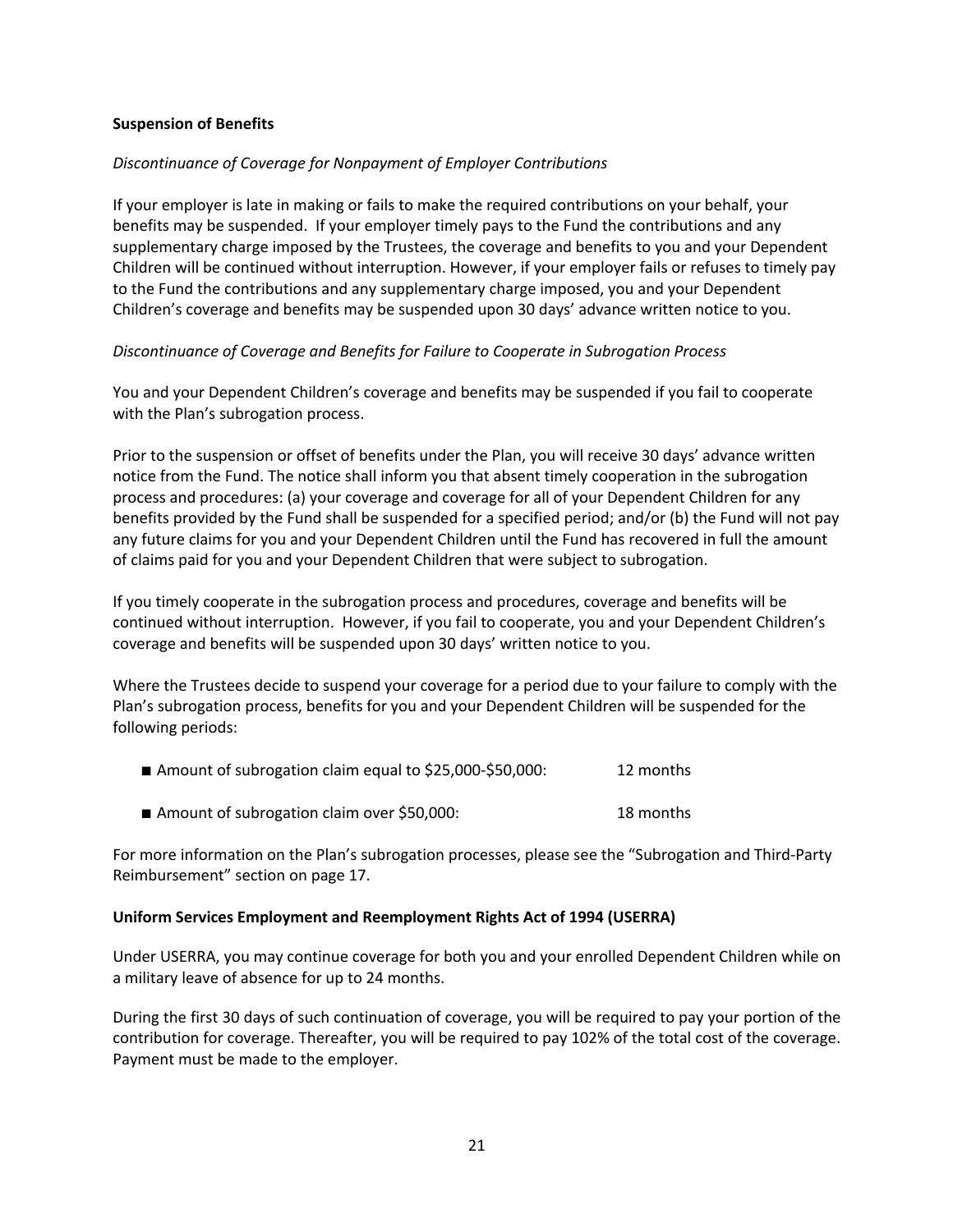Any benefit changes that are implemented while you are continuing coverage on military leave will apply to you as of the effective date of each such change.

Continuation of this coverage while on military leave will run concurrently with continuation of coverage provided under any other leave of absence except COBRA, which is explained below.

You may continue this coverage up to the earlier of:

- 24 months, beginning on the date on which your absence begins; or
- The last day as specified under USERRA in which you have to return to work in employment covered by the Plan.

If you decide not to continue coverage while on military leave, coverage for you and your eligible Dependent Children will be reinstated immediately upon your return to work in employment covered by the Plan.

Any time spent on military leave will not count toward satisfying the waiting period required under the Plan. However, when you return to work you will be credited for any portion of the waiting period satisfied prior to going on military leave.

#### **Family and Medical Leave Act**

If you apply for and are approved for leave under the federal and/or state FMLA, you may be eligible to continue your medical coverage during the leave. Contact the Human Resources Department of your employer for additional information on your FMLA benefits. Please contact the Fund Office regarding benefits under the Plan and the right to continue coverage.

# **General Notice of Consolidated Omnibus Budget Reconciliation Act (COBRA) Continuation Coverage Rights For Vision and Dental Benefits**

To qualify for COBRA continuation coverage for vision and dental benefits, you must have a "qualifying event" that would otherwise end your coverage. COBRA continuation coverage must be offered to each person who is a "qualified beneficiary." Only qualified beneficiaries may elect to continue their group health plan coverage. A qualified beneficiary is someone who will lose coverage under the Plan because of a qualifying event. Depending on the type of qualifying event, enrolled Employees and Dependent Children, including alternate recipients under QMCSOs, may be qualified beneficiaries. (Certain newborns and newly adopted children during the period of continuation coverage may also be qualified beneficiaries.)

Under the Plan, qualified beneficiaries who elect COBRA continuation coverage must pay for coverage. Continuation coverage is the same health benefit coverage that the Plan gives to all other Covered Persons. Each qualified beneficiary who elects continuation coverage will have the same rights under the Plan as other Covered Persons covered under the Plan. Life insurance and legal plan coverage are not continued under COBRA, but please see the conversion options available to you on pages 37 and 54.

The Plan offers COBRA continuation coverage to qualified beneficiaries only after the Fund Office has been notified that a qualifying event has occurred, as shown in the following chart.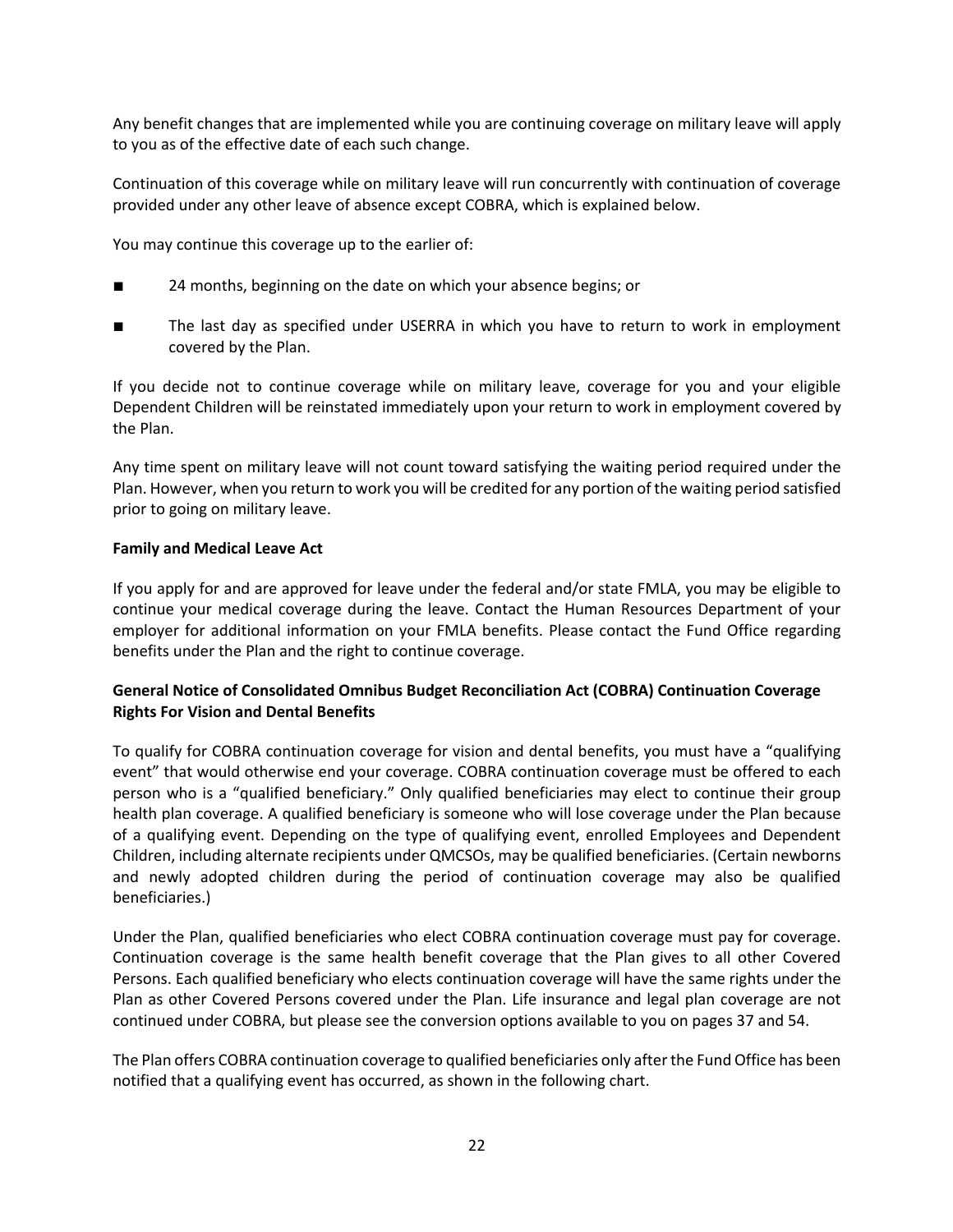| Who is a qualified<br>beneficiary:                                                                    | What is a qualifying event:                                                                                                                                                                                                                  | Who must notify the<br><b>Fund Office of the</b><br>event: |  |
|-------------------------------------------------------------------------------------------------------|----------------------------------------------------------------------------------------------------------------------------------------------------------------------------------------------------------------------------------------------|------------------------------------------------------------|--|
| You, if you are an<br>Employee and lose Plan<br>coverage because                                      | Your hours of employment are reduced<br>$\blacksquare$<br>Your employment terminates (for<br>■<br>reasons other than gross misconduct)<br>You retire<br>■                                                                                    | The employer within<br>30 days of the event                |  |
| A Dependent Child* of an<br>enrolled Employee who<br>loses Plan coverage<br>because                   | The parent-Employee dies<br>■<br>The parent-Employee's hours of<br>п<br>employment are reduced<br>The parent-Employee's employment in<br>п<br>service that is covered by the Plan<br>terminates (for reasons other than gross<br>misconduct) | The employer within<br>30 days of the event                |  |
|                                                                                                       | The parent-Employee becomes entitled<br>■<br>to Medicare and elects to have Medicare<br>be the primary coverage<br>The parents are divorced or legally<br>■<br>separated<br>The child no longer meets the eligibility<br>п<br>requirements   | The Employee within<br>60 days of the event                |  |
| *Children who are born to or placed for adoption with an Employee during the period of the Employee's |                                                                                                                                                                                                                                              |                                                            |  |

continuation coverage under COBRA are qualified beneficiaries entitled to COBRA continuation coverage. Once a newborn or adopted child is enrolled in continuation coverage, the child will be treated like all other qualified beneficiaries with respect to the same qualifying event. The maximum coverage period for such a child is measured from the same date as other qualified beneficiaries with respect to the same qualifying event (and not from the date of the child's birth or adoption).

**NOTE:** Effective March 1, 2020, the above deadlines are extended to the earlier of one (1) year from the deadline or the date that is 60 days from the date that the National Emergency for COVID-19 is declared over.

Notification of the qualifying event to the Fund Office must be in writing and must include the name and address of the Employee or qualified beneficiary, the Employee's or Dependent Child's Social Security number, the type and date of the qualifying event and proof of the qualifying event. For example, if the qualifying event is divorce or legal separation, you must submit a copy of the divorce decree or written proof of the legal separation.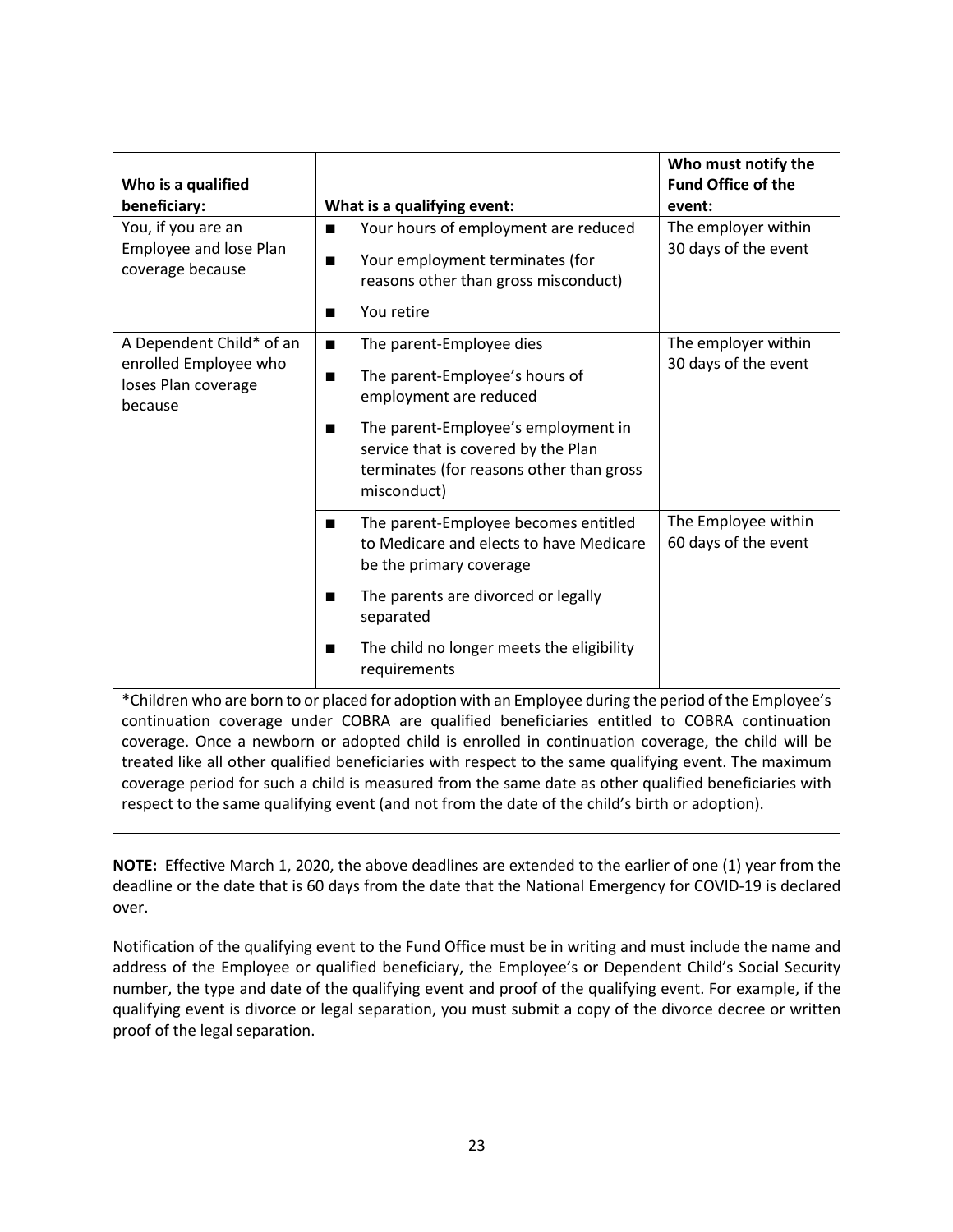Within 14 days after the Fund Office receives notice of a qualifying event, it will send a COBRA notice and election form to each qualified beneficiary. The COBRA notice and election form will identify the options available, their costs, and the conditions that will cause continuation coverage to end.

Each qualified beneficiary will have an independent right to elect COBRA continuation coverage. Employees may elect COBRA continuation coverage on behalf of their Dependent Children.

To elect continuation coverage, you or your Dependent Children must complete and return the COBRA election form to the Fund Office within 60 days after you receive the COBRA election form. You must pay the first premium retroactive to the date coverage terminated, within 45 days after you return the COBRA election form. Coverage will not commence until payment is received in full.

If you or a Dependent Child qualifies for COBRA continuation coverage and you waive your right to coverage during the election period, you or your Dependent Child may later elect COBRA coverage as long as you do so within 60 days of the qualifying event.

### **Paying for Coverage**

As provided by law, you and/or your Dependent Child(ren) must pay the full premium cost of benefits coverage from the Plan plus 2% for administrative expenses (a total of 102% of the cost) for the full 18- or 36-month period. In cases of extended continuation coverage due to disability, the cost for months 19 to 29 is 150% of the full premium for the benefits coverage. Coverage will not commence until payment is received in full.

The due date for your premiums is the first day of the month. You will have a 30-day grace period to pay your premiums before they are considered in default. For example, premiums for the month of November must be paid on or before November 1. Failure to pay the full premium by each due date (or within the 30-day grace period thereafter) will result in a loss of all continuation coverage. A payment will be considered timely if it is postmarked no later than the due date.

The Fund will notify you and/or your Dependent Child(ren) that a premium payment is due or late. If payment is not made by the due date, the Fund will notify you or your Dependent Child(ren) that continuation coverage is about to be, or has been, terminated.

**NOTE:** Effective March 1, 2020, the above deadlines are extended to the earlier of one (1) year from the deadline or the date that is 60 days from the date that the National Emergency for COVID-19 is declared over. Claims will be suspended for any period of coverage for which a premium payment is not received. If the premium is received within the extended deadline, claims will be paid retroactively.

### **Duration of Coverage**

The following chart shows the qualifying events and the periods of eligibility for COBRA continuation coverage.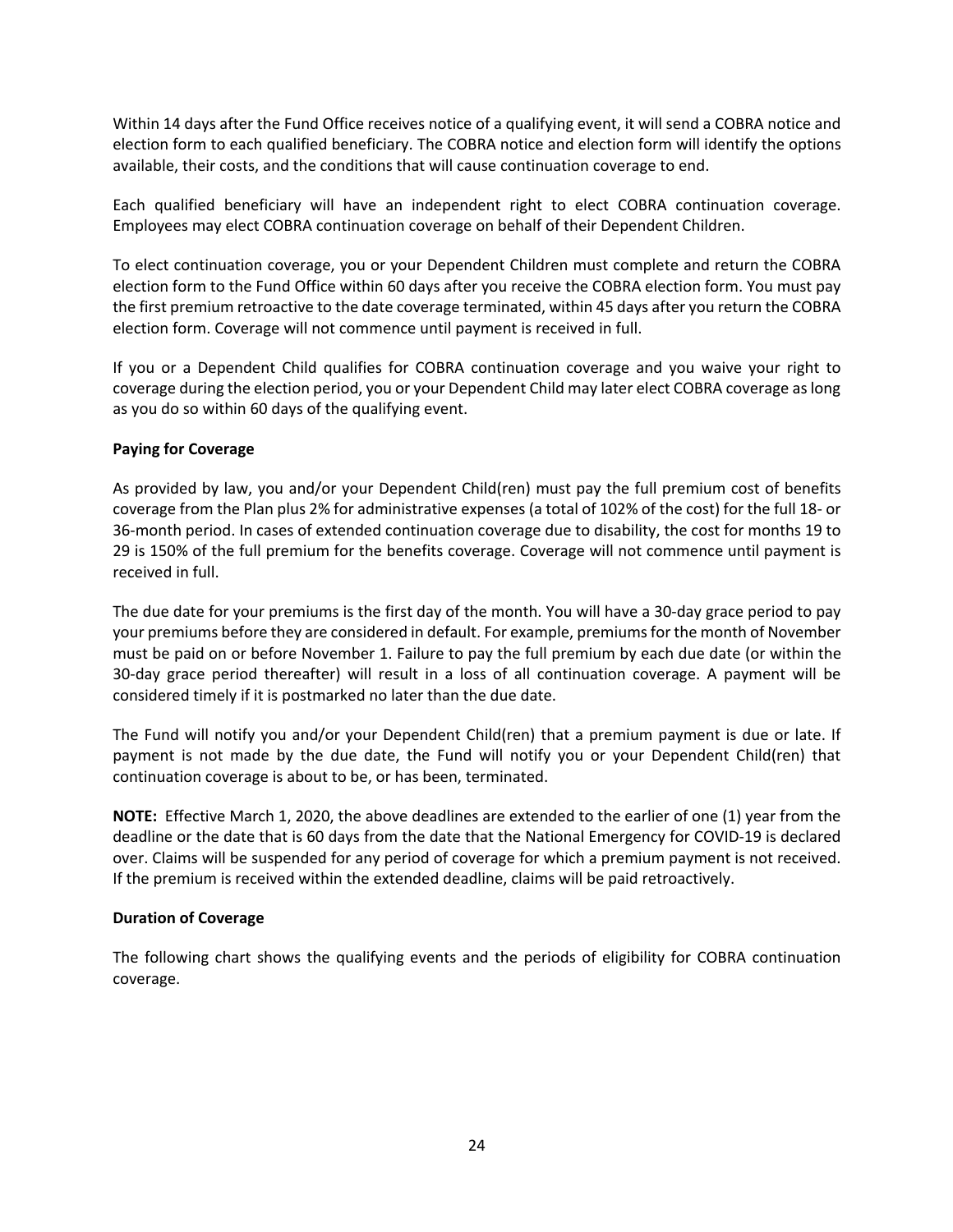| <b>Qualifying COBRA Events</b>                                             |                                             |                           |  |
|----------------------------------------------------------------------------|---------------------------------------------|---------------------------|--|
|                                                                            |                                             | <b>For COBRA Coverage</b> |  |
| If You Lose Coverage Because:                                              | <b>These People Would Be Eligible:</b>      | For Up To:                |  |
| Your employment terminates for a<br>reason other than gross misconduct     | You and your eligible Dependent<br>Children | 18 months                 |  |
| Your working hours are reduced                                             | You and your eligible Dependent<br>Children | 18 months                 |  |
| You are determined to be disabled<br>by the Social Security Administration | You and your eligible Dependent<br>Children | 29 months                 |  |
| You die                                                                    | Your eligible Dependent Children            | 36 months                 |  |
| You divorce or legally separate                                            | Your eligible Dependent Children            | 36 months                 |  |
| Your Dependent Children no longer<br>qualify as dependents                 | Your eligible Dependent Children            | 36 months                 |  |
| You become entitled to Medicare<br>benefits                                | Your eligible Dependent Children            | 36 months                 |  |

COBRA coverage will end before the period shown above if any of the following events occur as of the dates indicated below:

- The date that the Plan terminates;
- The date that a required premium is due and unpaid after the 30-day grace period;
- The date that you and/or your Dependent Children, after electing COBRA coverage, become covered under another group health plan;
- If coverage has been extended for up to 29 months due to disability and there has been a final Social Security Administration determination that the individual is no longer disabled. In this case, coverage will end as of the month that begins more than 30 days after the date of the Social Security Administration final determination; or
- The date that your former employer stops contributing to the Fund and provides coverage through a different group health plan for a significant number of employees formerly covered under the Plan.

If the qualifying event is the end of your employment or a reduction in your hours of employment, and you became entitled to Medicare benefits less than 18 months before the qualifying event, COBRA continuation coverage for your qualified Beneficiaries lasts until 36 months after the date of Medicare entitlement. For example, if you become entitled to Medicare eight months before the date on which your employment terminates, COBRA continuation coverage for your Dependent Children can last up to 36 months after the date of Medicare entitlement, which is equal to 28 months after the date of the qualifying event (36 months minus eight months). Certain qualifying events, or a second qualifying event during the initial period of coverage, may also permit a qualified Beneficiary to receive a maximum of 36 months of coverage.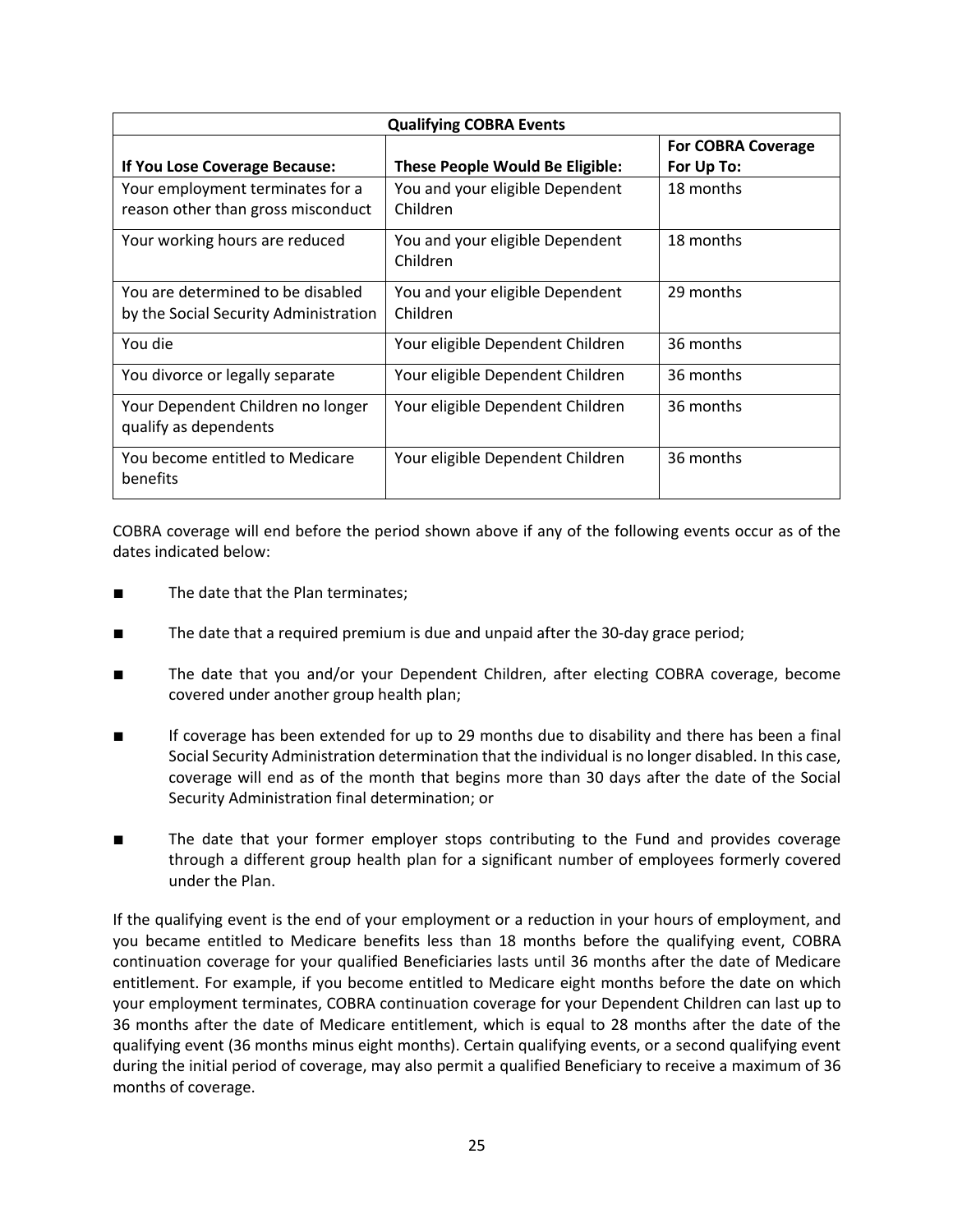### **Extension of 18-Month COBRA Coverage Period for Disability**

If you or any enrolled Dependent Child is determined by the Social Security Administration to be disabled for Social Security disability purposes before the 60th day of COBRA continuation coverage, you may continue coverage for up to an additional 11 months (for a total maximum of 29 months) from the original qualifying event date. Each qualified Beneficiary who has elected continuation coverage will be entitled to the 11-month extension.

You must inform the Fund Office of the disability in writing within 60 days of the Social Security Administration's disability determination letter.

The notice must be in writing and must include the name and address of the Employee or Dependent Child, the Employee's or Dependent Child's Social Security number, a copy of the Social Security Administration's disability determination letter and proof of when you were determined to be disabled. In addition, you must notify the Fund Office in writing before the end of the 18-month continuation period. If you do not notify the Fund Office within this time frame, you will not qualify for this extension.

#### **Second Qualifying Event**

If your family experiences another qualifying event during the 18 months of COBRA continuation coverage, your Dependent Children can get up to 18 additional months of COBRA continuation coverage, for a maximum of 36 months, if the Plan is properly notified about the second qualifying event. This extension may be available to any Dependent Children getting COBRA continuation coverage if the Employee, or former Employee, dies; becomes entitled to Medicare benefits (under Part A, Part B, or both); or gets divorced or legally separated, or if the Dependent Child stops being eligible under the Plan as a Dependent Child. This extension is only available if the second qualifying event would have caused the Dependent Child to lose coverage under the Plan had the first qualifying event not occurred.

The notice must be in writing and must include the name and address of the Employee or Dependent Child, the Employee's or Dependent Child's Social Security number, the type and date of the qualifying event and proof of the second qualifying event. In addition, you must notify the Fund Office in writing before the end of the 18-month continuation period. If you do not notify the Fund Office within this time frame, you will not qualify for this extension.

### **Acquiring New Dependents While Covered by COBRA**

You may enroll a Dependent Child born or placed for adoption during a period of COBRA continuation coverage for the balance of your COBRA continuation coverage period. You must follow all of the Plan's rules for enrolling a newly born or adopted child. The Dependent Child will be considered a qualified Beneficiary.

### **Address Changes**

To protect your and your Dependent Children's rights, you should keep the Fund Office informed of any changes in address for you and any of your eligible Dependent Children. You also should keep a copy of any notices that you send to the Fund Office.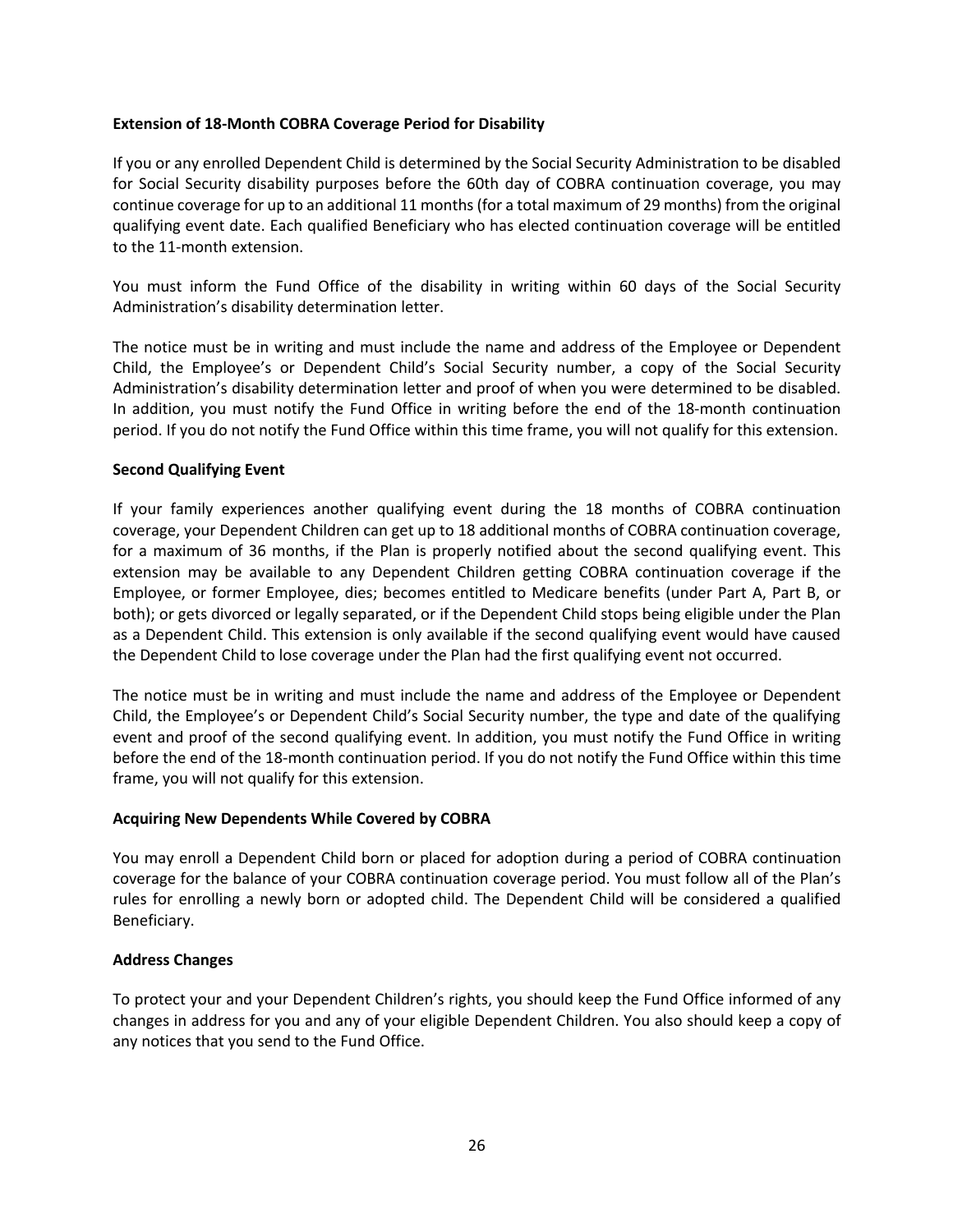#### **Financial Responsibility for Failure to Give Notice**

If the Plan pays a claim for you or your Dependent Child(ren) and your coverage terminated as a result of a qualifying event, but you did not elect continuation coverage and the Fund Office was not notified within the 30- or 60-day time frames noted above, you or your employer will be required to repay the Plan for any claims that should not have been paid. If you do not repay the Plan, the amount due will be deducted from other benefits payable to you or, to the extent that the Fund can recover overpaid benefits directly from you, the Fund will recover those amounts through legal action.

If your employer fails to notify the Fund Office of a qualifying event within 30 days and you or your Dependent Child(ren) elect continuation coverage more than 90 days after the qualifying event, the employer must reimburse the Plan for all claims paid on your behalf. The Trustees, in their sole discretion, may limit the application of this provision if the circumstances indicate that you would have elected continuation coverage within the 90-day election period if you had been notified of your right to do so.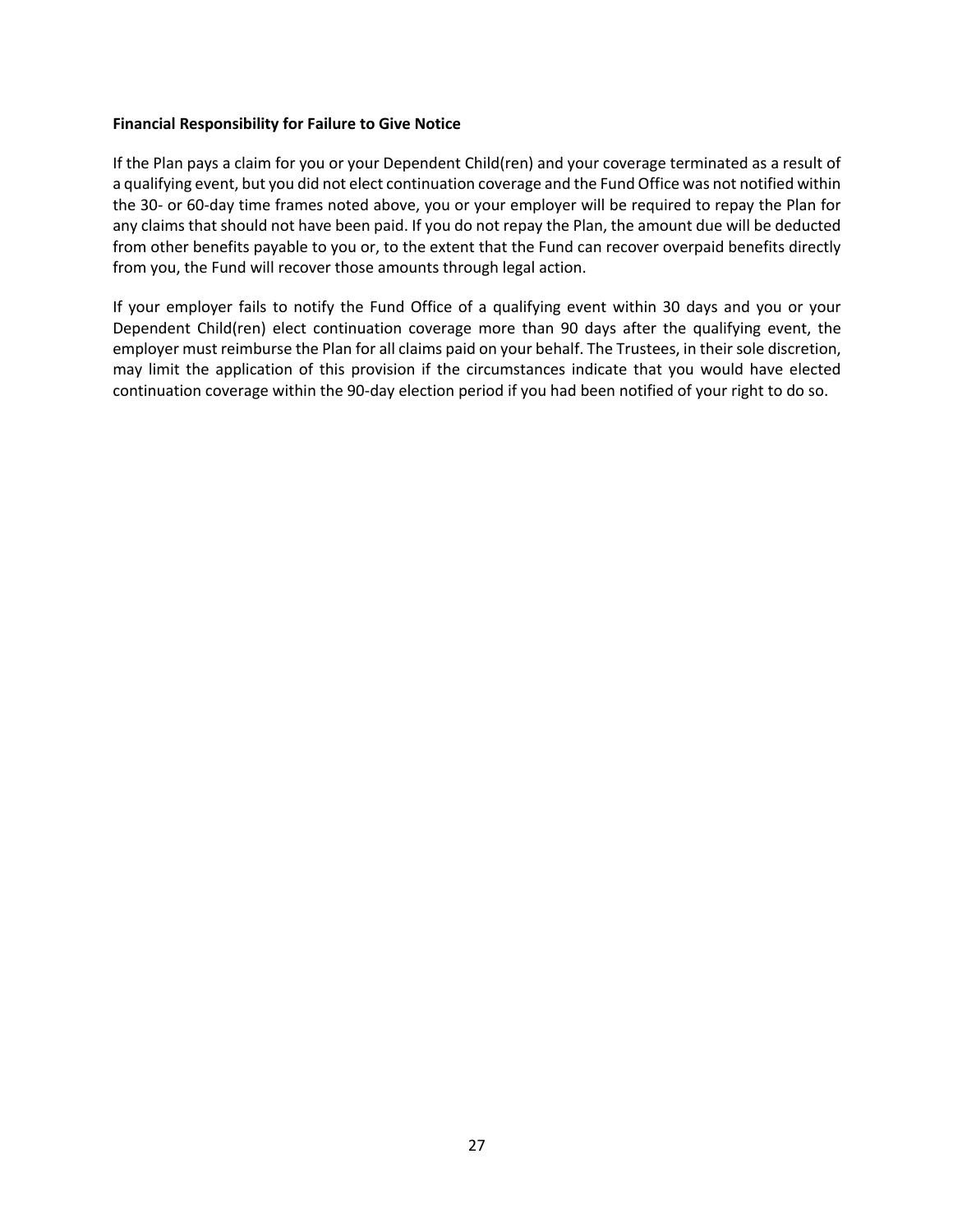# **PLAN ADMINISTRATION AND LEGAL INFORMATION**

| <b>SPD Edition Date</b>        | This SPD describes the life insurance, accidental death and                    |                        |  |  |
|--------------------------------|--------------------------------------------------------------------------------|------------------------|--|--|
|                                | dismemberment, vision, legal services and dental benefits for Part-time        |                        |  |  |
|                                | Employees in effect as of January 1, 2022. Benefits for Full-time Employees,   |                        |  |  |
|                                | and medical and prescription benefits, are described in a separate SPD.        |                        |  |  |
| Plan Name                      | UFCW Local 1262 and Employers Health and Welfare Fund                          |                        |  |  |
| Plan Sponsor                   | <b>Board of Trustees</b>                                                       |                        |  |  |
|                                | UFCW Local 1262 and Employers Health and Welfare Fund                          |                        |  |  |
|                                | 1389 Broad Street                                                              |                        |  |  |
|                                | Clifton, NJ 07013-4292                                                         |                        |  |  |
| <b>Employer Identification</b> | 23-7042767                                                                     |                        |  |  |
| Number (Plan Sponsor)          |                                                                                |                        |  |  |
| Plan Number                    | 501                                                                            |                        |  |  |
| Type of Plan                   | Group health plan providing health, life insurance, accidental death and       |                        |  |  |
|                                | dismemberment, and prepaid legal service benefits                              |                        |  |  |
| Plan Year                      | December 1 through November 30                                                 |                        |  |  |
| Plan Administrator             | <b>Board of Trustees</b>                                                       |                        |  |  |
|                                | UFCW Local 1262 and Employers Health and Welfare Fund                          |                        |  |  |
|                                | 1389 Broad Street                                                              |                        |  |  |
|                                | Clifton, NJ 07013-4292                                                         |                        |  |  |
|                                | Phone: (800) 522-4161 (TTY: 711)                                               |                        |  |  |
| Type of Administration         | The Board of Trustees administers the Plan; it contracts with various          |                        |  |  |
|                                | entities to provide administrative services to the Plan.                       |                        |  |  |
| Trustees                       | <b>Employer Trustees</b>                                                       | <b>Union Trustees</b>  |  |  |
|                                | Generoso Del Rosario                                                           | Harvey Whille          |  |  |
|                                | Michelle Castellana                                                            | James Feimster         |  |  |
|                                | Ann Nichols                                                                    | <b>Donald Merritt</b>  |  |  |
|                                | c/o Stop & Shop                                                                | c/o UFCW Local 1262    |  |  |
|                                | 1129 Rte. 34                                                                   | 1389 Broad Street      |  |  |
|                                | North Aberdeen, NJ 07747                                                       | Clifton, NJ 07013-4292 |  |  |
| Agent for Service of           | Plan Administrator                                                             |                        |  |  |
| <b>Legal Process</b>           | 1389 Broad Street                                                              |                        |  |  |
|                                | Clifton, NJ 07013-4292                                                         |                        |  |  |
|                                | Phone: (800) 522-4161 (TTY: 711)                                               |                        |  |  |
|                                | In addition, service of legal process may also be made on any Plan Trustee.    |                        |  |  |
| Source of                      | Benefits are funded through contributions from employers that have             |                        |  |  |
| Contributions and              | participation agreements with the Plan or collective bargaining agreements     |                        |  |  |
| Financing of the Plan          | with UFCW Local 1262 that require contributions to the Plan, and               |                        |  |  |
|                                | investments thereon. With the exception of life insurance, AD&D and legal      |                        |  |  |
|                                | services benefits, and, effective April 1, 2017, vision benefits, all benefits |                        |  |  |
|                                | under the Plan are self-insured and provided by the Fund.                      |                        |  |  |
| <b>Collective Bargaining</b>   | The Fund is maintained in accordance with collective bargaining                |                        |  |  |
| Agreements                     | agreements. You may obtain a copy of the agreement that applies to you         |                        |  |  |
|                                | by making a written request to UFCW Local 1262's Office.                       |                        |  |  |
| Participating                  | Stop & Shop                                                                    |                        |  |  |
| Employers                      | <b>Tops Markets</b>                                                            |                        |  |  |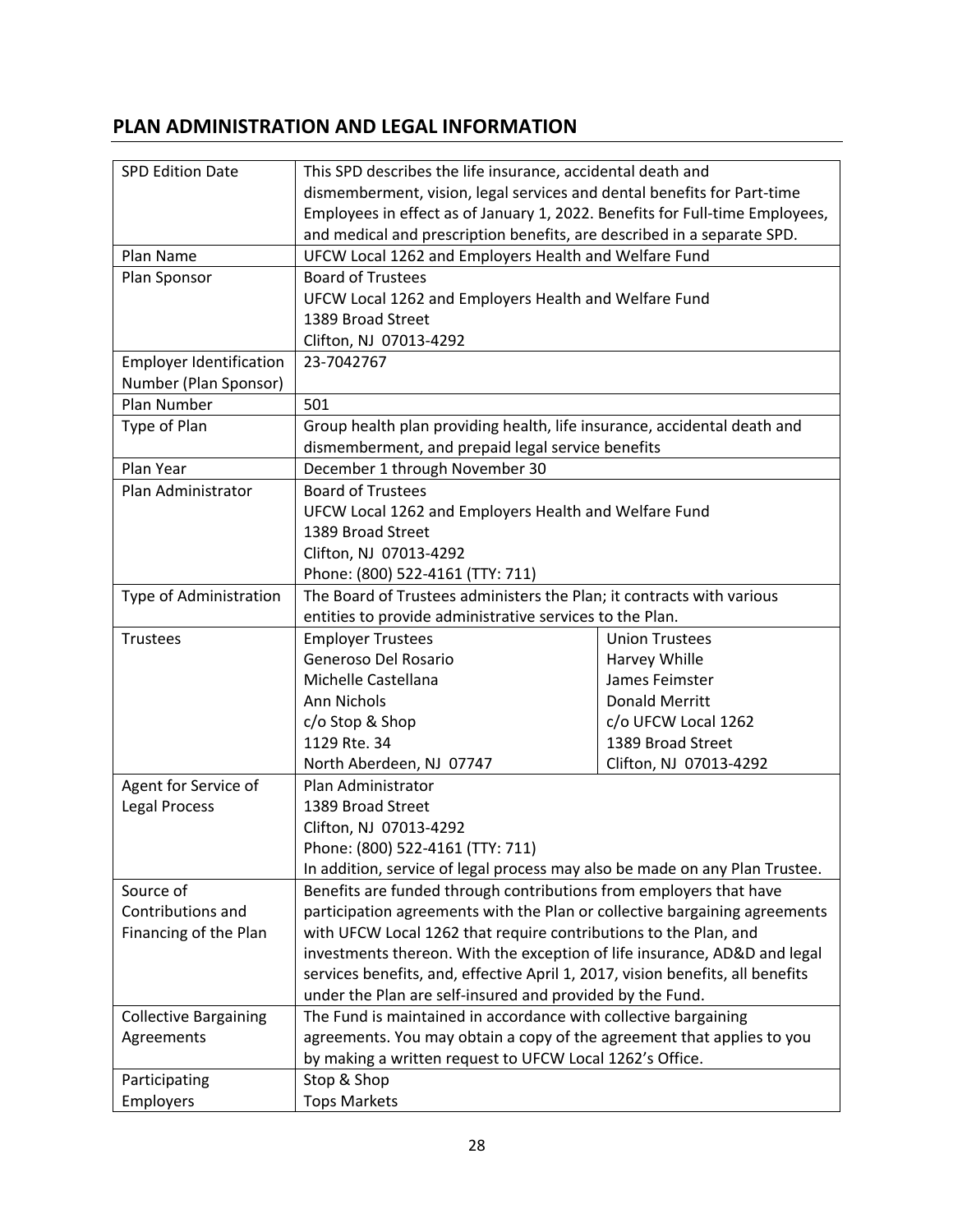| <b>Morton Williams</b>                                                       |
|------------------------------------------------------------------------------|
| UFCW Local 1262 Union                                                        |
| UFCW Local 1262 and Employers Pension Fund                                   |
| This list may change from time to time. Upon written request to the Fund     |
| Office, you may ask whether a particular employer participates in the        |
| sponsorship of the Plan. If so, you may also request the employer's address. |

#### **Plan Amendment or Termination**

The Trustees of the Fund are authorized at any time and on such basis as they, in their sole discretion, deem appropriate to amend, modify, add to or eliminate any provision or benefit from the Plan. Benefit changes may be made by formal Plan amendment, Trustee resolution, action by the Trustees when not in session by telephone or written action and/or other methods as may be permissible for action by the Trustees.

The Trustees also reserve the right to terminate the Plan at any time for any reason under the conditions set forth in the Plan Documents. Should the Plan be terminated, the Trustees shall apply the monies of the Plan to provide benefits or otherwise carry out the purposes of the Plan in an equitable manner until the entire remainder of its assets have been distributed by the Trustees.

### **Health Insurance Portability and Accountability Act of 1996 (HIPAA)**

Federal privacy laws set limits on how health plans, pharmacies, Hospitals, clinics, nursing homes and other direct-care Providers (called covered Providers) use individually identifiable health information.

This overview describes your rights and protection of personal information related to your health. Please review it carefully.

Key provisions of these privacy standards include:

- **Access to Medical Records** HIPAA gives you the ability to review and obtain copies of your medical records. If your medical records are maintained electronically, you may request access to your electronic medical records if that format is readily producible. Otherwise, the covered Provider must provide the requested information in an electronic format that you can read on your computer (e.g., Word, Excel). You may also request corrections if you have identified any errors. Covered Providers generally should provide access to your records within 30 days of your request and may charge for the cost of copying and sending the records to you.
- **Notice of Privacy Practices** Covered Providers will provide you with a HIPAA notice advising you of your rights. You may be asked to sign, initial or otherwise acknowledge that you have received this notice. You may also ask to restrict the use or disclosure of your information beyond the practices included in the notice, but the covered Providers would not have to agree to the changes.
- **Limits on Use of Personal Medical Information** The privacy rule sets limits on how covered Providers may use your identifiable health information. These limits do not restrict the ability of health care professionals to share any medical information needed for treatment. They do restrict its use for purposes not related to health care. Covered Providers may use or share only the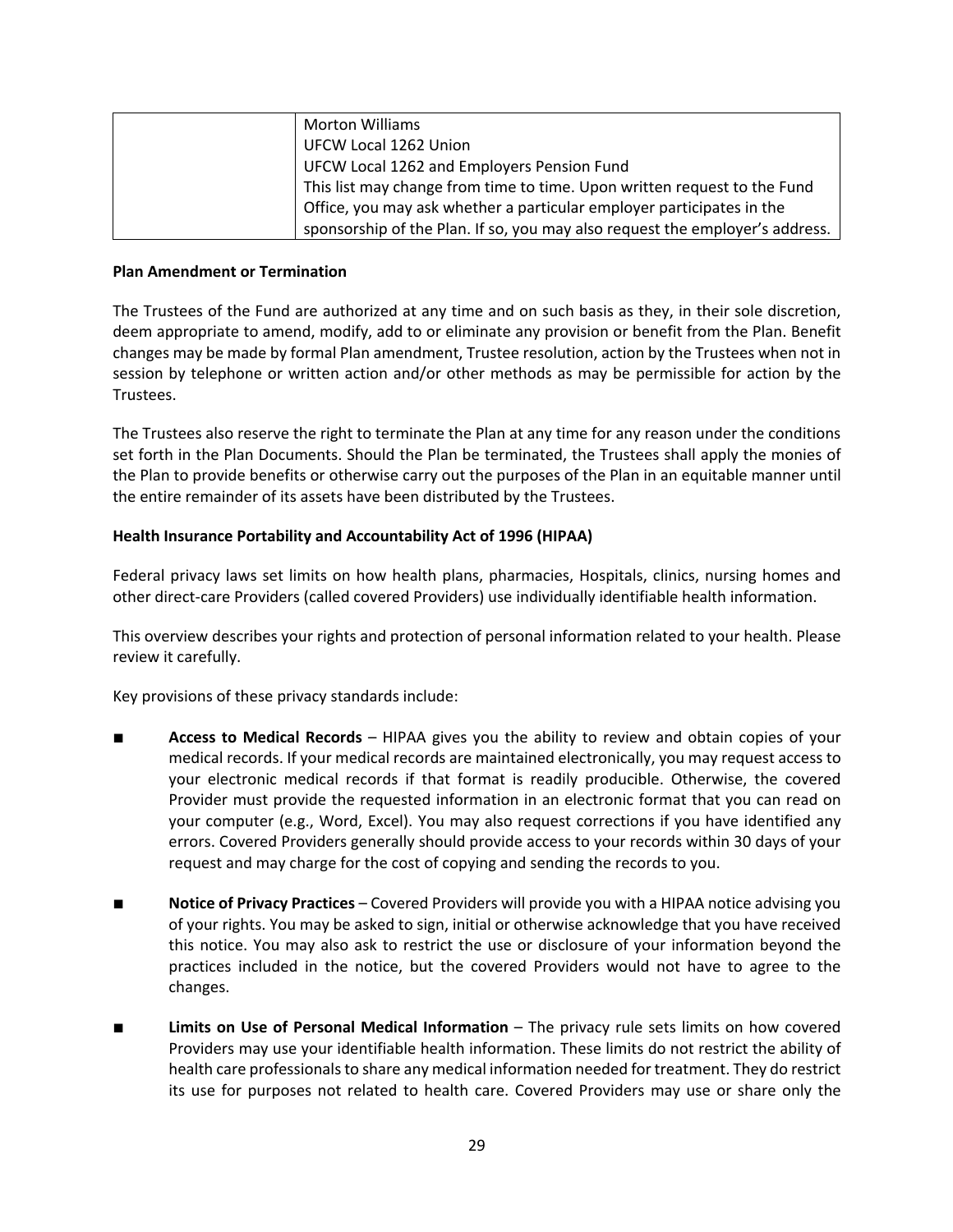minimum amount of protected information needed for a particular purpose. In no case will a covered Provider use or disclose your personal medical information that is Genetic Information for underwriting purposes. You must provide written authorization for the following medical information to be disclosed:

- o Psychotherapy notes if maintained by the Plan.
- o Personal medical information for marketing purposes. For example, your written authorization will be required for the covered Provider to share your medical information to promote health care products or services or alternative treatments, or provide appointment or treatment reminders. Your written authorization will not be required for prescription refill reminders, general health and wellness communications or communications about government or government-sponsored programs, such as eligibility for Medicare or Medicaid.
- o Disclosures that constitute a sale of your personal medical information. A sale means that the covered entity receives direct or indirect remuneration in exchange for personal medical information. Your authorization is not required if remuneration for personal medical information is required to perform activities or provide services, such as for research or for the services provided by the health information exchange.
- $\circ$  Personal health information released to a life insurer, a bank, a marketing firm or another outside business for purposes not related to your health care.
- **Stronger State Laws** The federal privacy standards do not affect state laws that provide additional privacy protections for patients. The confidentiality protections are cumulative; any state law providing additional protections would continue to apply. When a state law requires a certain disclosure, the federal privacy regulations may not preempt the state law.
- **Confidential Communications** Under the privacy rule, you can request that your doctors, health plans and other covered Providers take reasonable steps to ensure that their communications with you are confidential. For example, you could ask your doctor to call you at work rather than at home, and the doctor's office should comply with that request if it can be reasonably accommodated.
- **Complaints** You may file a formal complaint regarding the Fund's privacy practices to:

Privacy Officer UFCW Local 1262 and Employers Health and Welfare Fund Office 1389 Broad Street Clifton, NJ 07013-4292 (800) 522-4161 (TTY: 711)

Complaints may also be made in writing to the Secretary of the U.S. Department of Health and Human Services Office for Civil Rights, which is charged with investigating complaints and enforcing the privacy regulation.

If there is a breach of your unsecured personal medical information, you will be notified promptly.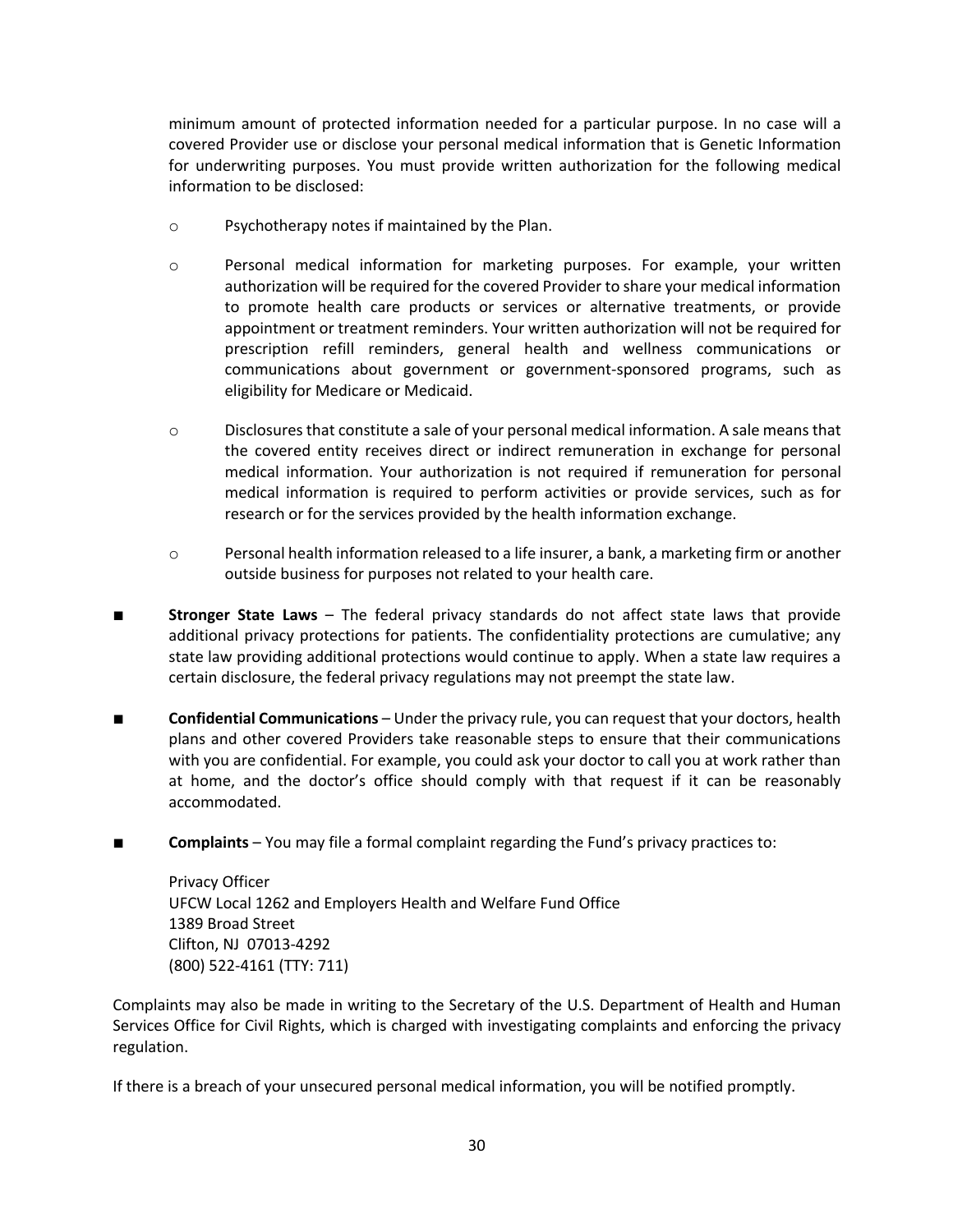**For More Information** – You can find additional HIPAA information on the Internet at www.hhs.gov/ocr/hipaa or by calling (866) 627-7748. If you have questions about your HIPAA rights, you may contact your state insurance department or the DOL, Employee Benefits Security Administration (EBSA) toll-free at (866) 444-3272 (for free HIPAA publications ask for publications concerning changes in health care laws). You may also contact the Centers for Medicare & Medicaid Services publication hotline at (800) 633-4227 (ask for *Protecting Your Health Insurance Coverage*). These publications and other useful information are also available on the Internet at www.dol.gov/ebsa, the DOL's interactive Web pages – Health laws.

#### **Genetic Information Nondiscrimination Act of 2008 (GINA)**

The Fund complies with GINA, which prohibits discrimination in health coverage and employment based on Genetic Information. GINA, together with provisions of HIPAA, generally prohibits health insurers or health plan administrators from requesting or requiring Genetic Information of an individual or an individual's family members, or using this information for decisions regarding coverage, rates, or preexisting conditions. GINA also prohibits employers from using Genetic Information for hiring, firing, or promotion decisions, and for any decisions regarding terms of employment.

#### **Qualified Medical Child Support Orders**

Any child of an enrolled Part-time Employee eligible for Dependent Child coverage who is an alternate recipient under a QMCSO will be considered as having a right to dependent coverage under the Plan. A QMCSO is an order that meets certain legal requirements and requires the Plan to provide health coverage to your eligible Dependent Child(ren). You may obtain a copy of the Fund's procedures governing QMCSO determinations, free of charge, by contacting the Fund Office.

A QMCSO is any judgment, decree or order, including a court-approved settlement agreement, issued by a domestic relations court or other court of competent jurisdiction, or through an administrative process established under state law, that has the force and effect of law in that state, and that assigns to a child the right to receive health benefits for which a Part-time Employee is eligible under the Plan, and that the Trustees (or their delegates) determine is qualified under the terms of ERISA and applicable state law. Please contact the Fund Office if you have any questions about QMCSOs.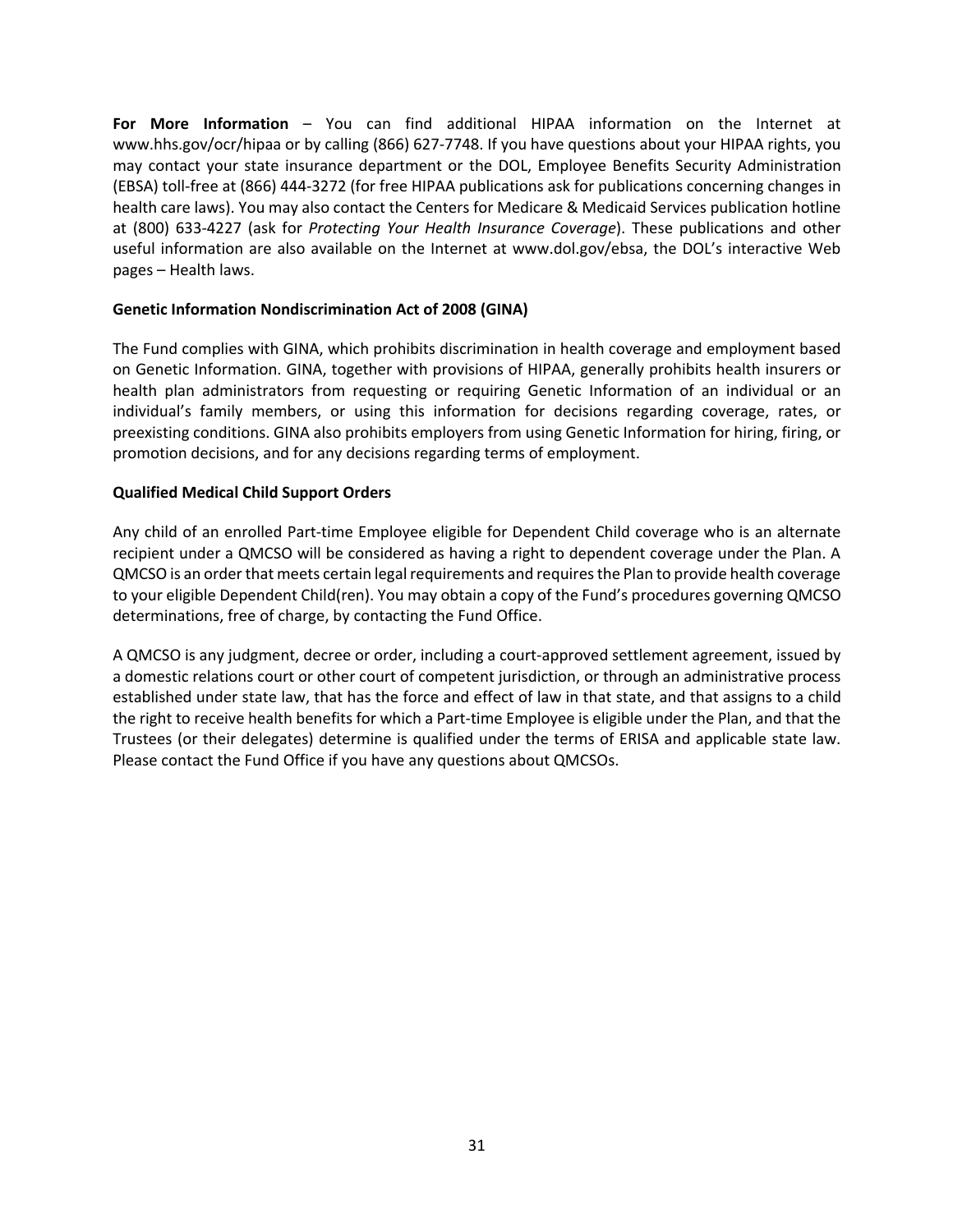# **YOUR RIGHTS UNDER ERISA**

As a Covered Person in the Plan, you are entitled to certain rights and protections under ERISA. ERISA provides that all Plan Covered Persons are entitled to:

# **Receive Information About the Plan and Your Benefits**

- Examine, without charge, at the Fund Office and at other specified locations, such as worksites, all documents governing the Plan, including collective bargaining agreements, and a copy of the latest annual report (Form 5500 Series) filed by the Plan with the DOL and available at the Public Disclosure Room of the EBSA. These documents are available upon written request to the Plan Administrator.
- Obtain, upon written request to the Plan Administrator, copies of documents governing the operation of the Plan, including copies of the latest annual report (Form 5500 Series) and an updated SPD. The Plan Administrator may make a reasonable charge for the copies.
- Receive a summary of the Plan's annual financial report. The Plan Administrator is required by law to furnish each Covered Person with a copy of the summary annual report.

#### **Continue Group Health Plan Coverage**

Continue health care coverage for yourself or your Dependent Children if there is a loss of coverage under the Plan as a result of a qualifying event. You or your Dependent Children may have to pay for such coverage. Review the "General Notice of Consolidated Omnibus Budget Reconciliation Act (COBRA) Continuation Coverage Rights" section for the rules governing your COBRA continuation coverage rights.

#### **Prudent Actions by Plan Fiduciaries**

In addition to creating rights for Covered Persons, ERISA imposes duties upon the people who are responsible for the operation of the Plan. The people who operate the Plan, called "fiduciaries" of the Plan, have a duty to do so prudently and in the interest of you and other Covered Persons and beneficiaries. No one, including your employer, the Union, or any other person, may fire you or otherwise discriminate against you in any way to prevent you from obtaining a Plan benefit or exercising your rights under ERISA.

#### **Enforce Your Rights**

If your claim for a Plan benefit is denied in whole or in part, you must receive a written explanation of the reason for the denial, and you have a right to obtain, without charge, copies of documents relating to the decision. You also have the right to have the Trustees review and reconsider your claim, as described in the "Appealing a Denied Claim" section on page 13.

Under ERISA, there are steps that you can take to enforce the above rights. For instance, if you request materials from the Plan and do not receive them within 30 days, you may file suit in a federal court. In such a case, the court may require the Plan Administrator to provide the materials and pay you up to \$110 a day until you receive the materials, unless the materials were not sent because of reasons beyond the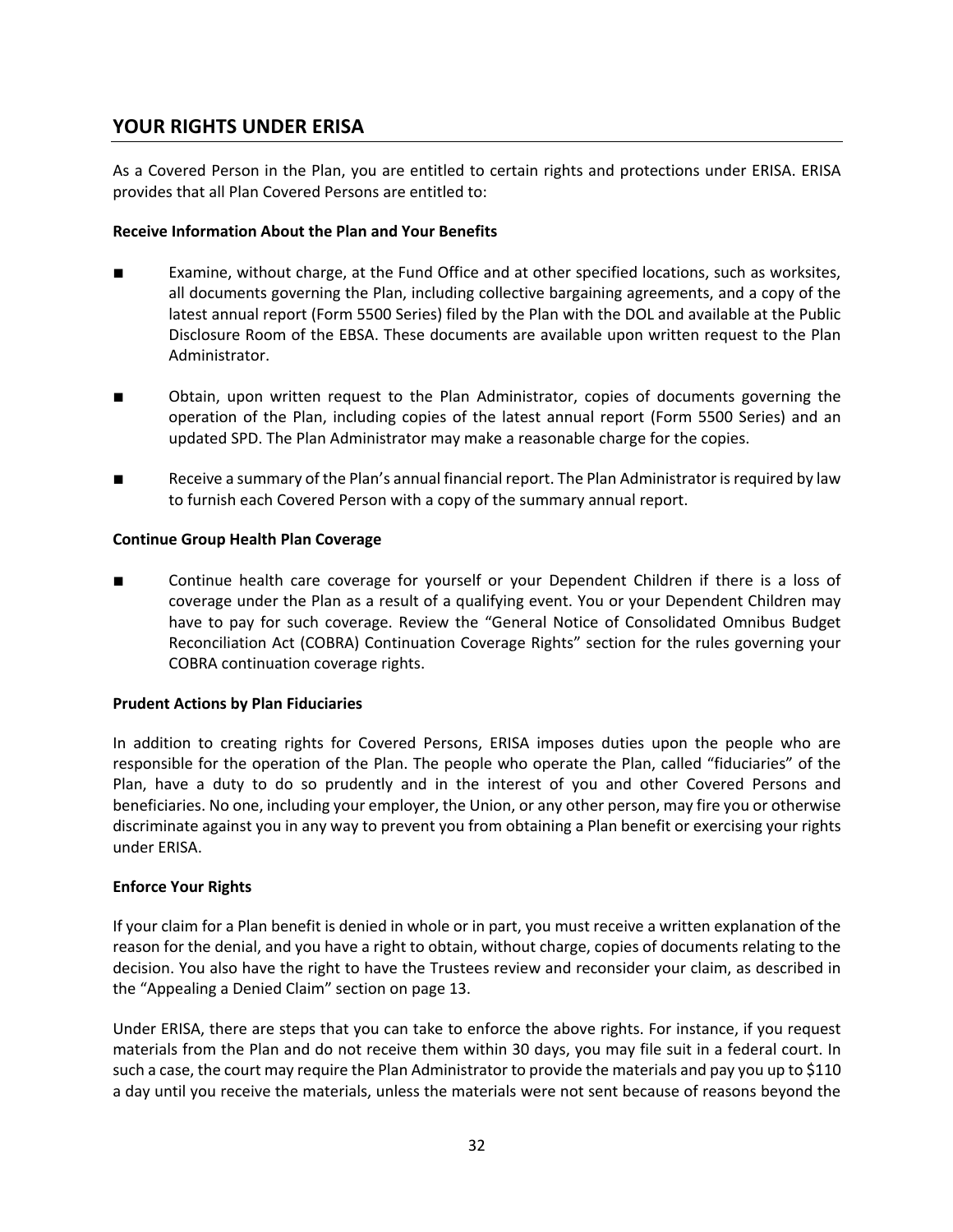control of the Plan Administrator. After exhausting your appeal rights, you may file suit in a state or federal court if you have a claim for benefits that is denied or ignored, in whole or in part. After exhausting your appeal rights, you may file suit in a federal court if you disagree with the Plan's decision. In addition, if you disagree with the Plan's decision or lack thereof concerning the qualified status of a medical child support order, you may file suit in a federal court.

If it should happen that Plan fiduciaries misuse the Plan's money, or if you are discriminated against for asserting your rights, you may seek assistance from the DOL, or you may file suit in a federal court. The court will decide who should pay court costs and legal fees. If you are successful, the court may order the person you have sued to pay these costs and fees. If you lose, the court may order you to pay these costs and fees, for example, if it finds that your claim is frivolous.

#### **Assistance with Your Questions**

If you have any questions about the Plan, you should contact the Plan Administrator. If you have any questions about this statement or about your rights under ERISA, or if you need assistance in obtaining documents from the Plan Administrator, you should contact the nearest area office of the EBSA, DOL, listed in your telephone directory or:

Division of Technical Assistance and Inquiries Employee Benefits Security Administration U.S. Department of Labor 200 Constitution Avenue, NW Washington, DC 20210

You may also obtain certain publications about your rights and responsibilities under ERISA, including COBRA, HIPAA, and other laws affecting group health plans, by visiting the DOL's EBSA website at www.dol.gov/ebsa or calling its toll-free number at (866) 444-3272. For more information about the health insurance options available through a Health Insurance Marketplace, visit www.healthcare.gov.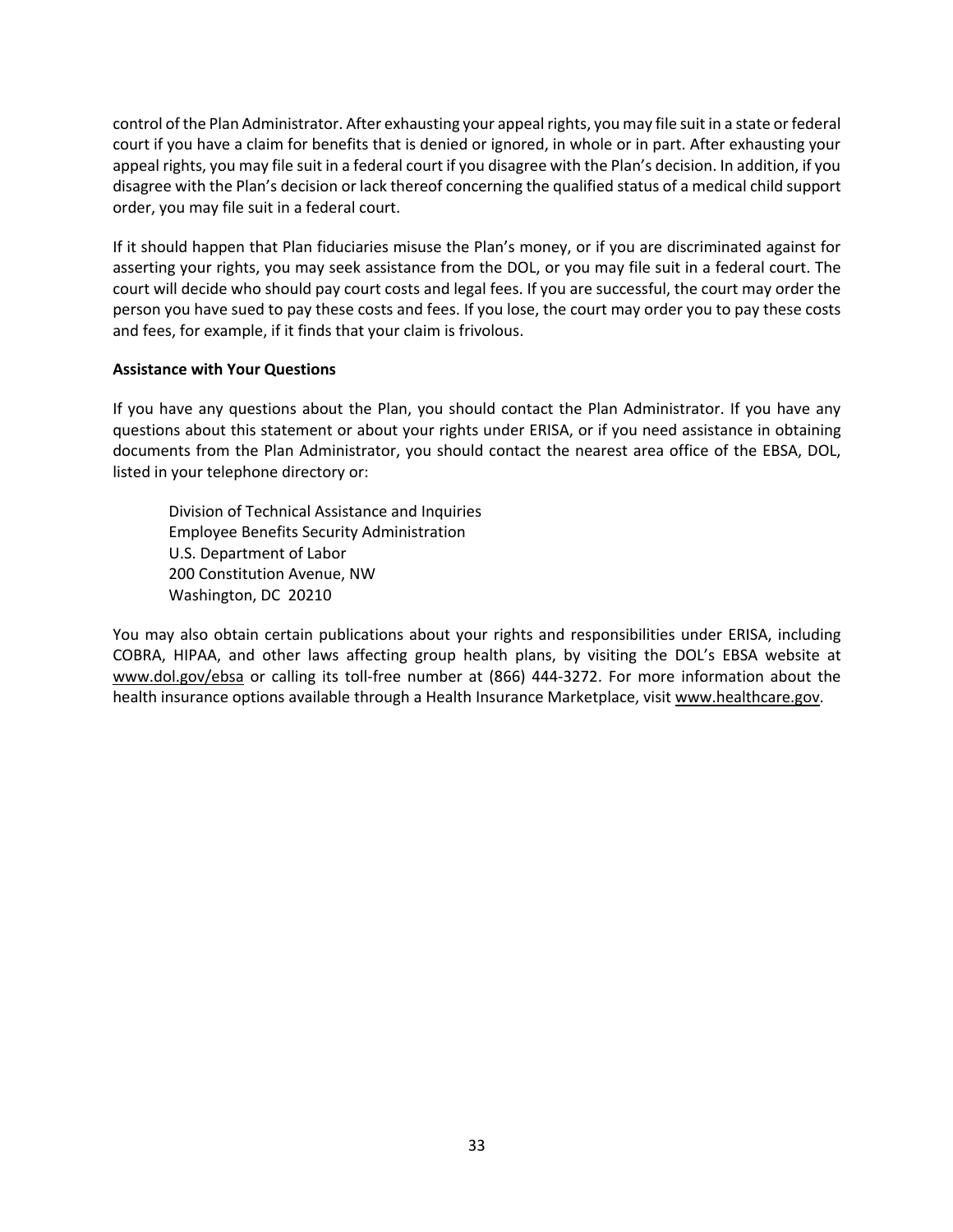# **BENEFITS AT A GLANCE**

Here are the highlights of the benefits described in this booklet. Benefits may be subject to certain limits and restrictions. Be sure to read the rest of this SPD for a more complete description of Fund benefits.

|                                                                             |                                                                                                                                                                                                                                                                                                                         | For more<br>information,<br>go to page: |
|-----------------------------------------------------------------------------|-------------------------------------------------------------------------------------------------------------------------------------------------------------------------------------------------------------------------------------------------------------------------------------------------------------------------|-----------------------------------------|
| <b>Including Service Clerks) Only (No Dependent Benefits)</b>               | For Life Insurance and Accidental Death and Dismemberment Benefits for Part-Time Employees (Not                                                                                                                                                                                                                         |                                         |
| case of my death?                                                           | What benefits are paid in Your Beneficiary (or your estate, if you have not named a 37<br>Beneficiary) will receive \$7,500 in a lump sum if you are<br>under age 70 at the time of your death, or \$3,750 if you<br>are over age 70.                                                                                   |                                         |
| am dismembered?                                                             | What benefits are paid if I You will receive a benefit of \$7,500 (or \$3,750 if you have 38<br>attained age 70), depending on the extent of your loss.                                                                                                                                                                 |                                         |
| <b>For Vision Benefits</b>                                                  |                                                                                                                                                                                                                                                                                                                         |                                         |
| benefits?                                                                   | Does the Plan provide vision The Plan helps pay the cost of covered vision care 40-43<br>expenses, which include an eye exam and one pair of<br>eyeglasses or contact lenses. You can use any vision care<br>Provider. However, your out-of-pocket costs will generally<br>be less if you use a participating Provider. |                                         |
| <b>Porters) Only (No Dependent Benefits)</b>                                | For Legal Services Benefits for Part-Time Employees (Not Including Service Clerks and Part-Time                                                                                                                                                                                                                         |                                         |
| Does the Plan provide<br>benefits if I need the<br>services of an attorney? | You have access to a network of participating attorneys<br>for many Covered Services, including:                                                                                                                                                                                                                        |                                         |
|                                                                             | Bankruptcy                                                                                                                                                                                                                                                                                                              | 48                                      |
|                                                                             | <b>Child Support Enforcement</b>                                                                                                                                                                                                                                                                                        | 49                                      |
|                                                                             | <b>Consumer Protection Defense</b><br>▅                                                                                                                                                                                                                                                                                 | 48                                      |
|                                                                             | <b>Court Adoption</b><br>■                                                                                                                                                                                                                                                                                              | 47                                      |
|                                                                             | <b>Criminal Misdemeanor Defense</b><br>■                                                                                                                                                                                                                                                                                | 52                                      |
|                                                                             | <b>Debt Collection Defense</b><br>■                                                                                                                                                                                                                                                                                     | 48                                      |
|                                                                             | Divorce                                                                                                                                                                                                                                                                                                                 | 49                                      |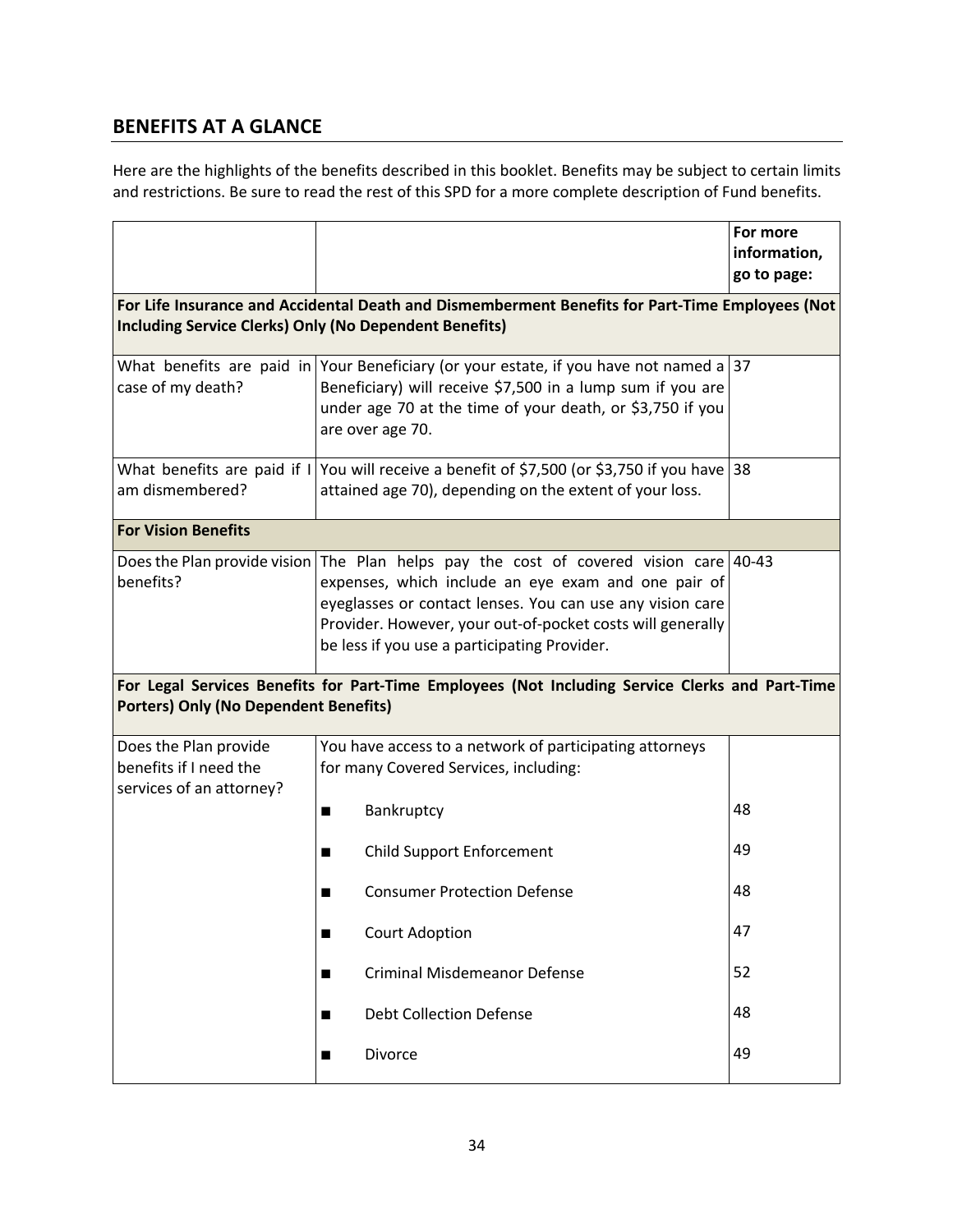|                            |                |                                                                                                                                                                                                                                                                                                                                                                                              | For more<br>information,<br>go to page: |
|----------------------------|----------------|----------------------------------------------------------------------------------------------------------------------------------------------------------------------------------------------------------------------------------------------------------------------------------------------------------------------------------------------------------------------------------------------|-----------------------------------------|
|                            | п              | Document Preparation and Review                                                                                                                                                                                                                                                                                                                                                              | 50                                      |
|                            | ■              | <b>Domestic Violence Protection</b>                                                                                                                                                                                                                                                                                                                                                          | 49                                      |
|                            |                | <b>Driving Privilege Protection</b>                                                                                                                                                                                                                                                                                                                                                          | 53                                      |
|                            | ■              | <b>Financial Education and Counseling Services</b>                                                                                                                                                                                                                                                                                                                                           | 47                                      |
|                            | ■              | Foreclosure                                                                                                                                                                                                                                                                                                                                                                                  | 50                                      |
|                            | ■              | Immigration                                                                                                                                                                                                                                                                                                                                                                                  | 46                                      |
|                            | ■              | IRS Audit Protection and IRS Collection Defense                                                                                                                                                                                                                                                                                                                                              | 51                                      |
|                            | ■              | Juvenile Court Proceedings/Parental<br>Responsibilities                                                                                                                                                                                                                                                                                                                                      | 52                                      |
|                            | п              | Real Estate - Purchase, Sale and Refinancing<br>(primary residence)                                                                                                                                                                                                                                                                                                                          | 50                                      |
|                            | ■              | Social Security/Veterans/Medicare                                                                                                                                                                                                                                                                                                                                                            | 51                                      |
|                            | п              | <b>Telephone Legal Services</b>                                                                                                                                                                                                                                                                                                                                                              | 45                                      |
|                            | ■              | <b>Tenant Matters</b>                                                                                                                                                                                                                                                                                                                                                                        | 51                                      |
|                            |                | Wills/Powers of Attorney/Codicils                                                                                                                                                                                                                                                                                                                                                            | 52                                      |
| <b>For Dental Benefits</b> |                |                                                                                                                                                                                                                                                                                                                                                                                              |                                         |
| covered?                   |                | What dental expenses are You can obtain dental care from any dentist. However, 56-61<br>your out-of-pocket costs will generally be less if you use a<br>participating dental office. In addition, if you use a non-<br>participating dentist, you must meet an annual deductible<br>before the Plan pays benefits for Covered Services, except<br>preventive care. Covered Services include: |                                         |
|                            | $\blacksquare$ | Crowns and bridges                                                                                                                                                                                                                                                                                                                                                                           |                                         |
|                            | ш              | <b>Examinations and X-rays</b><br>Extractions                                                                                                                                                                                                                                                                                                                                                |                                         |
|                            | $\blacksquare$ | Fillings                                                                                                                                                                                                                                                                                                                                                                                     |                                         |
|                            | $\blacksquare$ |                                                                                                                                                                                                                                                                                                                                                                                              |                                         |
|                            | ■              | Oral surgery                                                                                                                                                                                                                                                                                                                                                                                 |                                         |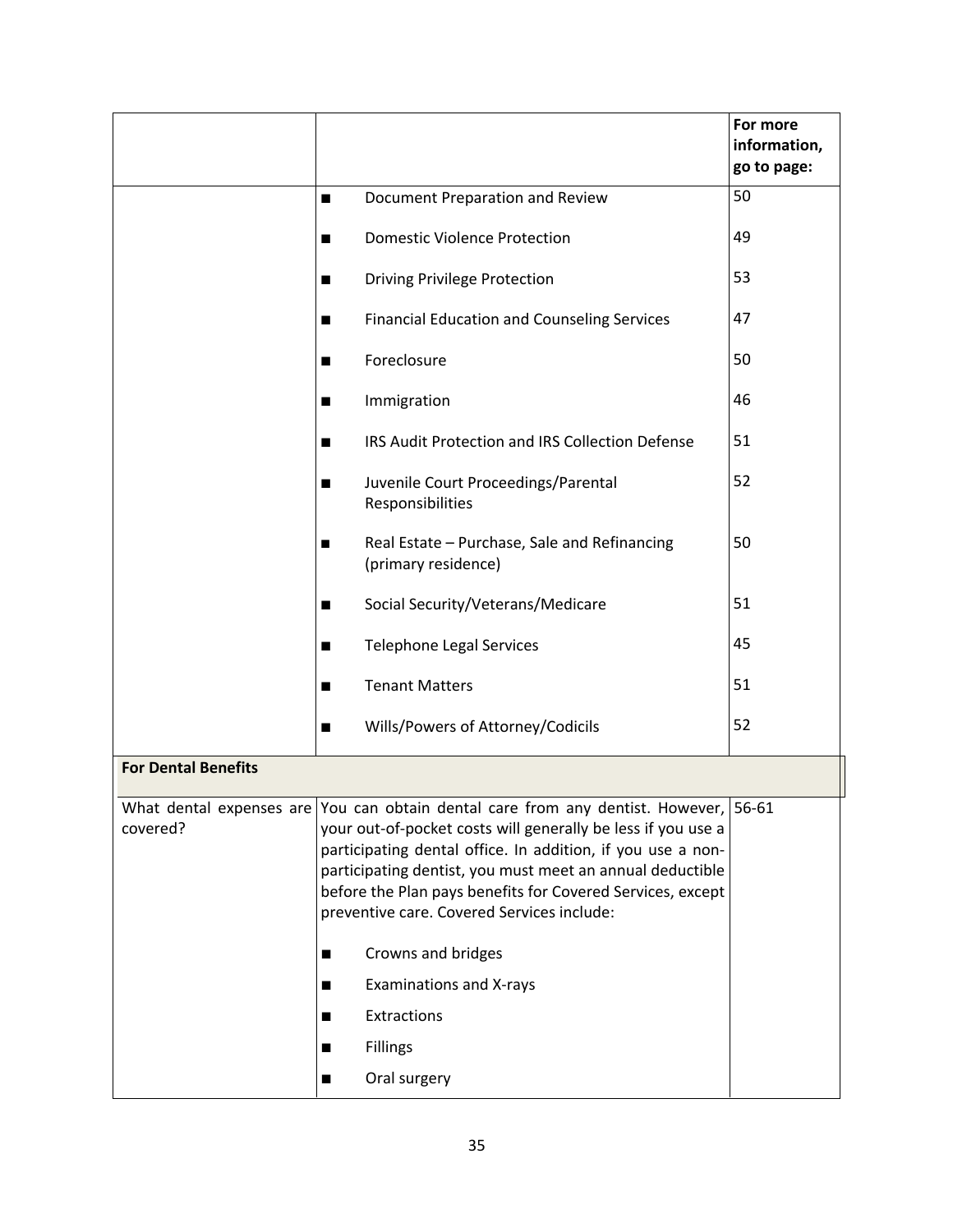|  |                        | For more<br>information,<br>go to page: |
|--|------------------------|-----------------------------------------|
|  | Prosthetics (dentures) |                                         |
|  | Repairs                |                                         |
|  | Root canal therapy     |                                         |
|  |                        |                                         |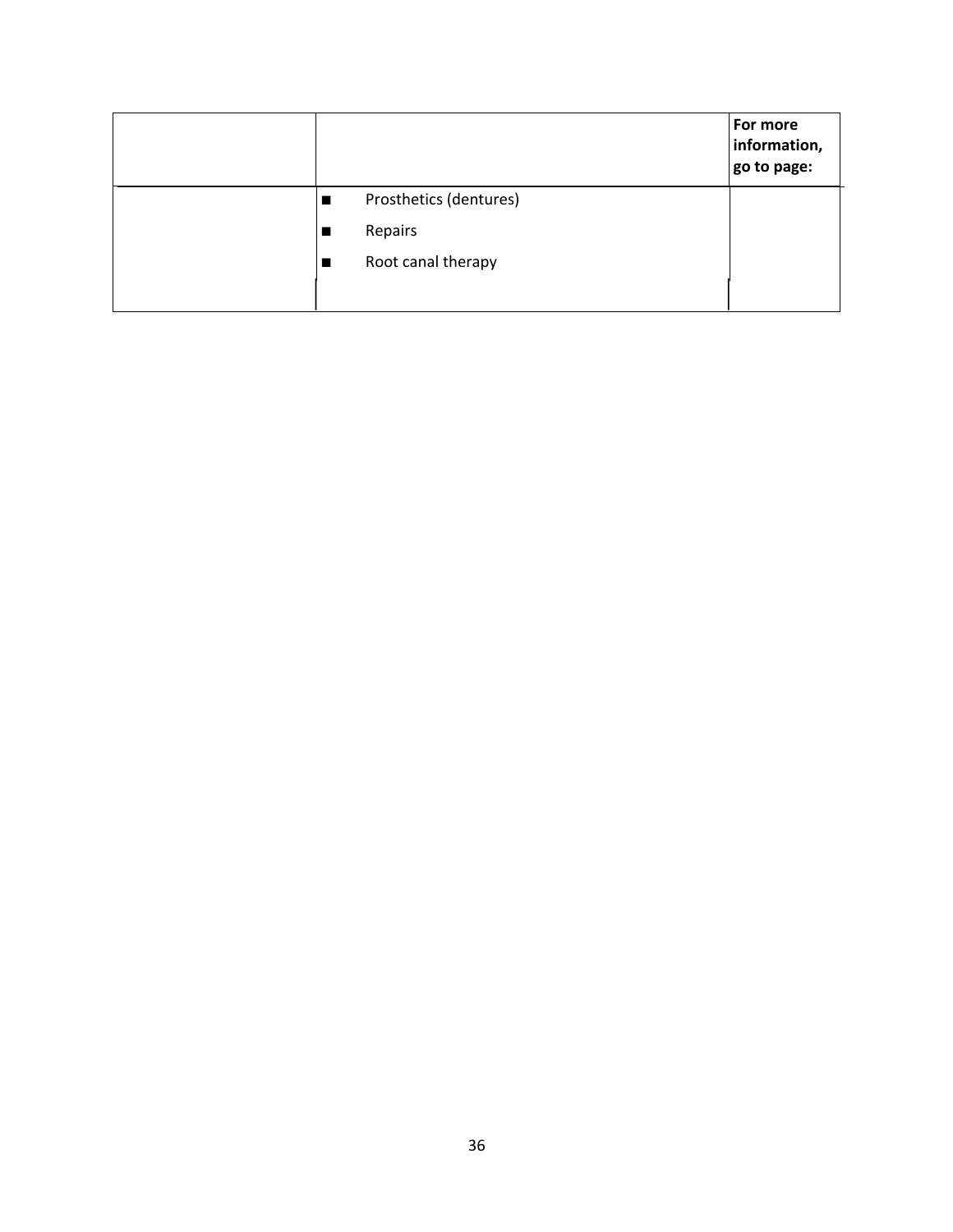# **LIFE INSURANCE AND ACCIDENTAL DEATH AND DISMEMBERMENT (AD&D) BENEFITS (EMPLOYEES, NOT INCLUDING SERVICE CLERKS, ONLY) (NO DEPENDENT BENEFITS)**

### **Life Insurance Plan**

Only Employees are entitled to life insurance benefits. As a Part-time Employee, you have a life insurance benefit that depends on your age at the time of your death, as follows.

| If your death occurs: | Your death benefit is: |
|-----------------------|------------------------|
| Before age 70         | \$7.500                |
| After age 70          | \$3,750                |

Benefits will be paid to your Beneficiary in a lump sum.

To name or change your Beneficiary, you must file a new application with the Fund Office. The change will become effective on the day you complete and submit the new application.

If you do not have a designated Beneficiary at the time of your death, or if your Beneficiary dies before you, your death benefit will be paid to your estate.

In case of your death, your authorized representative should contact the Fund Office by phone at (800) 522-4161 (TTY: 711). He or she will receive the necessary forms. The forms must be completed and returned to the Fund Office along with a certified death certificate within 90 days of your death.

### **Termination of Coverage**

If you stop working for a contributing employer, your life insurance benefit ends on your last day of work. If you are absent from work due to a disability, your insurance benefit will continue for up to 90 days.

### **Converting Coverage**

Once your life insurance benefit ends, you can apply to convert it to an individual life insurance policy with terms based on the rules of the life insurance company. You must complete a conversion form within 31 days of the date your coverage ends or as specified by the life insurance company. You can obtain the conversion form by calling USAble Life at (800) 648-0271.

### **AD&D Plan**

Only Employees are entitled to AD&D benefits. As a Part-time Employee, the full amount of your AD&D benefit is \$7,500 (\$3,750 if you have attained age 70). It will be paid to your named Beneficiary if you die as the result of and within 90 days of an accident. Payment will be made in a lump sum.

If you lose your sight or a limb, the following table shows the amount of your dismemberment plan benefit.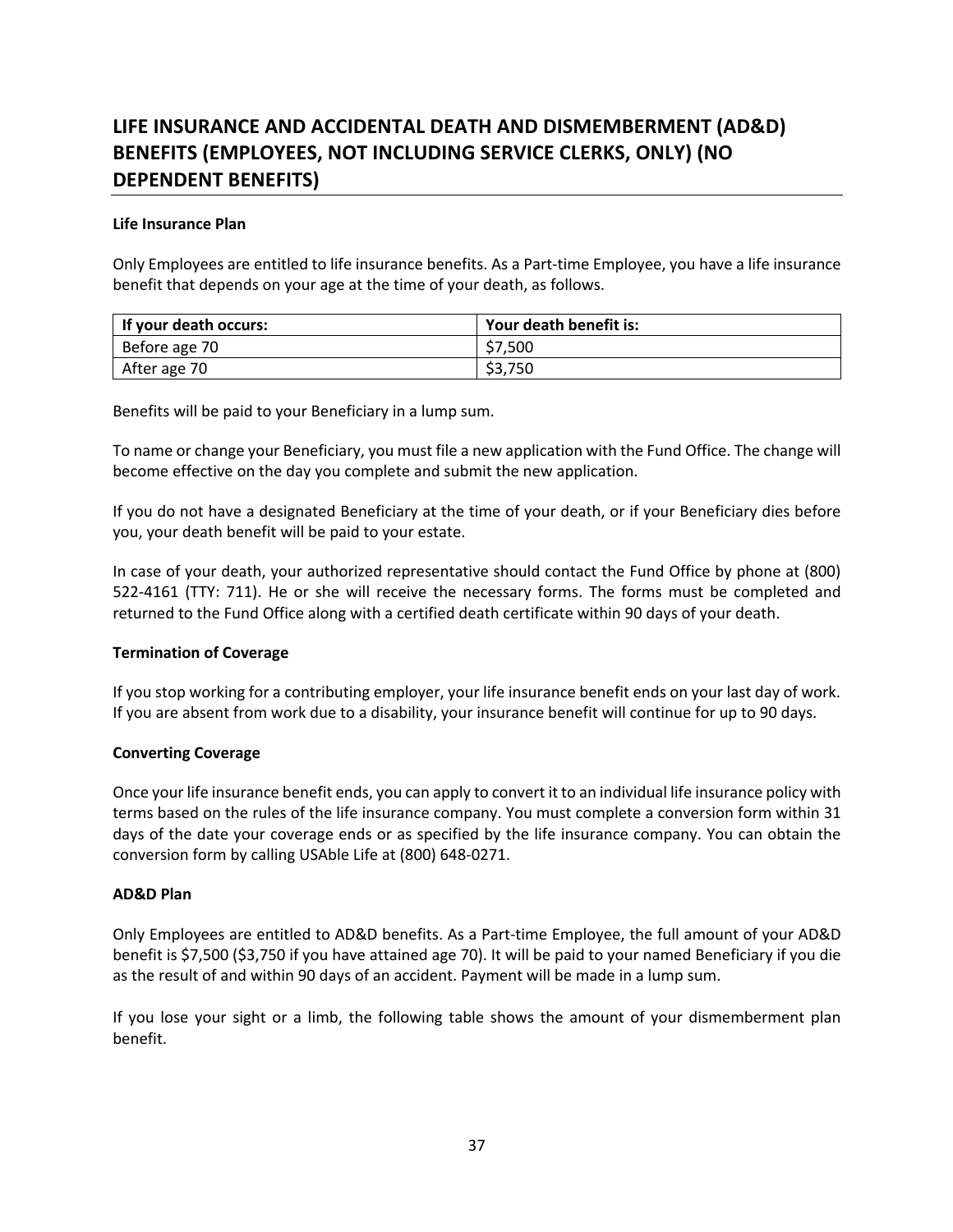| If you lose:                                             | Your dismemberment benefit is: |                       |  |
|----------------------------------------------------------|--------------------------------|-----------------------|--|
|                                                          | If you are under age 70        | If you are 70 or over |  |
| Total, irrecoverable loss of sight in both eyes          | \$7,500                        | \$3,750               |  |
| Loss of both hands, severed at or above the wrist joints | \$7,500                        | \$3,750               |  |
| Loss of both feet, severed at or above the ankle joints  | \$7,500                        | \$3,750               |  |
| Loss of one hand at or above the wrist and one foot      |                                |                       |  |
| at or above the ankle                                    | \$7,500                        | \$3,750               |  |
| Loss of one hand at or above the wrist, one foot at or   |                                |                       |  |
| above the ankle and sight in one eye                     | \$7,500                        | \$3,750               |  |
| Total, irrecoverable loss of sight in one eye            | \$3,750                        | \$1,875               |  |
| Loss of one hand, severed at or above the wrist joint    | \$3,750                        | \$1,875               |  |
| Loss of one foot, severed at or above the ankle joint    | \$3,750                        | \$1,875               |  |
| Loss of thumb and index finger of same hand              | \$1,875                        | \$937.50              |  |

If you suffer more than one loss in any one accident, payment will be made only for the loss providing the largest amount payable.

For additional benefits that may be available under the AD&D Plan, please see your Certificate of Insurance. For a copy of the Certificate of Insurance, please contact the Fund Office.

### **Exclusions**

No AD&D benefits will be payable for any loss caused directly or indirectly by:

- Bodily or mental illness or disease
- Hernia, regardless of how or when sustained
- Intentionally self-inflicted injury, whether or not you are insane
- Medical or surgical treatment of an illness or disease
- Participation in the commission of a crime, whether or not you are convicted, or engaging in any illegal act, occupation or felonious act, aggravated assault or intentional tort
- The process of diagnosing the illness or disease
- Ptomaine or bacterial infections (except a septic wound caused by a violent, external and accidental occurrence)
- Service in the U.S. military
- War or act of war, declared or undeclared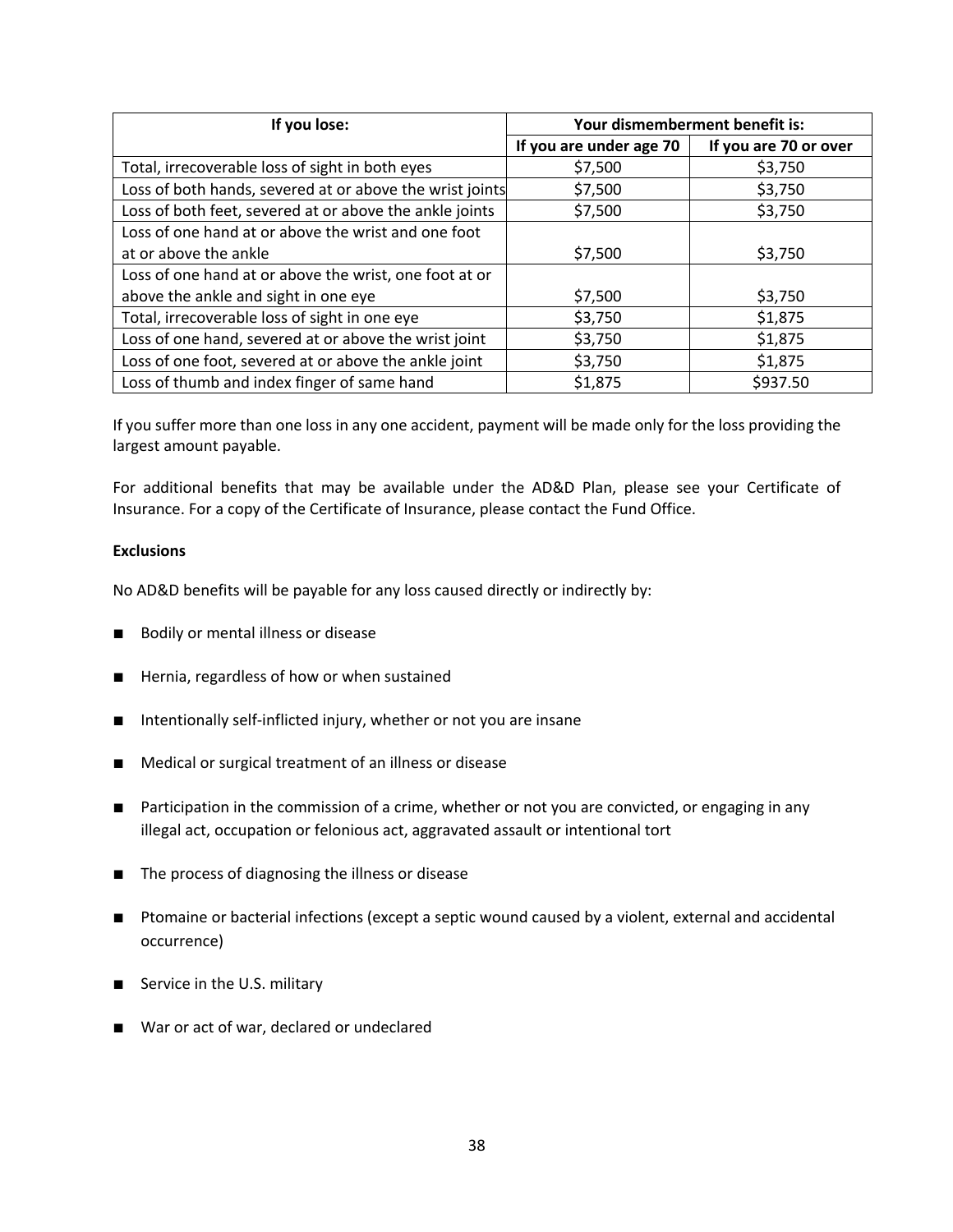#### **Claiming AD&D Benefits**

To file a claim for AD&D benefits, your Beneficiary (or you in case of dismemberment) must notify the Fund Office at (800) 522-4161 (TTY: 711). You should file a claim for benefits as soon as is reasonably possible. You or your Beneficiary will need to provide proof of the loss.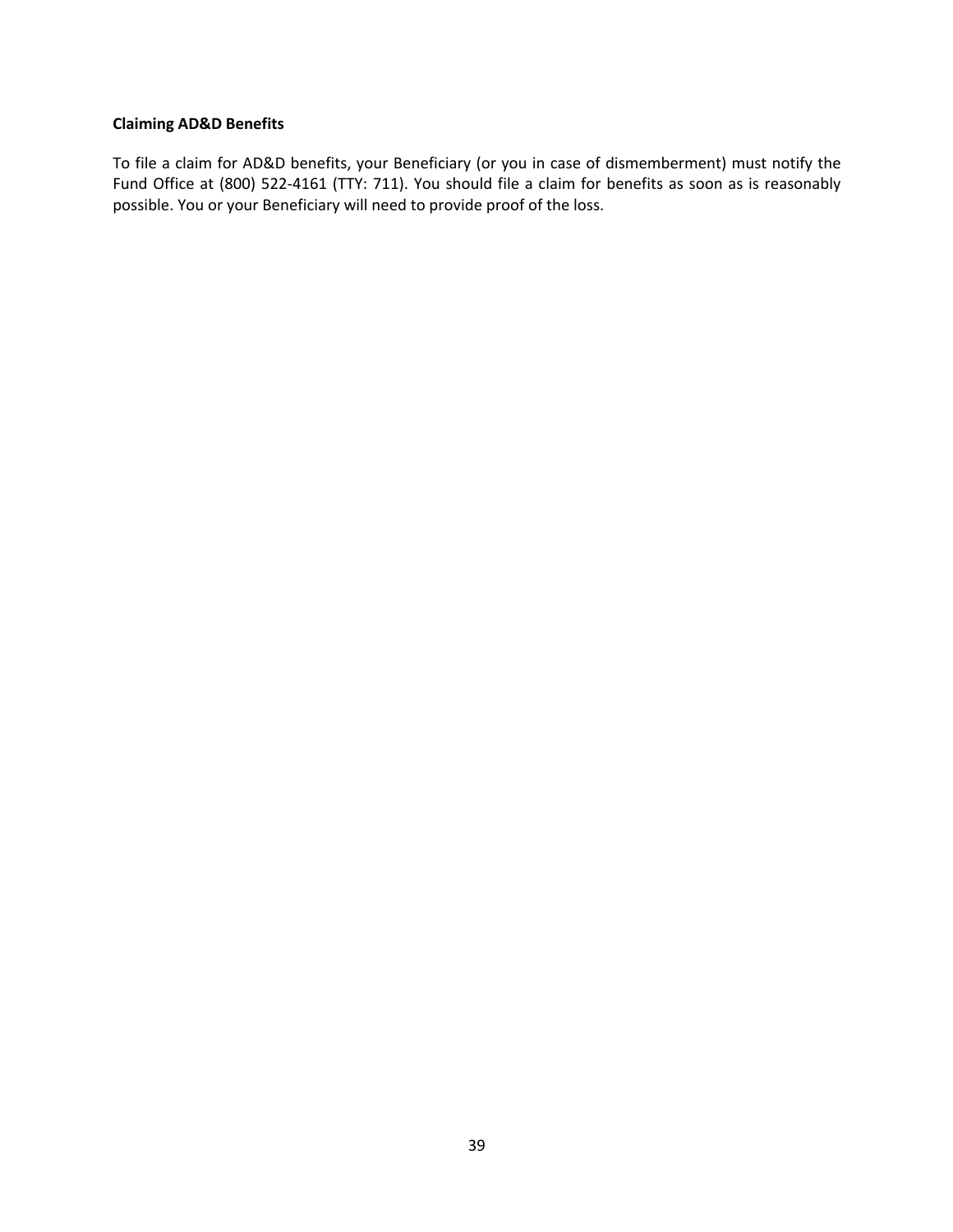# **VISION BENEFITS**

Vision benefits are provided under an insurance policy with Horizon. Horizon has partnered with Davis Vision program to make available an extensive network of optometrists and ophthalmologists, conveniently located in medical offices and shopping centers close to your home or work. When you use a participating Provider, your benefits are generally higher than if you receive vision care services from a non-participating Provider (see below). The frequency with which these benefits can be received is determined on a Calendar Year basis. Any questions regarding vision benefits should be directed to Davis Vision at (800) 278-7753.

|                                   | If you use a participating Provider,  | If you use a non-participating<br>Provider, you will be reimbursed |
|-----------------------------------|---------------------------------------|--------------------------------------------------------------------|
| For:                              | the Plan pays the following:          | the following amounts:                                             |
| Annual eye examination            | 100%                                  | Up to $$40$                                                        |
| (one every Calendar Year)         | Includes dilation when                |                                                                    |
|                                   | professionally indicated              |                                                                    |
|                                   | Does not include fees for contact     |                                                                    |
|                                   | lens evaluation and fitting; you will |                                                                    |
|                                   | be responsible for these but will     |                                                                    |
|                                   | receive a 15% discount from           |                                                                    |
|                                   | <b>Participating Providers</b>        |                                                                    |
|                                   |                                       |                                                                    |
| Eyeglass lenses                   |                                       |                                                                    |
| (one pair every Calendar Year)*   |                                       |                                                                    |
|                                   |                                       |                                                                    |
| Clear plastic lenses in any       |                                       |                                                                    |
| prescription below (see below for |                                       |                                                                    |
| more information related to       |                                       |                                                                    |
| eyeglass lenses)                  |                                       |                                                                    |
|                                   |                                       |                                                                    |
| Single vision                     | 100%                                  | Up to $$40$                                                        |
| <b>Bifocal lenses</b>             | 100%                                  | Up to $$60$                                                        |
| <b>Trifocal lenses</b>            | 100%                                  | Up to $$80$                                                        |
| Lenticular lenses                 | 100%                                  | Up to \$100                                                        |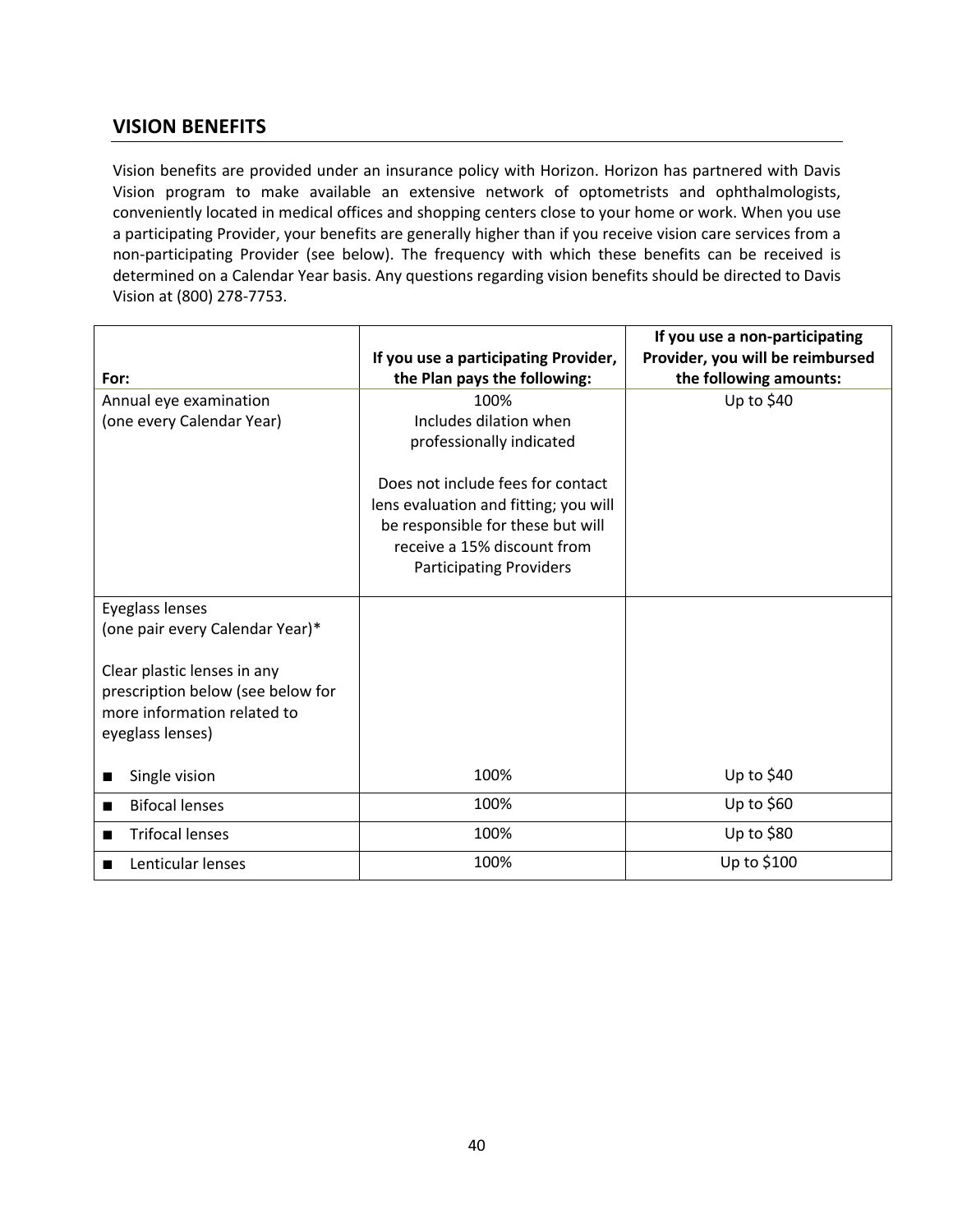| For:<br>Frames<br>(one pair every Calendar Year) (see<br>below for more information related<br>to eyeglass frames)      | If you use a participating Provider,<br>the Plan pays the following:<br>\$100 or \$150 allowance; 20%<br>savings on amounts over allowance<br>Covered-in-Full Frames: Any<br>Fashion level frame from Davis | If you use a non-participating<br>Provider, you will be reimbursed<br>the following amounts:<br>Up to \$50* |  |
|-------------------------------------------------------------------------------------------------------------------------|-------------------------------------------------------------------------------------------------------------------------------------------------------------------------------------------------------------|-------------------------------------------------------------------------------------------------------------|--|
|                                                                                                                         | Vision's Collection <sup>1</sup> (retail value, up<br>to \$100).<br>OR, Frame Allowance: \$100<br>toward any frame from provider<br>plus 20% off any balance. <sup>2</sup> No<br>copayment required.        |                                                                                                             |  |
|                                                                                                                         | <b>OR, Visionworks Frame Allowance:</b><br>\$150 allowance plus 20% off any<br>balance toward any frame from a<br>Visionworks retail store. <sup>3</sup> No<br>Copayment required.                          |                                                                                                             |  |
| <b>Contact lenses if Medically</b><br>Necessary (e.g., following cataract<br>surgery) (one pair every Calendar<br>Year) | Covered in Full: With prior<br>approval                                                                                                                                                                     | Up to \$225                                                                                                 |  |
| Contact lenses in lieu of eyeglasses<br>(one pair every Calendar Year)                                                  | Contact Lens Allowance: \$100<br>toward any contacts from<br>Participating Provider's supply plus<br>15% off any balance <sup>2</sup><br>No Copayment required                                              | Up to \$80                                                                                                  |  |
|                                                                                                                         | <b>Contact Lens Exam Fitting and</b><br>Evaluation: 15% discount                                                                                                                                            | Not covered                                                                                                 |  |
| Additional Frames and Lenses Costs Not Covered by the Plan                                                              |                                                                                                                                                                                                             | <b>Price You Will Pay at</b><br><b>Participating Provider</b>                                               |  |
| Davis Vision Collection Frames: Fashion   Designer   Premier                                                            |                                                                                                                                                                                                             | \$0   \$15   \$40                                                                                           |  |
| <b>Tinting of Plastic Lenses</b>                                                                                        |                                                                                                                                                                                                             | \$15                                                                                                        |  |
| <b>Oversize Lenses</b>                                                                                                  |                                                                                                                                                                                                             | \$0                                                                                                         |  |
| <b>Scratch-Resistant Coating</b>                                                                                        |                                                                                                                                                                                                             | \$0                                                                                                         |  |
| <b>Ultraviolet Coating</b>                                                                                              |                                                                                                                                                                                                             | \$15                                                                                                        |  |
| Anti-Reflective Coating: Standard  <br>Ultra<br>Premium                                                                 |                                                                                                                                                                                                             | \$40   \$55   \$69                                                                                          |  |

 $1$  The Davis Vision Collection is available at most Participating provider locations. Collection is subject to change.

 $<sup>2</sup>$  Additional discounts not applicable at Walmart, Sam's Club or Costco locations.</sup>

 $3$  Enhanced Allowance is available at Visionworks store locations nationwide.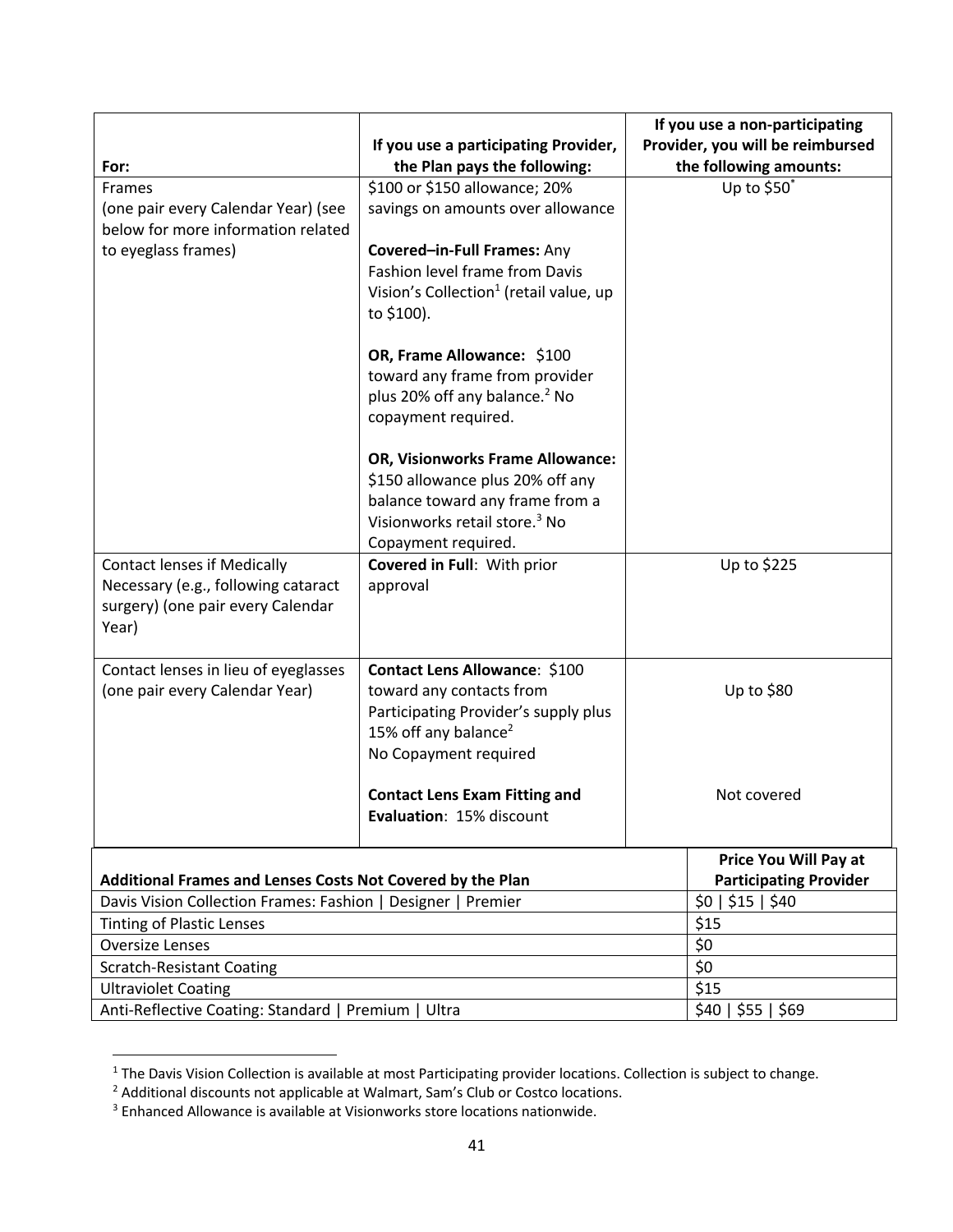| Polycarbonate Lenses                                        | $$0^4 - $35$         |
|-------------------------------------------------------------|----------------------|
| High-Index Lenses                                           | \$60                 |
| Progressive Lenses: Standard   Premium   Ultra              | \$65   \$105   \$140 |
| <b>Polarized Lenses</b>                                     | \$75                 |
| Photochromic Lenses (i.e., Transitions®, etc.) <sup>5</sup> | \$70                 |
| Intermediate-Vision Lenses                                  | \$30                 |
| Scratch Protection Plan: Single Vision   Multifocal Lenses  | \$20   \$40          |

The above prices are subject to change. For current prices, contact Davis Vision toll-free at (800) 278- 7753. If you obtain the above special frames, lenses or coatings from a non-participating Provider, you are responsible for 100% of the charges.

If you choose to be reimbursed for contact lenses, you will not get reimbursed for new frames until 12 months have passed since you were reimbursed for your first pair of contact lenses.

**Please note:** Your Davis Vision Provider reserves the right to not dispense materials until the Covered Person has paid all applicable costs, fees and copayments. Contact lenses: Routine eye examinations do not include professional services for contact lens evaluations. Any applicable fees related to the evaluation and fitting allowance for contact lenses are the responsibility of the Covered Person. If contact lenses are selected and fitted, they may not be exchanged for eyeglasses. Progressive lenses: If you are unable to adapt to progressive lenses you have purchased, conventional bifocals will be supplied at no additional cost; however, your copayment is nonrefundable. May not be combined with other discounts or offers offered by your Provider.

### **Finding a Participating Provider**

To find a Participating Provider, you can go to www.davisvision.com and click on *Find a Provider* or call Davis Vision toll-free at (800) 278-7753. Once you've selected a Participating Provider, call to make an appointment and identify yourself as a Davis Vision Covered Person. The benefits in the charts above apply if you use in-network Providers. The benefits in the charts above apply if you use Participating Providers.

### **Using a Non-participating Provider**

If your Provider is not part of the Davis Vision network, you pay the full cost for vision care services at the time you receive them. You must submit a claim for reimbursement within 12 months of the date of service.

### **Is a Claim Form Needed?**

Claim forms are only required if you visit a non-participating Provider. Claim forms are available at www.davisvision.com. The following information will be needed to file your claim:

- An itemized receipt with the following information
	- o the name, address and phone number of the non-participating Provider
	- o date of service

<sup>4</sup> For Dependent Children, monocular patients and patients with prescriptions of +/- 6.00 diopters or greater.

<sup>&</sup>lt;sup>5</sup> Transitions<sup>®</sup> is a registered trademark of Transitions Optical Inc.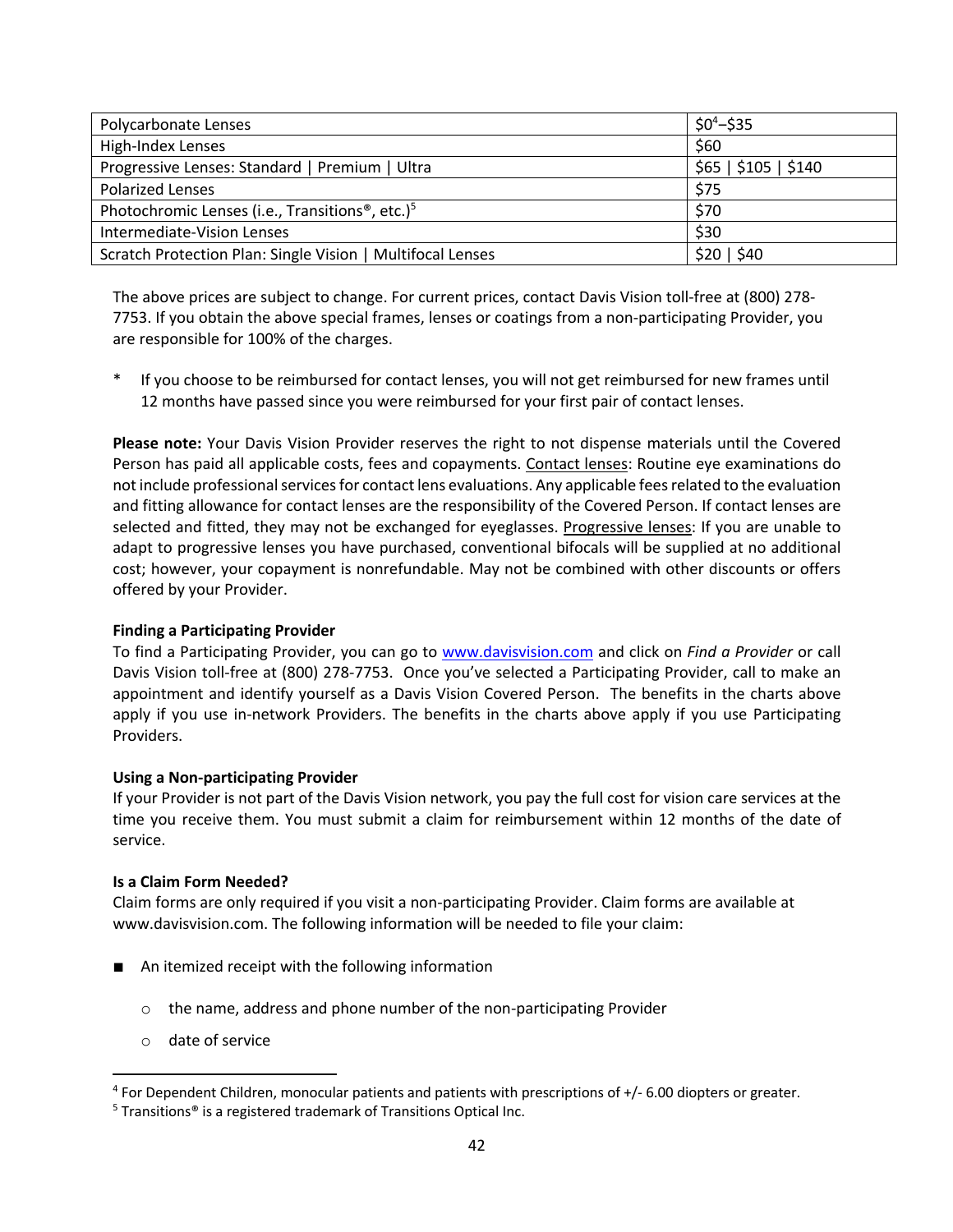- o a complete description of each service provided
- o amount paid for each service
- The group name
- Your name, address, phone number and Social Security number
- The patient's name and birth date (and phone number and address if they are different from yours)
- The patient's relationship to you.

Keep a copy of your claim and receipts and mail the originals to:

Davis Vision Vision Care Processing Unit P.O. Box 1525 Latham, NY 12110

### **How Can I Contact Davis Vision's Member Services?**

Call 1.800.278.7753 for automated help 24/7. Live help is also available seven days a week: Monday-Friday, 8 a.m.–11 p.m. | Saturday, 9 a.m.–4 p.m. | Sunday, 12 p.m.–4 p.m. (Eastern Time). (TTY services: 1.800.523.2847.)

### **For Options Not Covered by the Plan**

If you use services or products not covered by the Plan—such as eyeglass frames that exceed the Plan allowance, sunglasses, oversized lenses or blended lenses—you must pay the additional cost. Your doctor can help you choose the best frame for you based on your coverage.

### **Emergency Care**

Vision care to treat a medical condition due to Illness or Injury is not covered under the Vision Plan. These services may be covered under the Medical and Hospital Benefit. For assistance with nonmedical emergencies—such as lost, stolen or broken glasses—contact Horizon's Vision Care Processing Unit directly at (800) 278-7753.

### **Are There Other Exclusions Under the Vision Plan?**

The Vision Plan does not cover medical treatment of eye disease or injury; vision therapy; special lens designs or coatings, other than those described herein; replacement of lost eyewear; nonprescription (plano) lenses; contact lenses and eyeglasses in the same benefit cycle; services not performed by licensed personnel; or two pairs of eyeglasses in lieu of bifocals.

### **Vision Plan Insurance Policy Controls**

Information on the Vision benefit provided in this SPD is intended to provide a general overview of the Vision benefit and is not a contract. Only the insurance policy between the Fund and Horizon, which is incorporated into this SPD, can give actual terms, coverages, amounts, conditions and exclusions. The insurance policy is available for review at the Fund Office.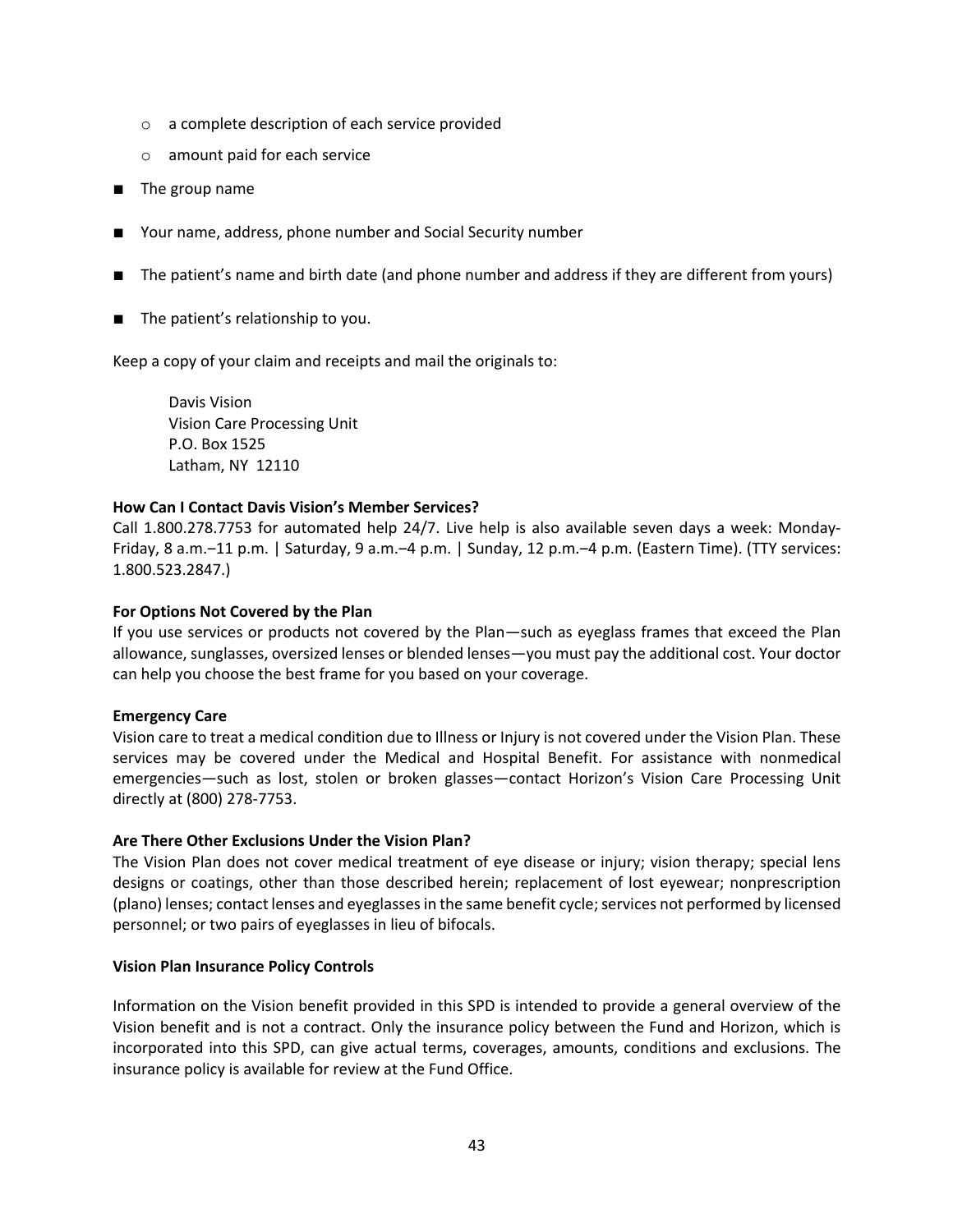# **LEGAL SERVICES PLAN (EMPLOYEES, NOT INCLUDING SERVICE CLERKS AND PORTERS, ONLY) (NO DEPENDENT BENEFITS)**

The Legal Services Plan (LSP) provides Part-time Employees (not including Service Clerks and Part-time Porters) with legal assistance in certain incidences. If you need legal assistance, you can call ARAG at (800) 247-4184 or visit its website at **www.ARAGLegalCenter.com** and type in access code 17997wf for detailed information on Plan benefits and how to use the LSP, and FAQs. You can also:

- Talk to an ARAG Customer Care Counselor by calling the toll-free number (800) 247-4184 Monday through Friday from 7 a.m. to 7 p.m. Central Time
- Email an ARAG Customer Care Counselor at service@ARAGgroup.com

# **How the LSP Works**

Under the LSP, you may choose to receive services from any attorney. However, in-office legal services benefits are paid differently depending on whether you see a network attorney (an attorney who is a member of the LSP) or a nonnetwork attorney.

If you see a network attorney, the LSP pays attorney hourly fees in full for most covered legal matters. In addition, you do not need to file a claim for reimbursement—the network attorney does it for you. You can obtain a complete list of network attorneys for your state, the areas of law they practice, their phone numbers and the languages they speak by calling (800) 247-4184 or by visiting ARAG's website at **www.ARAGLegalCenter.com** (access code 17997wf).

If there is not a network attorney located within 30 miles of your home, ARAG guarantees that you will receive in-network benefits. ARAG will work with you to arrange for you to receive covered legal services through an attorney in your area.

If you receive services from a nonnetwork attorney, you pay the cost of legal services and then file a claim form with ARAG along with your attorney's billing statement. You will be reimbursed for covered expenses up to the lesser of actual costs or a scheduled amount outlined in the corresponding tables. If you see a nonnetwork attorney, you must notify ARAG within 60 days of the date you first consult with that attorney. In addition, your claim for reimbursement must be received by ARAG within 120 days after you incur a legal expense.

### **Covered Services**

The LSP covers a range of personal legal services for you. Covered Services include the following:

| Legal Services That Are Not Performed in an Attorney's Office                                                                             | <b>Plan Pays</b> |
|-------------------------------------------------------------------------------------------------------------------------------------------|------------------|
| <b>Learning Center</b>                                                                                                                    | Paid in full     |
| An extensive online library of easy-to-understand legal articles, guidebooks and<br>videos created to help you:                           |                  |
| Learn more about dealing with common legal and financial matters, such as<br>٠<br>estate planning, identity theft and consumer protection |                  |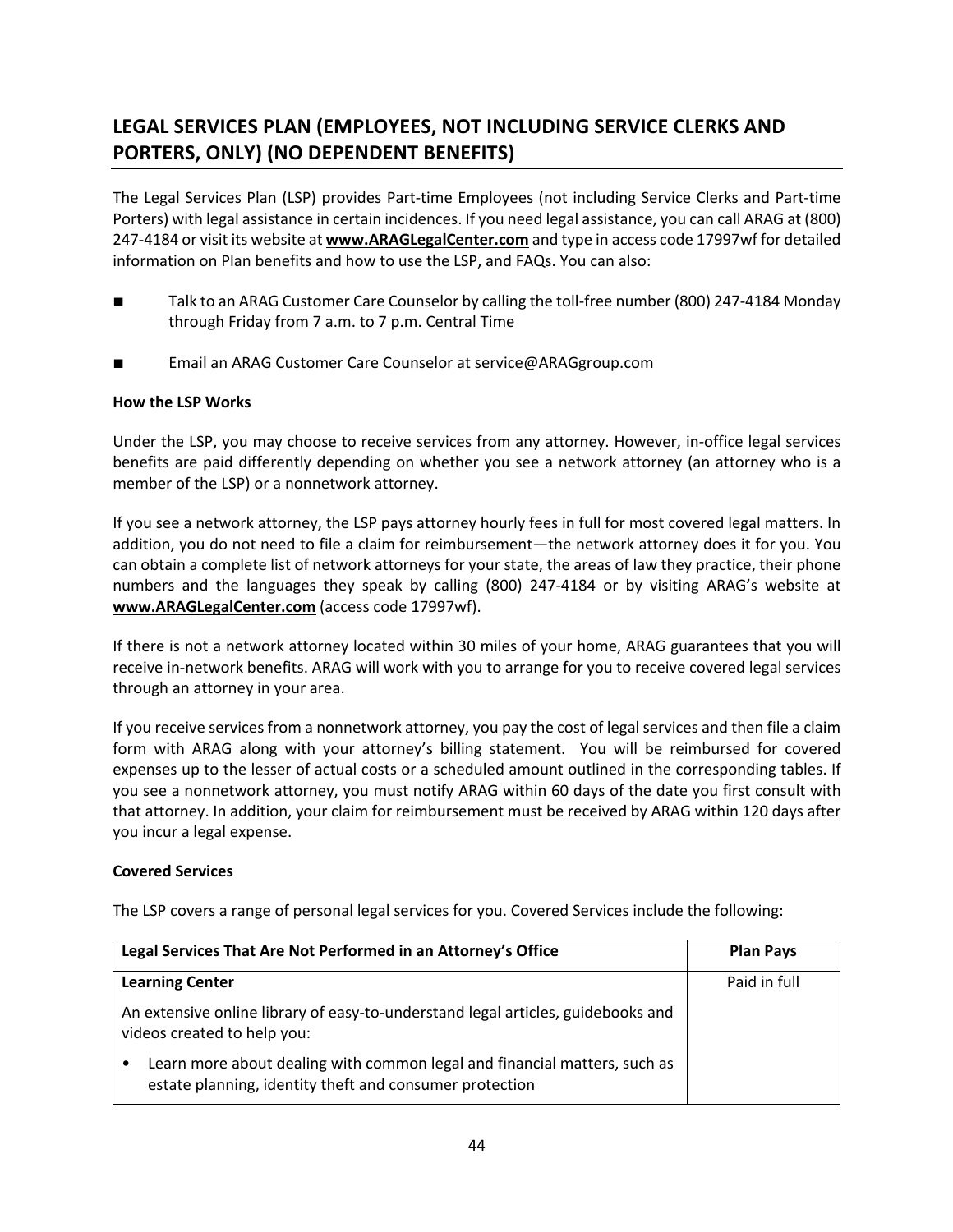| Legal Services That Are Not Performed in an Attorney's Office                                                                                                                                                                                                                                                                                                                                           | <b>Plan Pays</b> |
|---------------------------------------------------------------------------------------------------------------------------------------------------------------------------------------------------------------------------------------------------------------------------------------------------------------------------------------------------------------------------------------------------------|------------------|
| Understand how the legal insurance plan works and the coverages, services<br>and resources it provides.                                                                                                                                                                                                                                                                                                 |                  |
| <b>Do-It-Yourself Legal Documents</b>                                                                                                                                                                                                                                                                                                                                                                   | Paid in full     |
| You have online access to more than 350 state-specific documents authored<br>and reviewed by attorneys for accuracy and state-specific compliance in all 50<br>states.                                                                                                                                                                                                                                  |                  |
| <b>Identity Theft Services</b>                                                                                                                                                                                                                                                                                                                                                                          | Paid in full     |
| Identity theft services help you protect your privacy, identity, reputation and<br>your property. Services include:                                                                                                                                                                                                                                                                                     |                  |
| Legal advice and representation: you can work with an attorney in-person<br>or via telephone for legal advice and representation. Most covered legal<br>matters-including IRS audit protection, IRS collection defense and debt<br>collection-are 100% paid in full when you work with a network attorney                                                                                               |                  |
| Prevention and recovery tools: you have access to several online tools to<br>$\bullet$<br>help you prevent and recover from identity theft. These tools include an<br>identity theft tracking sheet, personal information organizer, identity theft<br>prevention and victim action guidebooks and more                                                                                                 |                  |
| Assisted identity restoration: identity theft case specialists are available to<br>$\bullet$<br>help you assess your situation and identify your objectives. They will assist<br>you with tracking activities and progress until the conclusion of each case.                                                                                                                                           |                  |
| <b>Telephone Legal Services</b>                                                                                                                                                                                                                                                                                                                                                                         | Paid in full     |
| Toll-free telephone advice on how the law relates to your personal legal<br>$\bullet$<br>matter and which actions may be taken                                                                                                                                                                                                                                                                          |                  |
| Follow-up correspondence and telephone calls to third parties regarding<br>$\bullet$<br>your personal legal matter                                                                                                                                                                                                                                                                                      |                  |
| Specific document preparation and review<br>$\bullet$                                                                                                                                                                                                                                                                                                                                                   |                  |
| You will receive legal assistance from the Telephone Legal Access Law Firm<br>$\bullet$<br>for the preparation or review of a standard will or codicils. A "standard will"<br>means a will document without trust provisions other than a support trust<br>for dependent children limited to appointing a guardian and placing assets<br>for dependent children until they reach their age of majority. |                  |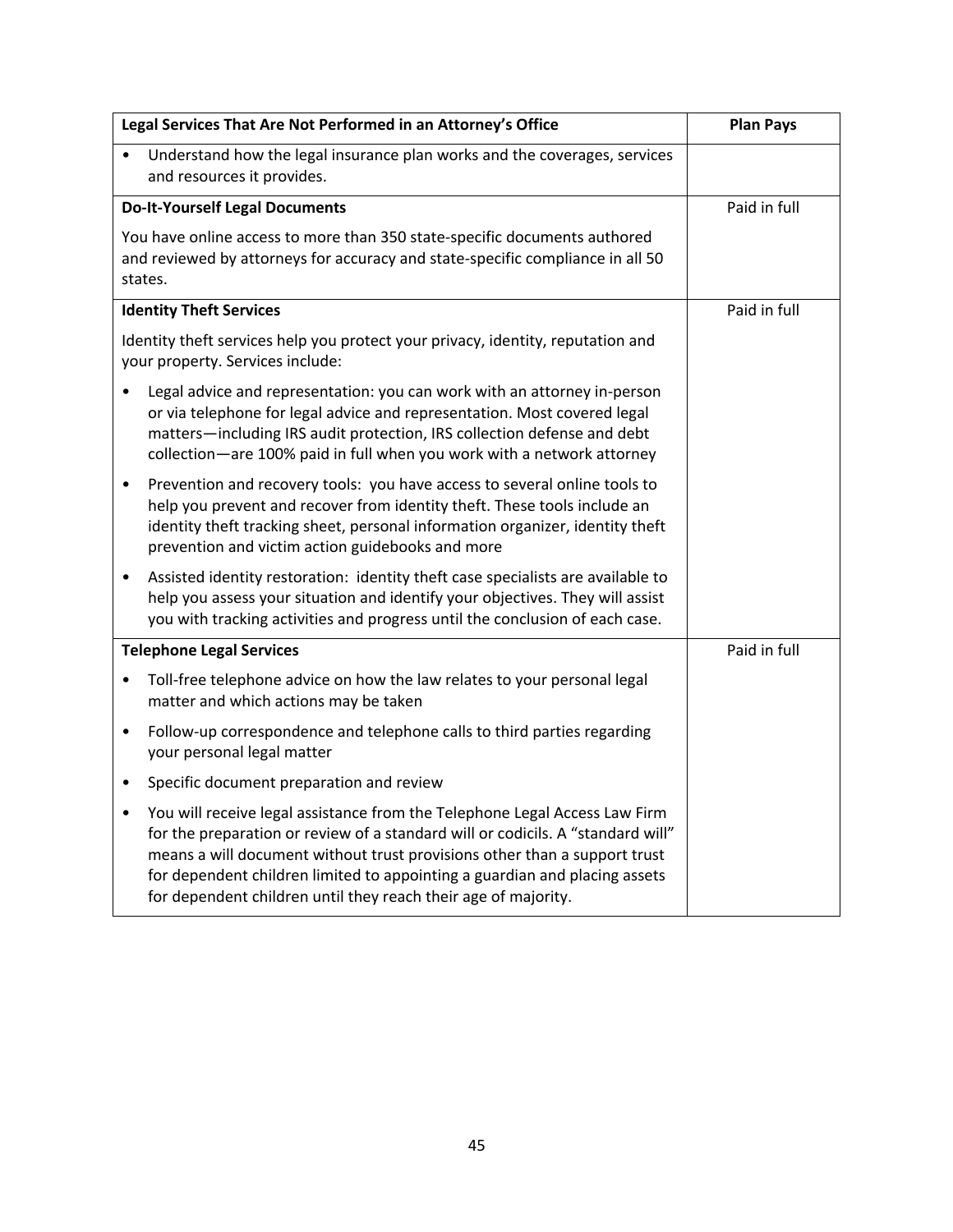| Legal Services That Are Not Performed in an Attorney's Office                                                                                                                                                                                                                                                                                                                                                                                                                                                                                                                                                                                               | <b>Plan Pays</b>               |
|-------------------------------------------------------------------------------------------------------------------------------------------------------------------------------------------------------------------------------------------------------------------------------------------------------------------------------------------------------------------------------------------------------------------------------------------------------------------------------------------------------------------------------------------------------------------------------------------------------------------------------------------------------------|--------------------------------|
| <b>Immigration Services</b>                                                                                                                                                                                                                                                                                                                                                                                                                                                                                                                                                                                                                                 | Paid in full                   |
| You have access to network attorneys over the telephone for:                                                                                                                                                                                                                                                                                                                                                                                                                                                                                                                                                                                                |                                |
| Legal advice and consultation on:                                                                                                                                                                                                                                                                                                                                                                                                                                                                                                                                                                                                                           |                                |
| Immigration processes and guidelines<br>٠                                                                                                                                                                                                                                                                                                                                                                                                                                                                                                                                                                                                                   |                                |
| Filing and processing of applications or petitions<br>٠                                                                                                                                                                                                                                                                                                                                                                                                                                                                                                                                                                                                     |                                |
| Laws and regulations governing various types of immigration benefits,<br>٠<br>including asylum, adjustment of status, business visas and employment<br>authorizations                                                                                                                                                                                                                                                                                                                                                                                                                                                                                       |                                |
| Deportation and removal proceedings<br>$\bullet$                                                                                                                                                                                                                                                                                                                                                                                                                                                                                                                                                                                                            |                                |
| Document review of any immigration forms                                                                                                                                                                                                                                                                                                                                                                                                                                                                                                                                                                                                                    |                                |
| Document preparation of affidavits and powers of attorney<br>$\bullet$                                                                                                                                                                                                                                                                                                                                                                                                                                                                                                                                                                                      |                                |
| Preparation for immigration hearings                                                                                                                                                                                                                                                                                                                                                                                                                                                                                                                                                                                                                        |                                |
| For additional immigration services, network attorneys provide a reduced rate<br>of at least 25% off their normal rates for any representation-based immigration<br>services. Network attorneys will bill you directly.                                                                                                                                                                                                                                                                                                                                                                                                                                     | At least a 25%<br>reduced rate |
| <b>Reduced-Fee Network Attorneys</b>                                                                                                                                                                                                                                                                                                                                                                                                                                                                                                                                                                                                                        | At least a 25%                 |
| If your legal matter is not fully covered under the LSP terms and is not listed<br>$\bullet$<br>under "Exclusions" later in this LSP section, you may be eligible to work with<br>a network attorney and pay a reduced fee that will be at least 25% off the<br>attorney's normal hourly rate. The initial consultation for each legal matter<br>will be provided at no cost. Payment of attorney fees is handled directly<br>between you and the network attorney. Access to a reduced-fee network<br>attorney is subject to availability. You are encouraged to contact ARAG to<br>determine proximity to a network attorney within legal practice areas. | reduced rate                   |
| For matters that include a cap on the number of hours the LSP will pay a<br>$\bullet$<br>network attorney, and where your legal matter will exceed the cap set, the<br>network attorney will bill you directly at reduced rates of at least 25% off<br>the attorney's normal hourly rate. Payment of attorney fees is handled<br>directly between you and the network attorney.                                                                                                                                                                                                                                                                             |                                |
| For telephone advice, if your matter cannot be resolved over the phone and<br>$\bullet$<br>is not fully covered under the LSP terms and not excluded under<br>"Exclusions" later in this LSP section, you may be eligible to receive at least<br>25% off the attorney's normal hourly rate. Payment of the attorney fees is<br>handled directly between you and the network attorney.                                                                                                                                                                                                                                                                       |                                |
| If you retained the services of a network attorney prior to the effective date of<br>your LSP coverage, the reduced fee benefit is not available.                                                                                                                                                                                                                                                                                                                                                                                                                                                                                                           |                                |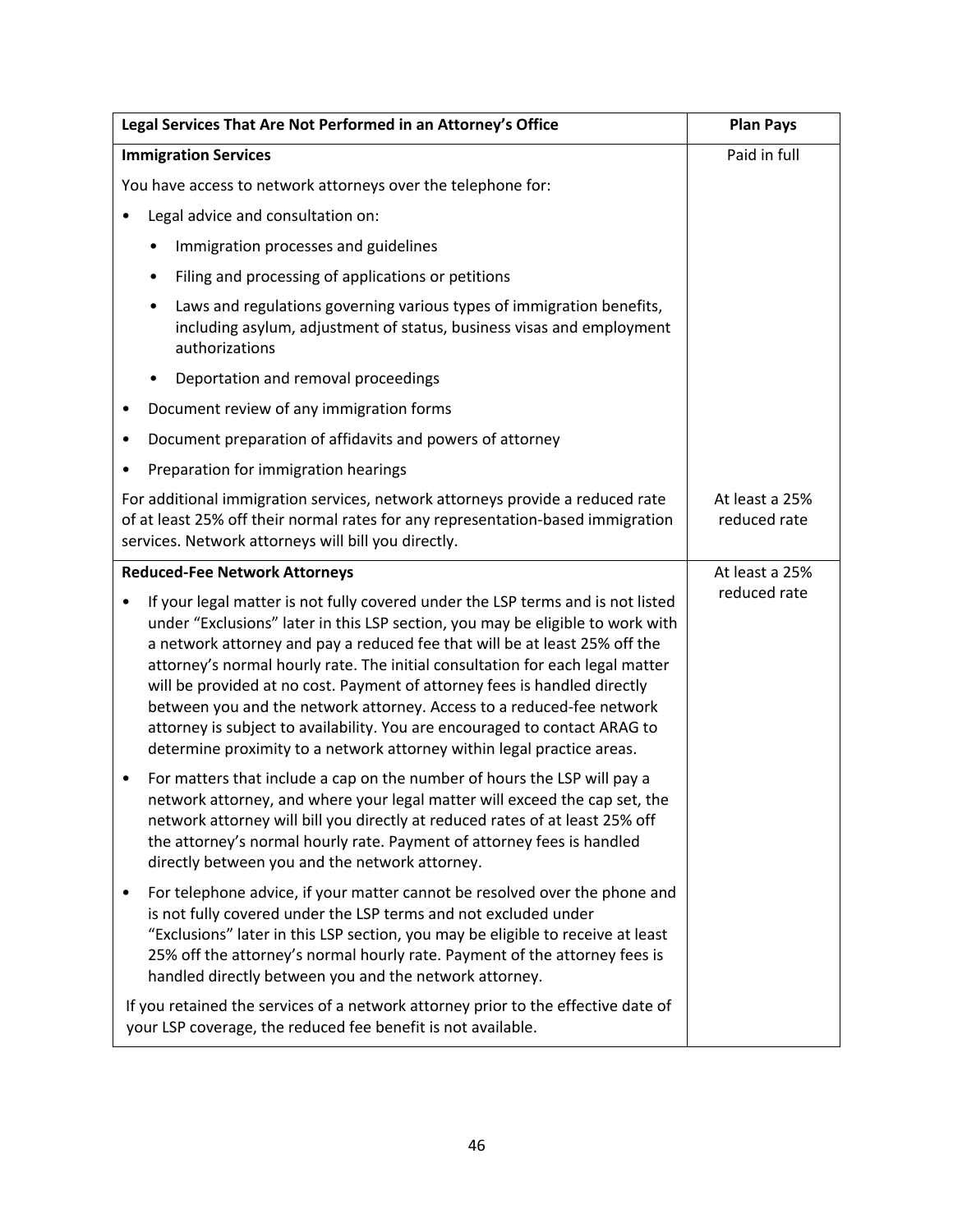| Legal Services That Are Not Performed in an Attorney's Office                                                                                                                                                                                                                                                                                                                                                                                                                                                                                                                                                                                                                                                      | <b>Plan Pays</b>    |
|--------------------------------------------------------------------------------------------------------------------------------------------------------------------------------------------------------------------------------------------------------------------------------------------------------------------------------------------------------------------------------------------------------------------------------------------------------------------------------------------------------------------------------------------------------------------------------------------------------------------------------------------------------------------------------------------------------------------|---------------------|
| <b>Reduced Contingency Fees</b>                                                                                                                                                                                                                                                                                                                                                                                                                                                                                                                                                                                                                                                                                    | <b>Reduced Rate</b> |
| This service provides you access to a network attorney for a legal matter the<br>network attorney deems to be appropriately handled through the use of a<br>contingent fee. The network attorney will represent you under a contingency<br>fee arrangement where the contingent fee will not exceed 25% of the net<br>recovery if successfully resolved before or after trial or will not exceed 30% of<br>the net recovery if successfully resolved on or after an appeal. The initial<br>consultation for each legal matter will be provided at no cost. If you retained<br>the services of a network attorney prior to the effective date of coverage, the<br>reduced contingency fee benefit is not available. |                     |
| <b>Financial Education and Counseling Services</b>                                                                                                                                                                                                                                                                                                                                                                                                                                                                                                                                                                                                                                                                 | Paid in full        |
| This service provides you toll-free telephonic access to financial counselors.<br>$\bullet$<br>Financial counselors are available to assist you with questions and guidance<br>on a variety of financial planning matters or provide instructions on how to<br>use the financial tools that ARAG offers, such as cash and debt<br>management, budgeting, general financial planning information and<br>guidance, federal tax information and education, retirement planning,<br>Individual Retirement Accounts (IRAs) and investment planning.                                                                                                                                                                     |                     |
| You can also access a financial planning website, where you can manage a<br>$\bullet$<br>secure, easily updateable record of your progress toward goals (such as a<br>down payment on a house, reduction of debt or college funding for a child).<br>This website includes a comprehensive suite of financial modeling tools as<br>well as an online reference library that can be used to create a personalized<br>financial plan. You can always call or chat with a financial counselor for<br>personalized guidance on implementation action items.                                                                                                                                                            |                     |
| Financial counselors will help you consolidate bill payments and negotiate<br>٠<br>with creditors to lower payments-in some cases reducing or eliminating<br>interest and fees. Consolidating bills can help you repay your unsecured<br>debt in three to five years.                                                                                                                                                                                                                                                                                                                                                                                                                                              |                     |

| <b>In-Office Legal Services</b>                                                                                                                                                                                                                                                                             | <b>Plan Pays When</b><br>Using a<br><b>Network</b><br><b>Attorney</b> | <b>Plan Pays When</b><br>Using a<br><b>Nonnetwork</b><br><b>Attorney</b> |
|-------------------------------------------------------------------------------------------------------------------------------------------------------------------------------------------------------------------------------------------------------------------------------------------------------------|-----------------------------------------------------------------------|--------------------------------------------------------------------------|
| Name Change                                                                                                                                                                                                                                                                                                 | Paid in full                                                          | $$240*$                                                                  |
| For legal services for you to legally change your name.                                                                                                                                                                                                                                                     |                                                                       |                                                                          |
| <b>Court Adoption</b><br>Legal services in an uncontested or contested adoption for you<br>to become an adoptive parent. For international adoptions,<br>where a foreign attorney is necessary, you are eligible to<br>receive reimbursement in addition to the benefits available in<br>the United States. |                                                                       |                                                                          |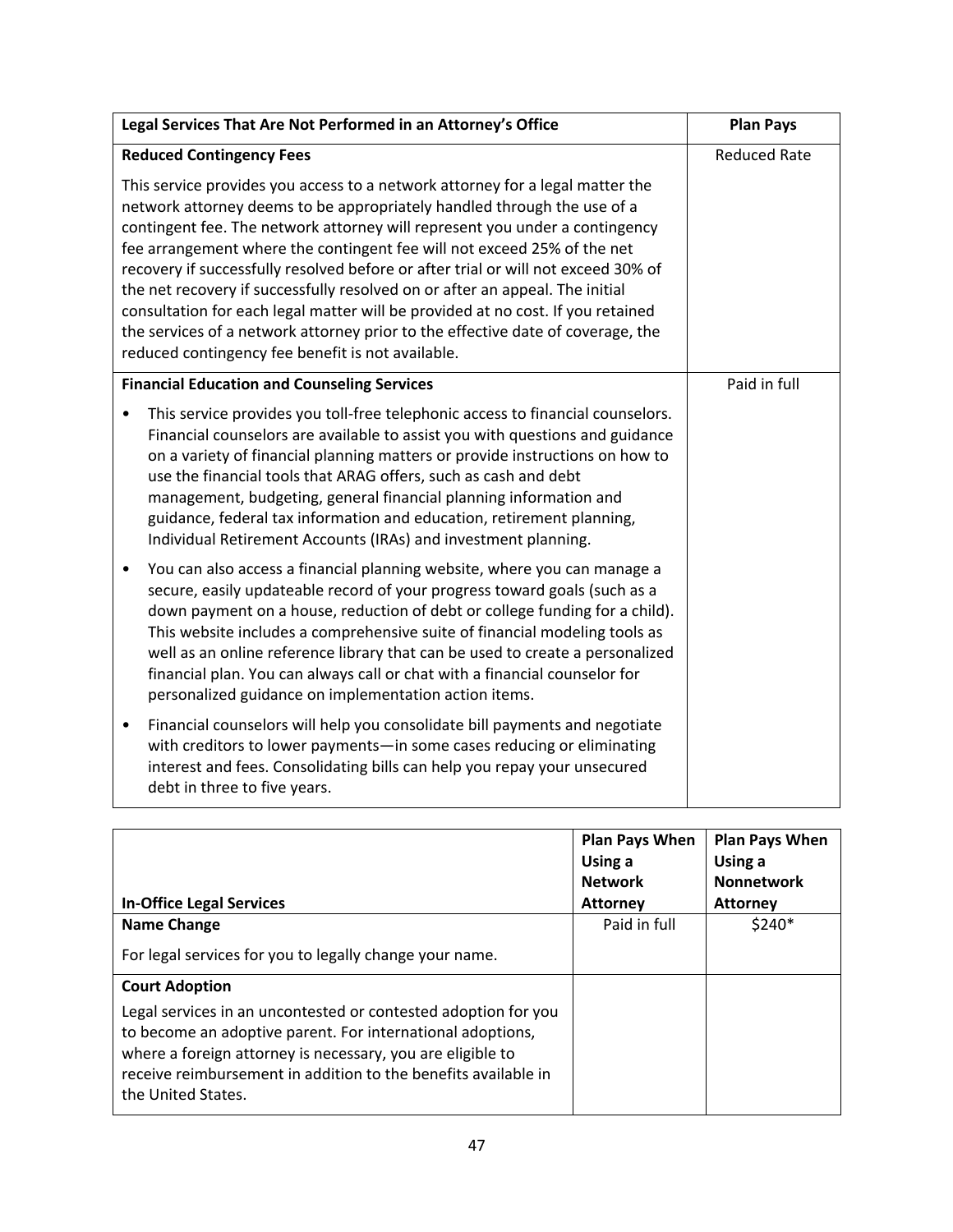|                                                                                                                                                                                                                         | <b>Plan Pays When</b> | <b>Plan Pays When</b>       |
|-------------------------------------------------------------------------------------------------------------------------------------------------------------------------------------------------------------------------|-----------------------|-----------------------------|
|                                                                                                                                                                                                                         | Using a               | Using a                     |
|                                                                                                                                                                                                                         | <b>Network</b>        | <b>Nonnetwork</b>           |
| <b>In-Office Legal Services</b>                                                                                                                                                                                         | <b>Attorney</b>       | <b>Attorney</b>             |
| Uncontested<br>Contested                                                                                                                                                                                                | Paid in full          | \$400*                      |
| Advice, negotiation and office work prior to trial                                                                                                                                                                      | Paid in full          | \$800*                      |
| Trial for three days or less                                                                                                                                                                                            | Paid in full          | \$1,800 **                  |
| Trial starting on day four until completion                                                                                                                                                                             | Paid in full          | \$100,000 ***               |
| <b>Consumer Protection</b>                                                                                                                                                                                              |                       |                             |
| Legal services for you as a defendant regarding written<br>contracts or warranties relating to consumer goods or services<br>(excluding residential contractor insurance disputes).                                     |                       |                             |
| Advice, negotiation and office work prior to trial                                                                                                                                                                      | Paid in full          | \$800*                      |
| Trial for three days or less                                                                                                                                                                                            | Paid in full          | \$1,800 **                  |
| Trial starting on day four until completion                                                                                                                                                                             | Paid in full          | \$100,000 ***               |
| <b>Defense of Debt Collection</b>                                                                                                                                                                                       |                       |                             |
| Legal services for you as the defendant in a legal action related<br>to consumer goods or services (excluding foreclosure,<br>garnishment, mechanic's line and student loan debt collection).                           |                       |                             |
| Advice, negotiation and office work prior to trial                                                                                                                                                                      | Paid in full          | \$480*                      |
| Trial for three days or less                                                                                                                                                                                            | Paid in full          | \$1,800 **                  |
| Trial starting on day four until completion                                                                                                                                                                             | Paid in full          | \$100,000 ***               |
| <b>Small Claims Court</b>                                                                                                                                                                                               |                       |                             |
| Legal services for you to obtain advice and counseling to bring<br>a claim in Small Claims Court (or similar court of limited civil<br>jurisdiction). This does not include representation in court.                    | Paid in full          | \$320* (to bring<br>claim)  |
| Legal services to defend an action in Small Claims Court (or<br>similar court of limited civil jurisdiction) including<br>representation in court where allowed by law.                                                 | Paid in full          | \$400* (to<br>defend claim) |
| <b>Bankruptcy</b>                                                                                                                                                                                                       |                       |                             |
| Legal services for you up to and including filing of a Chapter 7<br>bankruptcy final report or confirmation of a Chapter 13<br>bankruptcy. This does not include ongoing maintenance of a<br>Chapter 13 repayment plan. |                       |                             |
| Chapter 7                                                                                                                                                                                                               | Paid in full          | \$880*                      |
| Chapter 7 post-discharge amendment/modification                                                                                                                                                                         | Paid in full          | \$240*                      |
| Chapter 13                                                                                                                                                                                                              | Paid in full          | $$1,200*$                   |
| Chapter 13 post-confirmation amendment/<br>modification                                                                                                                                                                 | Paid in full          | \$240*                      |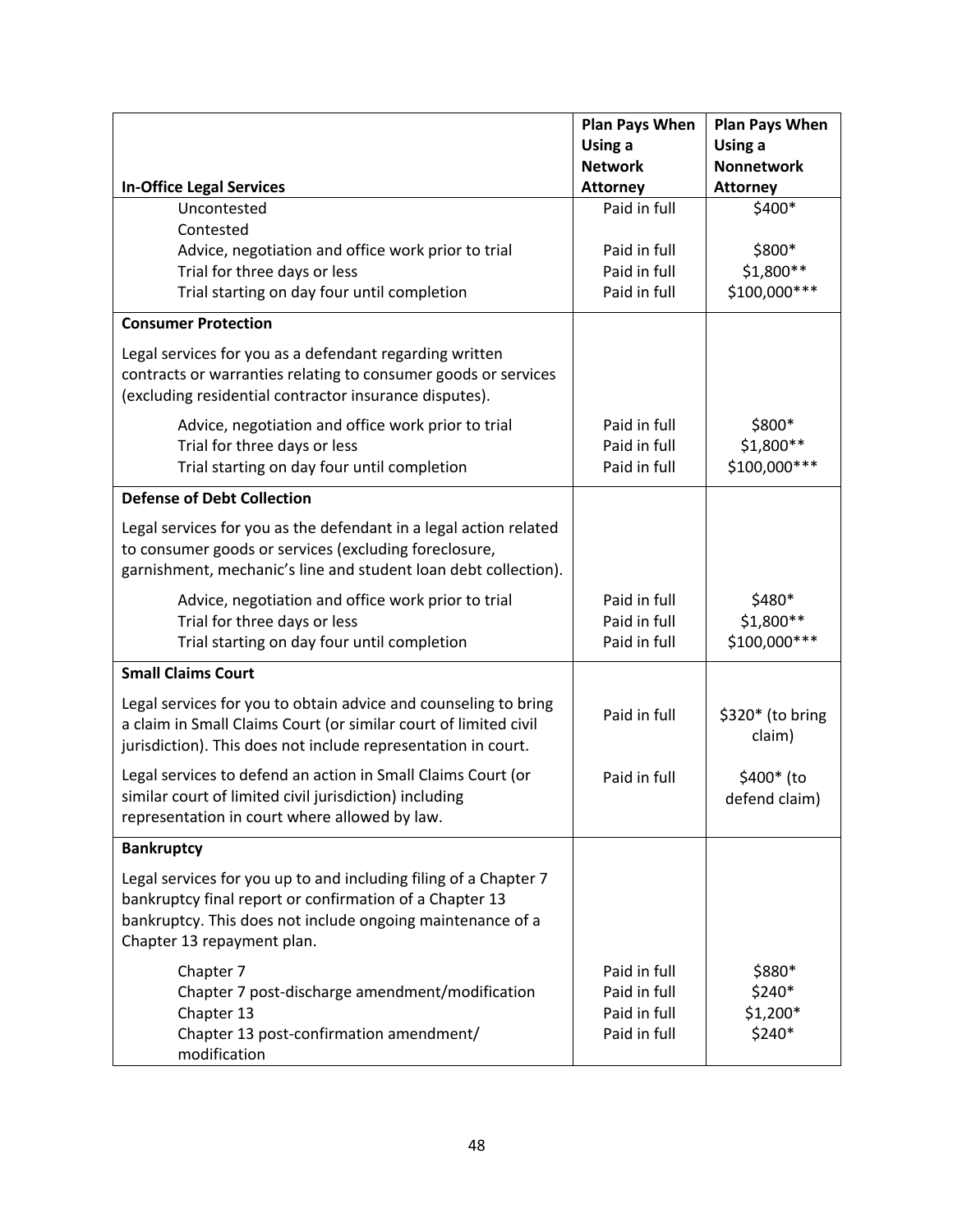|                                                                                                                                                                                     | <b>Plan Pays When</b><br>Using a                    | <b>Plan Pays When</b><br>Using a |
|-------------------------------------------------------------------------------------------------------------------------------------------------------------------------------------|-----------------------------------------------------|----------------------------------|
|                                                                                                                                                                                     | <b>Network</b>                                      | <b>Nonnetwork</b>                |
| <b>In-Office Legal Services</b>                                                                                                                                                     | <b>Attorney</b>                                     | <b>Attorney</b>                  |
| <b>Protection from Domestic Violence</b>                                                                                                                                            | Paid in full                                        | \$320*                           |
| Legal services for you to obtain a protective order related to<br>domestic violence                                                                                                 |                                                     |                                  |
| <b>Divorce</b>                                                                                                                                                                      |                                                     |                                  |
| Legal services for you in an uncontested or contested divorce,<br>legal separation and/or annulment of marriage.                                                                    |                                                     |                                  |
| Uncontested                                                                                                                                                                         | Paid in full                                        | \$640*                           |
| Contested                                                                                                                                                                           | Paid in full up to<br>20 hours per<br>covered event | $$1,600*$                        |
| Child Custody, Child Support and Child Visitation Agreement                                                                                                                         |                                                     |                                  |
| Legal services for the creation of initial child custody, child<br>support or child visitation agreements. This benefit does not<br>include the modification of current agreements. |                                                     |                                  |
| Uncontested                                                                                                                                                                         | Paid in full                                        | \$320*                           |
| Contested                                                                                                                                                                           | Paid in full up to<br>8 hours per<br>covered event  | \$640*                           |
| Alimony, Child Support, Child Custody and Child Visitation<br><b>Enforcement</b>                                                                                                    |                                                     |                                  |
| Legal services for a motion brought by you or against you to<br>enforce a final decree for child support, child custody, child<br>visitation or alimony.                            |                                                     |                                  |
| Uncontested                                                                                                                                                                         | Paid in full                                        | \$320*                           |
| Contested                                                                                                                                                                           | Paid in full up to<br>8 hours per<br>covered event  | \$640*                           |
| Alimony, Child Support, Child Custody and Child Visitation<br><b>Modification</b>                                                                                                   |                                                     |                                  |
| Legal services for you for a motion brought by you or for you to<br>modify a final decree for child support, child custody, child<br>visitation or alimony.                         |                                                     |                                  |
| Uncontested                                                                                                                                                                         | Paid in full                                        | \$320*                           |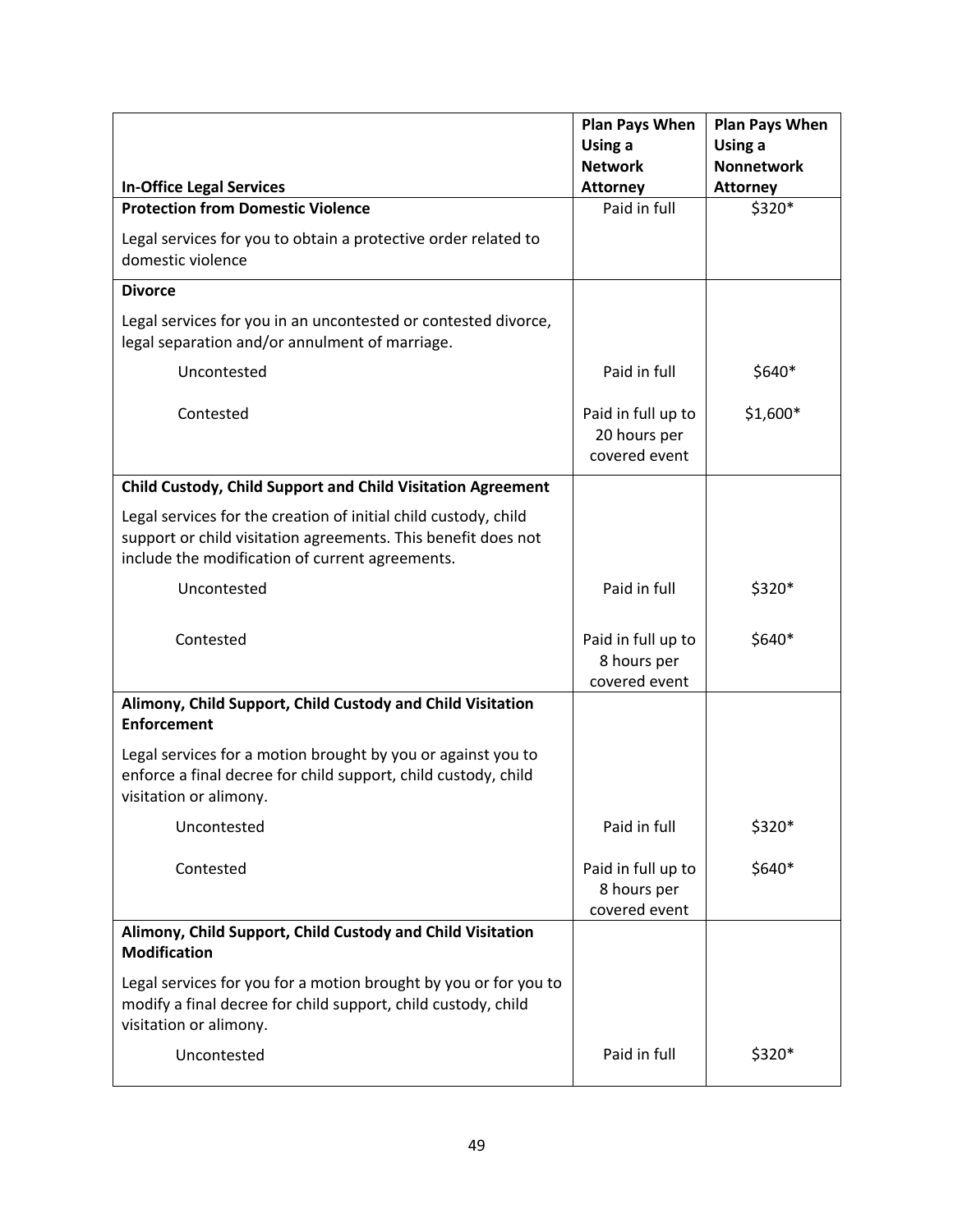|                                                                                                                                                                                                                                                    | <b>Plan Pays When</b><br>Using a | <b>Plan Pays When</b><br>Using a |
|----------------------------------------------------------------------------------------------------------------------------------------------------------------------------------------------------------------------------------------------------|----------------------------------|----------------------------------|
|                                                                                                                                                                                                                                                    | <b>Network</b>                   | <b>Nonnetwork</b>                |
| <b>In-Office Legal Services</b>                                                                                                                                                                                                                    | <b>Attorney</b>                  | <b>Attorney</b>                  |
| Contested                                                                                                                                                                                                                                          | Paid in full up to               | \$640*                           |
|                                                                                                                                                                                                                                                    | 8 hours per                      |                                  |
|                                                                                                                                                                                                                                                    | covered event                    |                                  |
| <b>Foreclosure</b>                                                                                                                                                                                                                                 |                                  |                                  |
| Legal services for you regarding written notice of foreclosure<br>related to your primary residence.                                                                                                                                               |                                  |                                  |
| Advice, negotiation and office work prior to trial                                                                                                                                                                                                 | Paid in full                     | \$480*                           |
| Trial for three days or less                                                                                                                                                                                                                       | Paid in full                     | \$1,800**                        |
| Trial starting on day four until completion                                                                                                                                                                                                        | Paid in full                     | \$100,000 ***                    |
| <b>Document Preparation and Review</b>                                                                                                                                                                                                             | Paid in full                     | \$40 per                         |
| Legal services for you for the preparation and review of deeds,<br>mortgages, promissory notes, affidavits, lease contracts,<br>demand letters and installment contracts, bills of sale, HIPAA<br>authorization forms and certifications of trust. |                                  | document                         |
| <b>Mechanic's Lien</b>                                                                                                                                                                                                                             |                                  |                                  |
| Legal services for you to remove a mechanic's lien                                                                                                                                                                                                 |                                  |                                  |
| Advice, negotiation and office work prior to trial                                                                                                                                                                                                 | Paid in full                     | \$480*                           |
| Trial for three days or less                                                                                                                                                                                                                       | Paid in full                     | \$1,800 **                       |
| Trial starting on day four until completion                                                                                                                                                                                                        | Paid in full                     | \$100,000 ***                    |
| <b>Student Loan Debt Collection</b>                                                                                                                                                                                                                |                                  |                                  |
| Legal services for you as the defendant in a legal dispute<br>related to your student loan                                                                                                                                                         |                                  |                                  |
| Advice, negotiation and office work prior to trial                                                                                                                                                                                                 | Paid in full                     | \$480*                           |
| Trial for three days or less                                                                                                                                                                                                                       | Paid in full                     | \$1,800 **                       |
| Trial starting on day four until completion                                                                                                                                                                                                        | Paid in full                     | \$100,000 ***                    |
| <b>Purchase of Real Estate</b>                                                                                                                                                                                                                     | Paid in full                     | \$320*                           |
| Legal services for you for the purchase of your primary<br>residence for the review and preparation of documents,<br>including contract for purchase and attendance at closing.                                                                    |                                  |                                  |
| <b>Sale of Real Estate</b>                                                                                                                                                                                                                         | Paid in full                     | \$320*                           |
| Legal services for you for the sale of your primary residence for<br>the review and preparation of documents, including contract<br>for purchase and attendance at closing.                                                                        |                                  |                                  |
| <b>Refinancing - Primary Residence</b>                                                                                                                                                                                                             | Paid in full                     | $$160*$                          |
| Advice and review of relevant documents for you regarding<br>refinancing of your primary residence.                                                                                                                                                |                                  |                                  |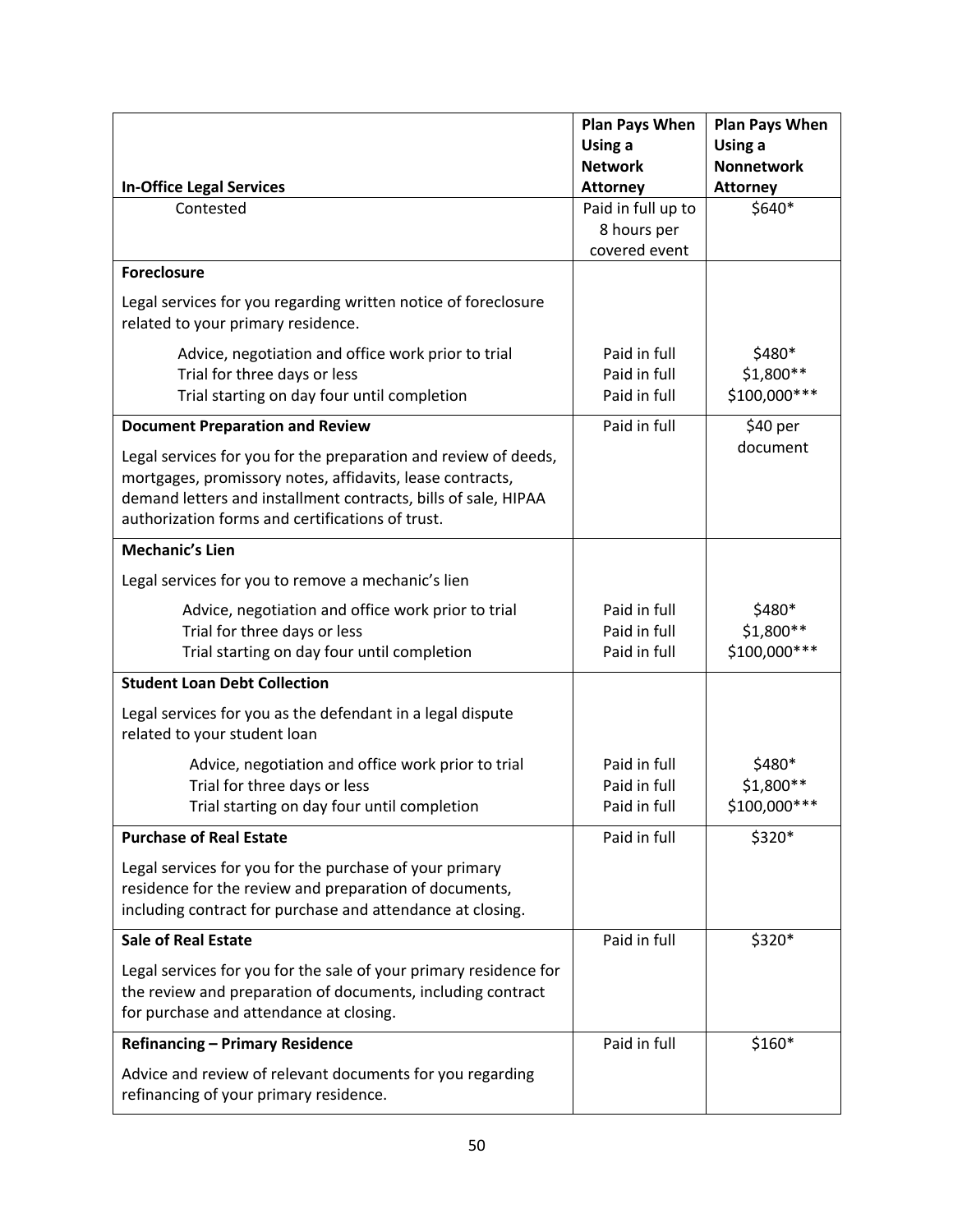|                                                                                                                                                                                                                                                                                                                                                                                                                                                 | <b>Plan Pays When</b><br>Using a<br><b>Network</b> | <b>Plan Pays When</b><br>Using a<br><b>Nonnetwork</b> |
|-------------------------------------------------------------------------------------------------------------------------------------------------------------------------------------------------------------------------------------------------------------------------------------------------------------------------------------------------------------------------------------------------------------------------------------------------|----------------------------------------------------|-------------------------------------------------------|
| <b>In-Office Legal Services</b><br><b>Tenant Matters</b>                                                                                                                                                                                                                                                                                                                                                                                        | <b>Attorney</b>                                    | <b>Attorney</b>                                       |
| Legal services for you as a plaintiff or defendant with your<br>landlord as a tenant of your primary residence, including, but<br>not limited to, eviction and security deposit disputes.                                                                                                                                                                                                                                                       |                                                    |                                                       |
| Advice, negotiation and office work prior to trial<br>Trial for three days or less<br>Trial starting on day four until completion                                                                                                                                                                                                                                                                                                               | Paid in full<br>Paid in full<br>Paid in full       | \$320*<br>$$1,800**$<br>\$100,000 ***                 |
| <b>IRS Audit Protection</b>                                                                                                                                                                                                                                                                                                                                                                                                                     |                                                    |                                                       |
| Legal services for you involving Internal Revenue Service (IRS)<br>audit(s) related to your personal tax return where the initial<br>written notice is received after the effective date of your LSP<br>coverage and while your coverage is in effect. This does not<br>include audits related to your failure to file a personal tax<br>return or pay taxes owed as indicated on a personal tax return<br>that was filed.                      |                                                    |                                                       |
| Advice, negotiation and office work prior to trial<br>Trial for three days or less<br>Trial starting on day four until completion                                                                                                                                                                                                                                                                                                               | Paid in full<br>Paid in full<br>Paid in full       | \$480*<br>\$1,800**<br>\$100,000 ***                  |
| <b>IRS Collection Defense</b>                                                                                                                                                                                                                                                                                                                                                                                                                   |                                                    |                                                       |
| Legal services for you in defense against collection actions by<br>the IRS related to errors on your personal tax return where the<br>initial written notice is received after the effective date of your<br>LSP coverage and while your coverage is in effect. This does not<br>include collection actions related to your failure to file a<br>personal tax return or pay taxes owed as indicated on a<br>personal tax return that was filed. |                                                    |                                                       |
| Advice, negotiation and office work prior to trial<br>Trial for three days or less<br>Trial starting on day four until completion                                                                                                                                                                                                                                                                                                               | Paid in full<br>Paid in full<br>Paid in full       | \$480*<br>\$1,800 **<br>\$100,000 ***                 |
| <b>Social Security/Veterans/Medicare</b>                                                                                                                                                                                                                                                                                                                                                                                                        |                                                    |                                                       |
| Legal services for you in an administrative proceeding arising<br>out of Social Security, Veterans, Medicare or Medicaid benefits.                                                                                                                                                                                                                                                                                                              |                                                    |                                                       |
| Advice, negotiation and office work prior to trial<br>Trial for three days or less<br>Trial starting on day four until completion                                                                                                                                                                                                                                                                                                               | Paid in full<br>Paid in full<br>Paid in full       | \$400*<br>\$1,800**<br>\$100,000 ***                  |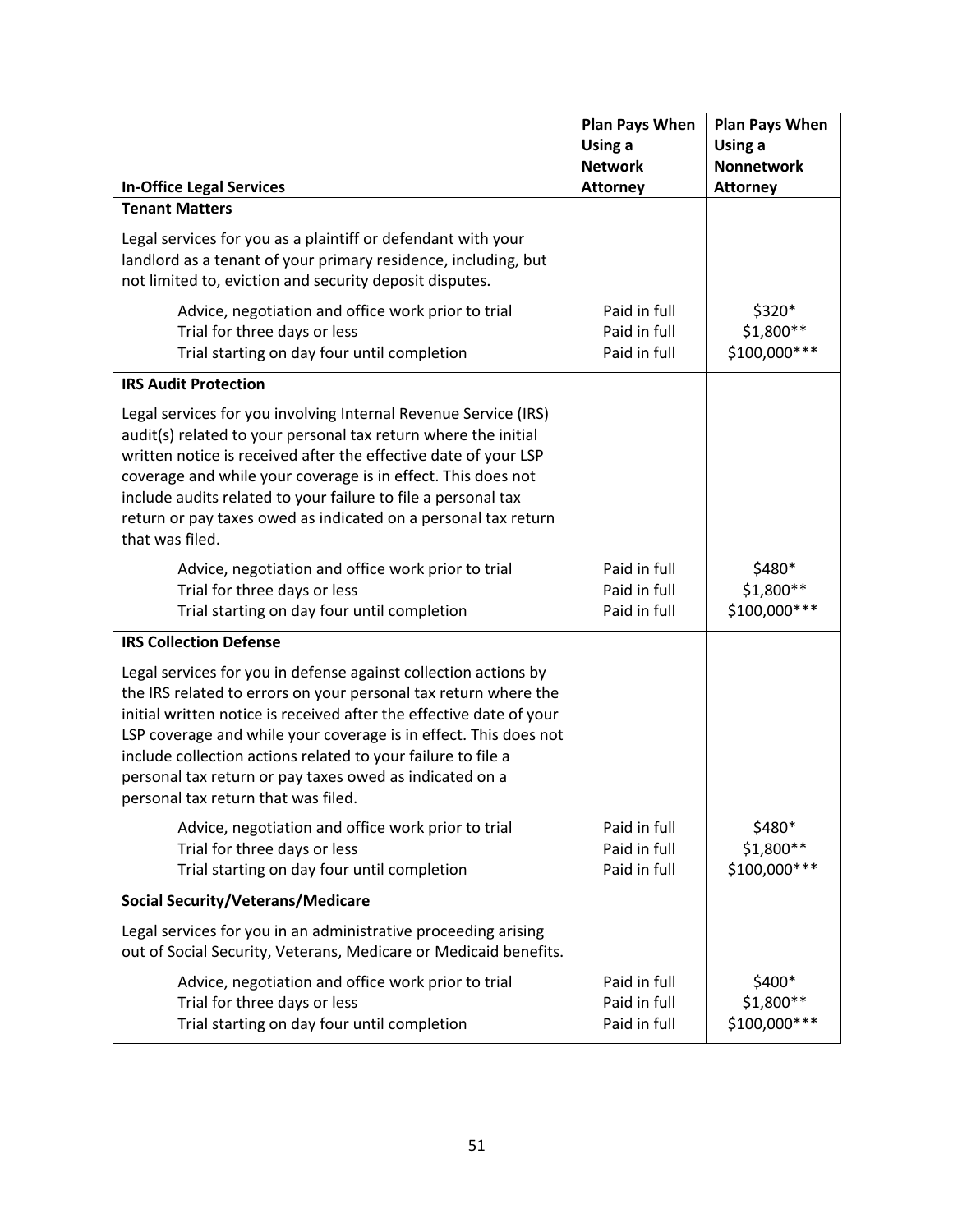|                                                                                                                                        | <b>Plan Pays When</b><br>Using a | <b>Plan Pays When</b><br>Using a |
|----------------------------------------------------------------------------------------------------------------------------------------|----------------------------------|----------------------------------|
|                                                                                                                                        | <b>Network</b>                   | <b>Nonnetwork</b>                |
| <b>In-Office Legal Services</b>                                                                                                        | <b>Attorney</b>                  | <b>Attorney</b>                  |
| <b>Wills and Durable Powers of Attorney</b>                                                                                            | Paid in full                     | \$320 single                     |
| Individual will or spousal will(s). Does not include any                                                                               |                                  | document                         |
| tax-planning services done in connection with the will(s).                                                                             |                                  | \$400 spousal                    |
| "Will" means a standard will that does not include trust                                                                               |                                  | documents                        |
| provisions other than a support trust for dependent children                                                                           |                                  |                                  |
| that is limited to appointing a guardian and placing assets for                                                                        |                                  |                                  |
| dependent children until they reach the age of majority.                                                                               |                                  |                                  |
| Codicil - Amendment to a Will                                                                                                          | Paid in full                     | \$40 single                      |
|                                                                                                                                        |                                  | document;                        |
|                                                                                                                                        |                                  | \$80 spousal                     |
|                                                                                                                                        |                                  | documents                        |
| <b>Living Will/Health Care Directive</b>                                                                                               | Paid in full                     | \$40 single                      |
|                                                                                                                                        |                                  | document;                        |
|                                                                                                                                        |                                  | \$80 spousal                     |
|                                                                                                                                        |                                  | documents                        |
| Power of Attorney/Financial Power of Attorney                                                                                          | Paid in full                     | \$40 single                      |
|                                                                                                                                        |                                  | document;                        |
|                                                                                                                                        |                                  | \$80 spousal                     |
|                                                                                                                                        |                                  | documents                        |
| <b>Parental Responsibilities</b>                                                                                                       |                                  |                                  |
| Legal services for you in juvenile court proceedings (except                                                                           |                                  |                                  |
| those involving traffic matters) where a state has brought an                                                                          |                                  |                                  |
| action regarding your parental responsibilities for an enrolled                                                                        |                                  |                                  |
| Dependent Child.                                                                                                                       |                                  |                                  |
| Advice, negotiation and office work prior to trial                                                                                     | Paid in full                     | \$480*                           |
| Trial for three days or less                                                                                                           | Paid in full                     | \$1,800**<br>\$100,000 ***       |
| Trial starting on day four until completion                                                                                            | Paid in full                     |                                  |
| <b>Criminal Misdemeanor Defense</b>                                                                                                    |                                  |                                  |
| Legal services for you in the defense against criminal                                                                                 |                                  |                                  |
| misdemeanor charges, except those involving motorized                                                                                  |                                  |                                  |
| vehicles and domestic violence charges. If a charge is escalated<br>to a felony, coverage will cease as of the date of the escalation. |                                  |                                  |
| If a felony charge is reduced or pled down to a misdemeanor,                                                                           |                                  |                                  |
| no coverage is available.                                                                                                              |                                  |                                  |
| Advice, negotiation and office work prior to trial                                                                                     | Paid in full                     | \$720*                           |
| Trial for three days or less                                                                                                           | Paid in full                     | \$1,800**                        |
| Trial starting on day four until completion                                                                                            | Paid in full                     | \$100,000 ***                    |
|                                                                                                                                        |                                  |                                  |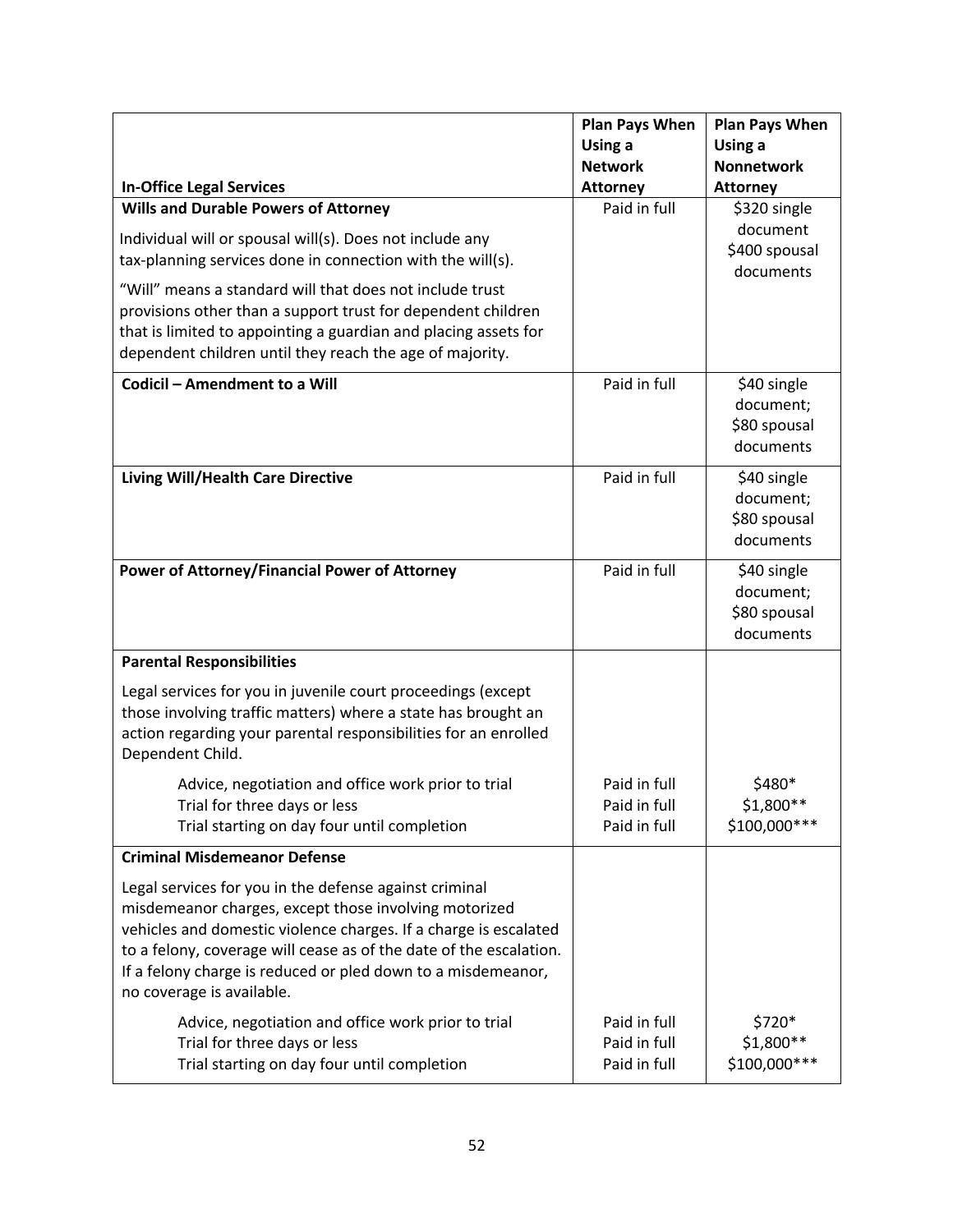|                                                                                                                                                                                                                                                              | <b>Plan Pays When</b><br>Using a<br><b>Network</b> | <b>Plan Pays When</b><br>Using a<br><b>Nonnetwork</b> |  |
|--------------------------------------------------------------------------------------------------------------------------------------------------------------------------------------------------------------------------------------------------------------|----------------------------------------------------|-------------------------------------------------------|--|
| <b>In-Office Legal Services</b>                                                                                                                                                                                                                              | <b>Attorney</b>                                    | <b>Attorney</b>                                       |  |
| <b>Minor Traffic Offenses Excluding DWI-Related</b>                                                                                                                                                                                                          |                                                    |                                                       |  |
| Legal services for you in the defense of a traffic offense where<br>a conviction would not result in the suspension or revocation of<br>your driving privileges. This does not include driving while<br>impaired or under the influence of drugs or alcohol. | Paid in full                                       | \$240*                                                |  |
| <b>Driving Privilege Protection</b>                                                                                                                                                                                                                          |                                                    |                                                       |  |
| Legal services for you in the defense of a traffic offense where<br>conviction of the offense will directly result in the suspension<br>or revocation of your driving privileges.                                                                            |                                                    |                                                       |  |
| Advice, negotiation and office work prior to trial                                                                                                                                                                                                           | Paid in full                                       | \$480*                                                |  |
| Trial for three days or less                                                                                                                                                                                                                                 | Paid in full                                       | \$1,800**                                             |  |
| Trial starting on day four until completion                                                                                                                                                                                                                  | Paid in full                                       | \$100,000 ***                                         |  |
| <b>Driving Privilege Restoration</b>                                                                                                                                                                                                                         |                                                    |                                                       |  |
| Legal services for you in an administrative proceeding for the<br>restoration of your suspended or revoked driving privilege. This<br>does not include driving while impaired or under the influence<br>of drugs or alcohol or a related offense.            | Paid in full                                       | \$240                                                 |  |
| $\ast$<br>Non-network attorney benefits are up to the stated amount.                                                                                                                                                                                         |                                                    |                                                       |  |
| **<br>Trial benefits are \$300 per half-day of trial time up to the stated amount.                                                                                                                                                                           |                                                    |                                                       |  |
| ***<br>Trial benefits are \$400 per half-day of trial time up to the stated amount.                                                                                                                                                                          |                                                    |                                                       |  |

### **What the LSP Does Not Cover**

The LSP does not cover the following:

- Matters against the Fund;
- Matters against the Trustees, the Administrator, or any Employee of the Fund Office;
- Matters against UFCW Local 1262 or any of its officers, directors, Employees or agents;
- Matters against a contributing employer;
- Matters against ARAG;
- Matters against any person covered by the Legal Services Plan except as expressly listed in this SPD;
- Legal services arising out of a business interest, investment interests, employment matters, your role as an officer or director of an organization, and patents or copyrights;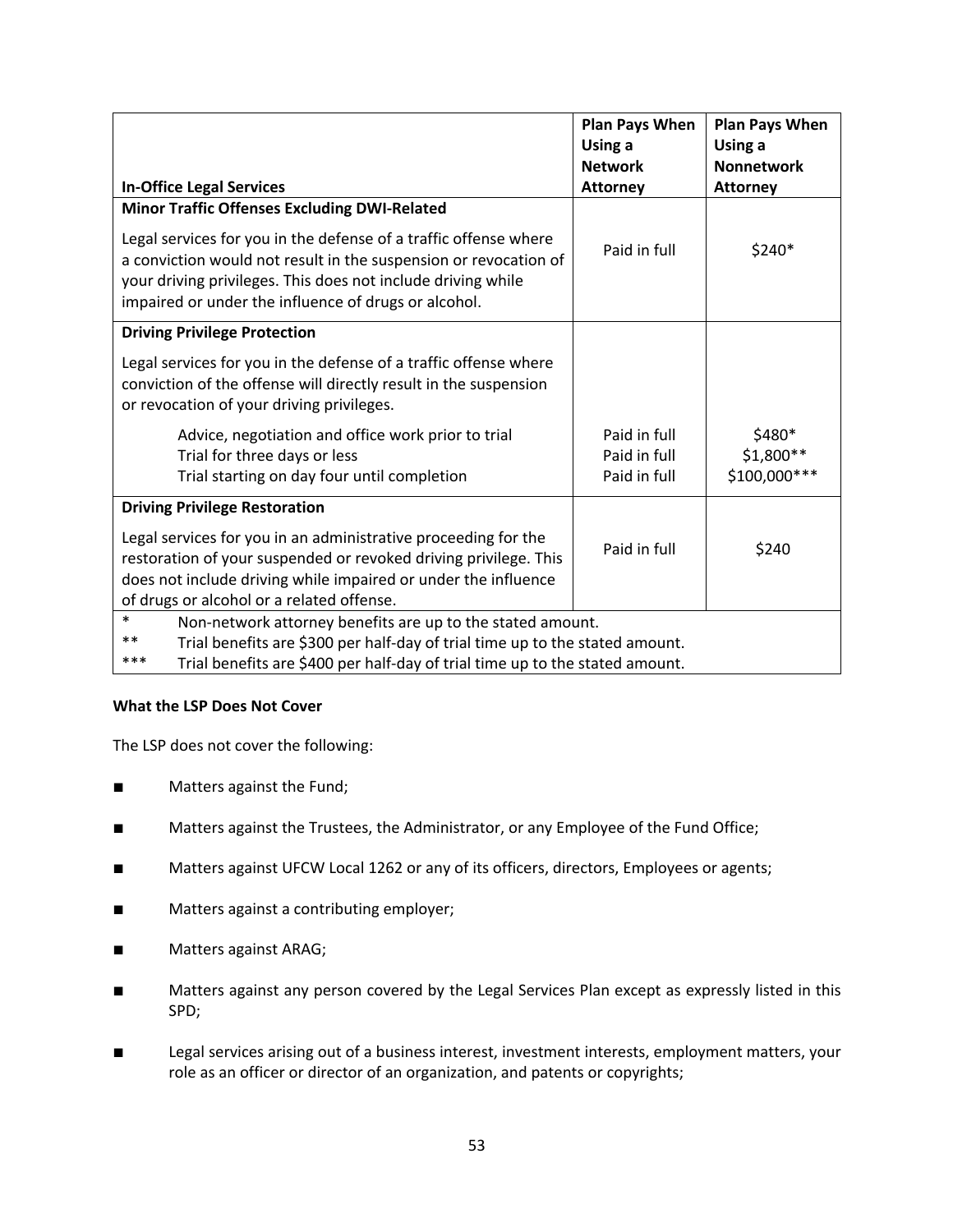- Legal services in class actions, post-judgments, punitive damages, personal injury, malpractice, appeals, small claims court or equivalent court in your state; or
- Legal services deemed by the Fund to be frivolous or lacking merit, or in actions in which you are the plaintiff and the amount we pay for your legal services exceeds the amount in dispute, or in which, in our reasonable belief, you are not actively and reasonably pursuing resolution of your case. However, this exclusion does not apply to the Small Claims Court benefit described above.

Also, benefits for telephone legal advice and consultation will not be provided for:

- Matters outside the jurisdiction of the United States of America.
- Matters that, in the opinion of the telephone legal access law firm, may not ethically or appropriately be handled over the telephone.
- Matters that require, in your and/or the telephone attorney's opinion, your personal presence in a firm's office or your direct and personal representation by another attorney.

#### **Pre-existing Matters**

Any legal matter that occurs or is initiated prior to the date you are covered by the LSP will be considered excluded by the LSP and you will not be entitled to benefits for that matter. ARAG defines "initiated" as the date on which written notice of a legal dispute is sent or filed by you or received by you, a ticket or citation is issued, or an attorney is hired.

As long as a matter is not specifically excluded, in-network assistance for a pre-existing legal matter is available via the telephone and 25 percent reduced fee benefit (so long as the network attorney was not retained prior to the effective date of your LSP coverage. Paid-in-full office visit or representation coverage is not available.

### **Termination of Coverage**

If you stop working for a contributing employer, your LSP benefit ends on the last day of the month in which you leave employment. If a case or legal matter that was opened while you were employed has not been concluded when your benefit would otherwise end because your employment terminated, the LSP will continue benefits until the case or matter is concluded or the maximum benefit has been paid, whichever occurs first.

#### **Converting Coverage**

Once your LSP benefit ends, you may convert it to an individual legal services policy at your own cost. You must notify ARAG within 90 days of the date your coverage ends to make arrangements for the premium payment. If you have any questions regarding the ARAG conversion plan, please contact ARAG at (800) 247-4184.

### **LSP Insurance Policy Controls**

Information on the LSP benefit provided in this SPD is intended to provide a general overview of the LSP benefit and is not a contract. Only the insurance policy between the Fund and ARAG, which is incorporated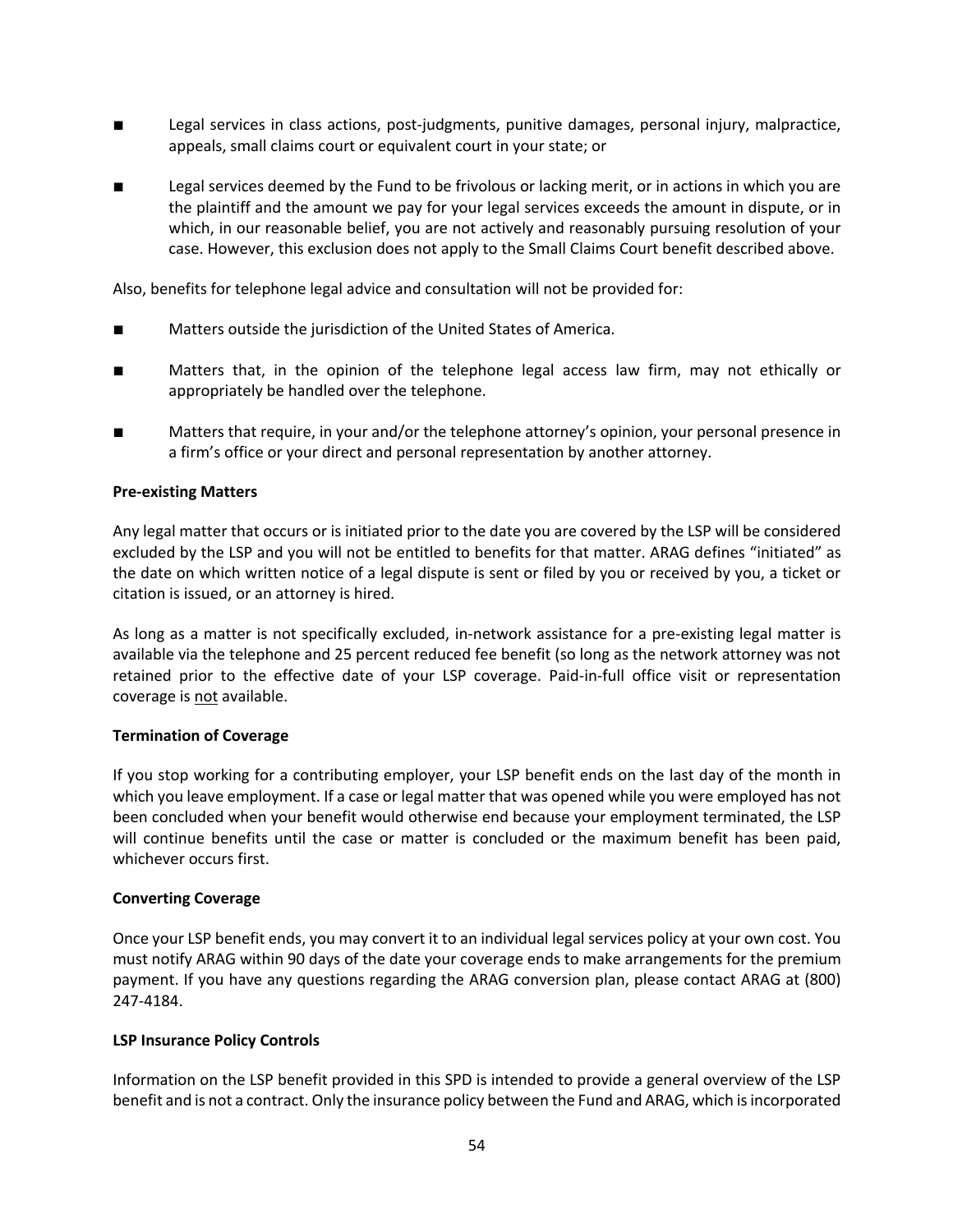into this SPD, can give actual terms, coverages, amounts, conditions and exclusions. The insurance policy is available for review at the Fund Office.

#### **LSP Administrator**

If you have any questions or concerns, please contact the LSP administrator at ARAG, 500 Grand Avenue, Suite 100, Des Moines, IA 50309 or at (800) 247-4184. You may also email ARAG at service@araglegal.com.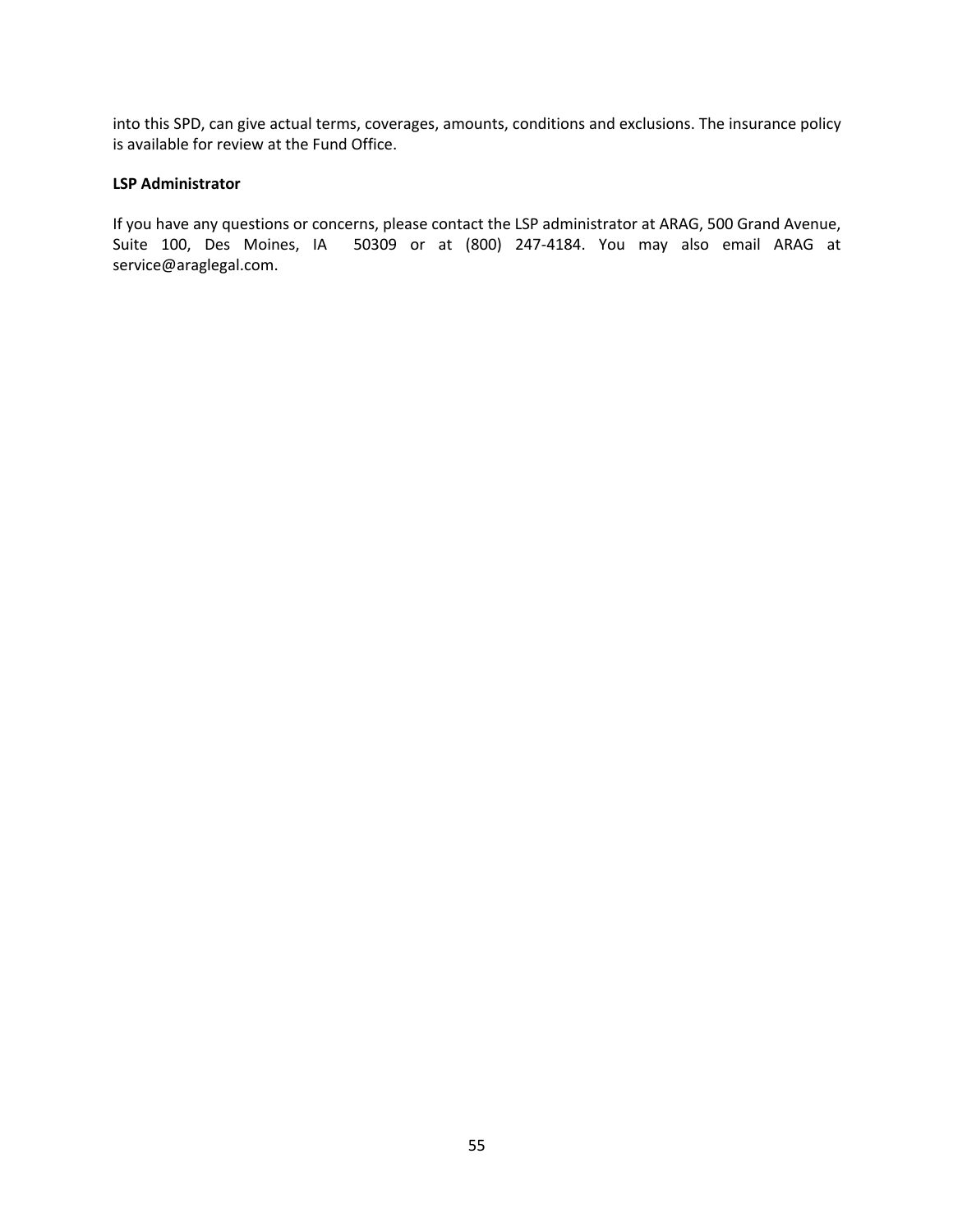# **DENTAL BENEFITS**

Each Calendar Year you can receive a dental benefit of up to a maximum of \$2,500 for each Covered Person.

If dental charges total more than \$2,500, you will be advised of those charges before any treatment begins. In that case, you will be required to make that payment out of your own pocket.

You can use any dental Provider you choose. Keep in mind, however, that if you use a participating dental Provider, you will spend less out of your own pocket. By using participating dentists, you can minimize your out-of-pocket expenses since all participating dentists agree to limit their fees to the Plan's allowances for Covered Services.

Please also see the "Coordination of Benefits" section above if dental work may be paid, in whole or in part, by any other plan.

### **Using a Participating Dentist**

When you or your Dependent Children need dental treatment, call the Fund Office at (800) 522-4161 (TTY: 711) to find a participating dental office close to your home or work or check the Fund's website at www.1262funds.org to see which dental Providers participate in the Fund's network. Then, call the participating dentist and be sure to identify yourself as a Covered Person of the UFCW Local 1262 and Employers Health and Welfare Fund when you make your appointment. The dentist will verify your eligibility with the dental administrator.

If you use a participating dentist, there is nothing you need to do at the time of your visit. Your dentist will handle all of the claims processing for you and will file claims directly with Horizon Dental Services. Horizon will handle all the claims processing and administrative services, including paying your dental Provider directly for your covered dental benefits.

### **Using a Non-participating Dentist**

If you or your Dependent Children choose to use a dentist who does not participate in the network established by the Fund, you will be responsible for paying the dentist at the time you receive service and submitting a claim under the Plan. You will be reimbursed based on the Plan's fee schedule. Keep in mind that this reimbursement may not cover the full cost of the dental services you receive. You must also pay an annual deductible of \$15 for an individual or \$30 for an entire family when using a non-participating dentist. The deductible applies to all Covered Services except preventive care as defined by applicable federal law.

### **Pre-Treatment Review**

The Plan has a pre-treatment review process that helps to improve the quality of your dental care. If your dentist estimates that the cost of your treatment will be \$250 or more, your dentist must submit a claim for pre-determination of benefits along with X-rays before treatment begins. Horizon Dental Services will review the proposed treatment and answer any questions about coverage and the proposed procedure before the work is completed. If your dentist recommends a course of treatment that is more extensive than usual in similar cases, Horizon may suggest alternative treatments. This review also lets you and the dentist know what is covered under the Plan and what your benefits will be. The Plan encourages you to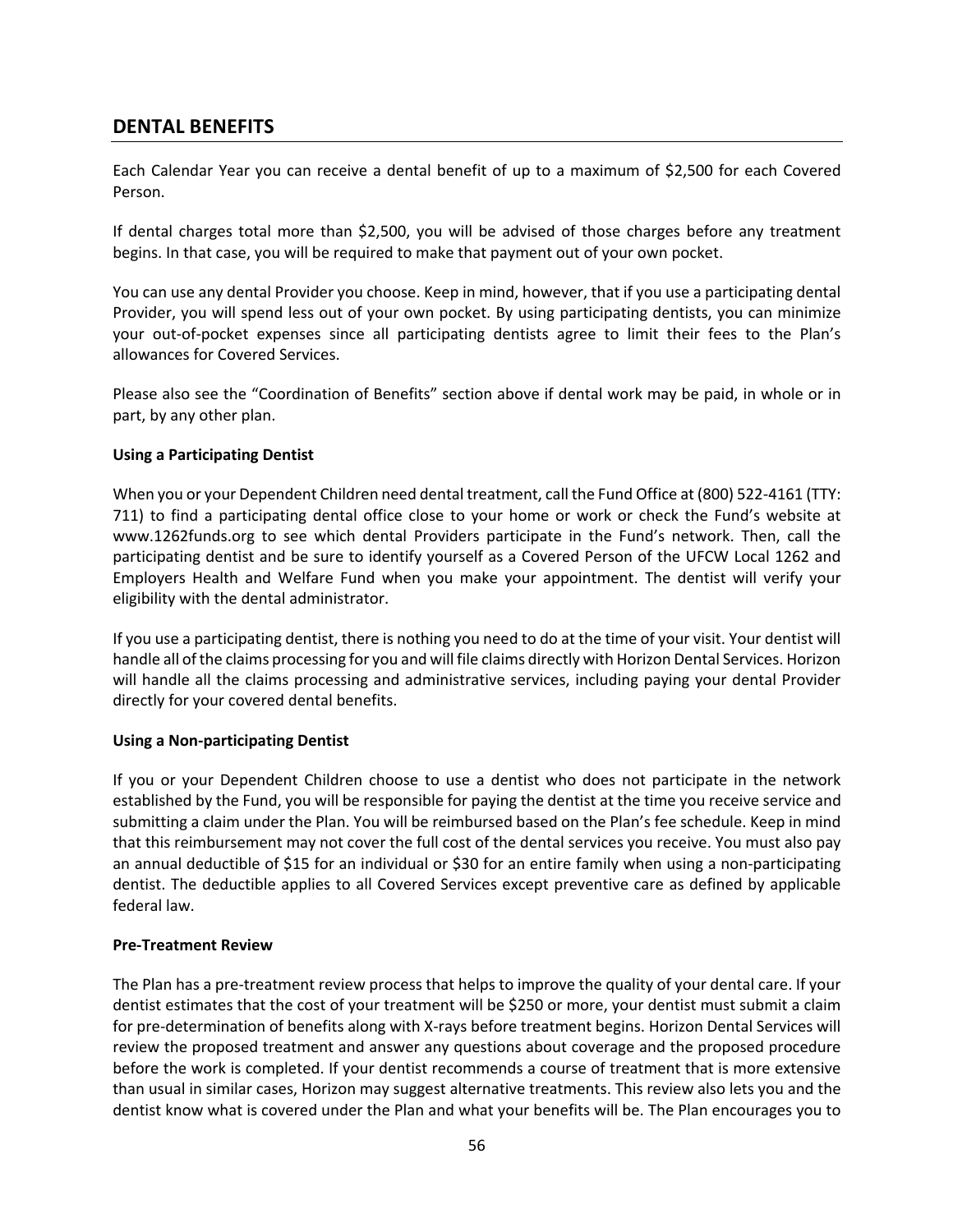ask your dentist to use the pre-treatment review process to protect you against large out-of-pocket dental bills for treatment that is not covered.

#### **Alternative Treatment Benefits**

This feature governs the benefits available under the Plan. If, as part of the pre-treatment review process, Horizon determines that your dentist's recommended treatment is more expensive than deemed appropriate, the Plan will pay benefits based on the cost of the less-expensive, alternative treatment.

#### **Covered Dental Services**

Appendix A attached to this SPD provides the fee schedule for covered dental services, effective August 1, 2019. As the fee schedule may change from time to time, for an updated list of covered dental services, call the Fund Office at (800) 522-4161 (TTY: 711). Note that the Trustees reserve the right to change the fees in this schedule at any time.

#### **Orthodontic Treatment**

Covered Persons under age 23 are eligible for orthodontic treatment under the Plan. The maximum lifetime orthodontic benefit is \$1,925 for each Covered Person. The maximum out-of-pocket amount a Covered Person will be responsible for is \$800 for orthodontic services performed by participating Providers; this limit will not apply to a orthodontic services performed for non-participating Providers.

Benefits for orthodontic treatment are paid in installments. The initial benefit payment is 25% of lifetime maximum (25% x \$1,925)—or \$481.25. The Plan then divides the balance of the lifetime maximum (\$1,925 minus \$481.25)—or \$1,443.75—by the number of months of treatment and submits payment quarterly. For example, if treatment is to continue over 24 months, you would receive \$180.48 each quarter over the 24-month period.  $(51,443.75/24 = 560.16 \times 3$  months per quarter).

### **Maximum Benefits**

The Dental Plan pays up to a maximum of \$2,500 in dental benefits for each Covered Person each Calendar Year for all Covered Services except orthodontia. There is a separate individual lifetime maximum of \$1,925 for orthodontic treatment. The Plan also has an individual maximum of \$2,262 in any continuous three-year period for periodontal care.

#### **Extended Benefits**

If you begin treatment while coverage is in effect, but coverage ends before your dentist has completed treatment, your benefits will be extended for up to 90 days for:

- Bridges
- Crowns
- **Dentures**
- **Orthodontics**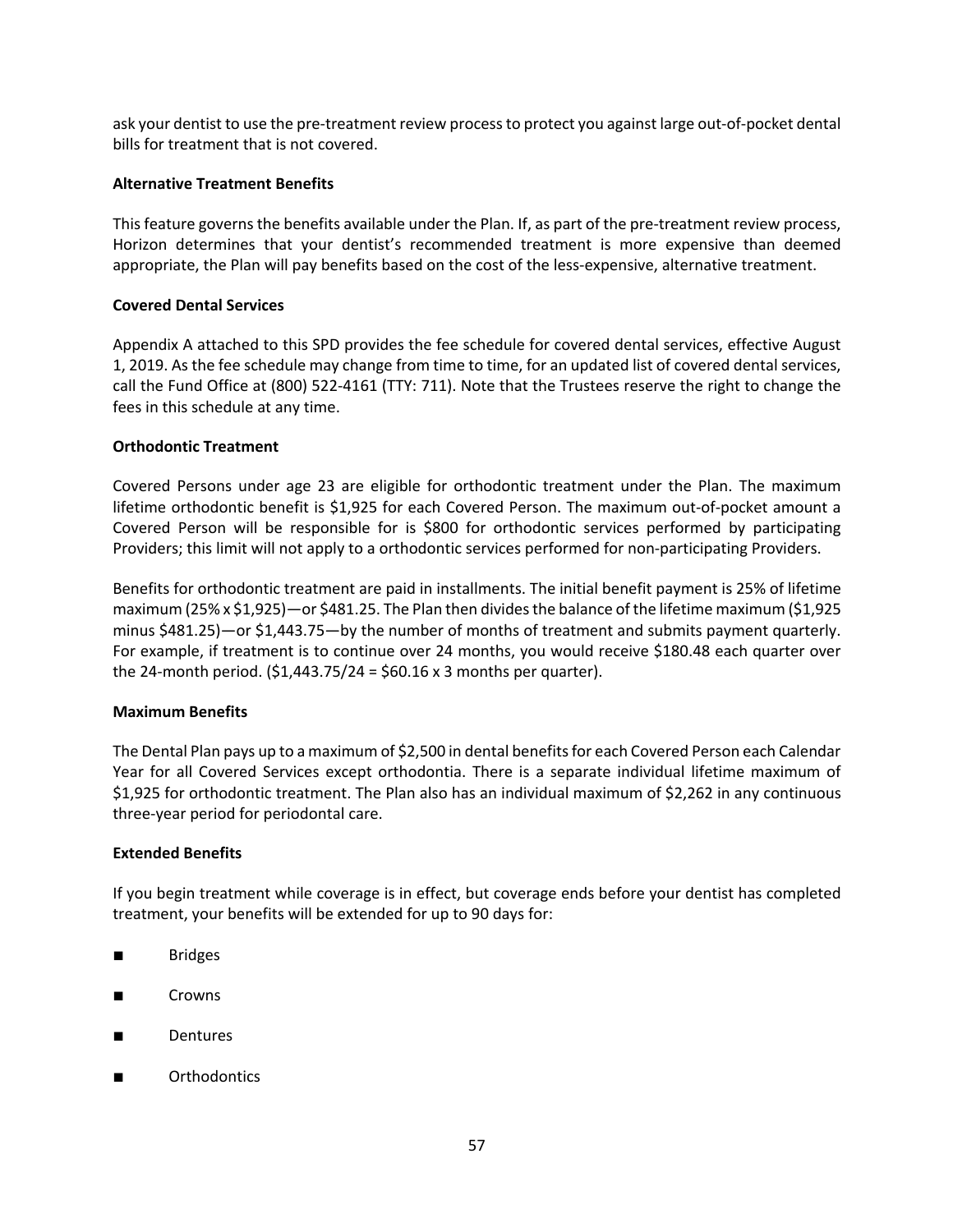### ■ Root canal

The Plan considers treatment to have begun when:

- An impression is taken for dentures
- Orthodontic bands and wires are placed on the teeth
- Preparation of the tooth begins for crowns or bridgework
- Root canal therapy begins on the tooth.

### **Dental Expenses the Plan Does Not Cover**

the Plan does not cover the following dental expenses:

- Anesthesia other than general anesthesia for one hour in the dentist's office
- Any claim submitted more than 12 months after the treatment date
- Any dental or orthodontic treatment that began prior to your coverage under the Plan
- Any services that are Experimental or not generally accepted by the dental profession
- Charges for canceled appointments (and any associated cancellation fees)
- Charges for completion of claim forms
- Charges for any services necessitated by a motor vehicle accident that can be collected under the terms of any federal or state law mandating indemnification regardless of fault, whether or not the Covered Person asserts rights to obtain coverage under the applicable law.
- Cosmetic services, including procedures, treatments, drugs, biological products and complications of cosmetic surgery
- Costs or charges that exceed the Plan's fee schedule
- Duplication of dentures
- Examinations, diagnostic procedures or treatment by any method of jaw joint problems, including for temporomandibular joint (TMJ) dysfunctions syndrome, TMJ pain syndromes, craniomandibular disorders and myofascial pain dysfunction or other conditions of the joint linking the jaw bone (mandible) and skull and the complex muscles, nerves and other tissues related to the joint
- Expenses incurred after any payment, duration or visit maximum is or would be reached
- Experimental or Investigational treatments, procedures, biological products or devices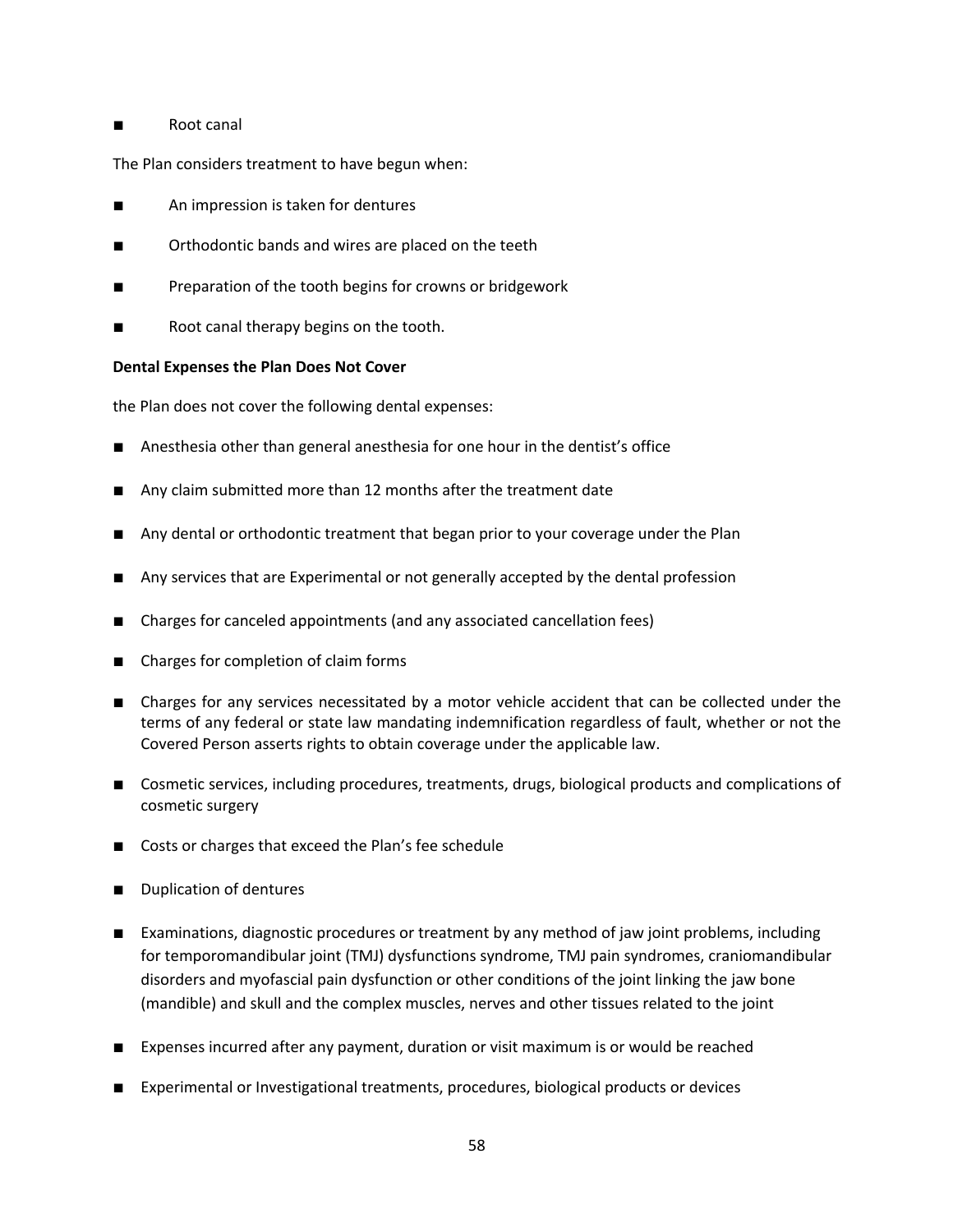- Hospital visits or expenses
- Implants
- Instruction on dental hygiene and plaque control
- Orthodontic care for covered individuals older than age 23 (unless the Claims Administrator determines that the person has handicapping malocclusions)
- Replacement of a crown, inlay, onlay, bridge or full or partial denture that was installed less than five years earlier
- Restorations that are covered are limited to the replacement of lost teeth when due to decay, fracture, abrasion, attrition or erosion.
- Services or supplies
	- $\circ$  Connected with any procedure or exam not needed for the diagnosis or treatment of an Injury or Illness for which a bona fide diagnosis has been made because of existing symptoms
	- o Eligible for payment under federal or state programs (except Medicare and Medicaid when, by law, the Plan is primary)
	- o For which a charge is not usually made, such as a Provider treating a professional or business associate, or services at a public health fair
	- o For which the Covered Person is not legally obligated to pay
	- o For which the Covered Person would not have been charged if he or she did not have health care coverage
	- o For which the Provider has not received a certificate of need or such other approvals as required by law
	- o Furnished by a member of the Covered Person's family (spouse, child, parent, in-law, brother or sister)
	- o Needed due to an Injury or Illness to which a contributing cause was the Covered Person's commission of or attempt to commit a felony, or to which a contributing cause was the Covered Person's engagement in an illegal occupation
	- o Performed on teeth with a poor prognosis
	- o Performed or provided by anyone who does not qualify as a Provider or who is paid by the facility and is not allowed to charge for the services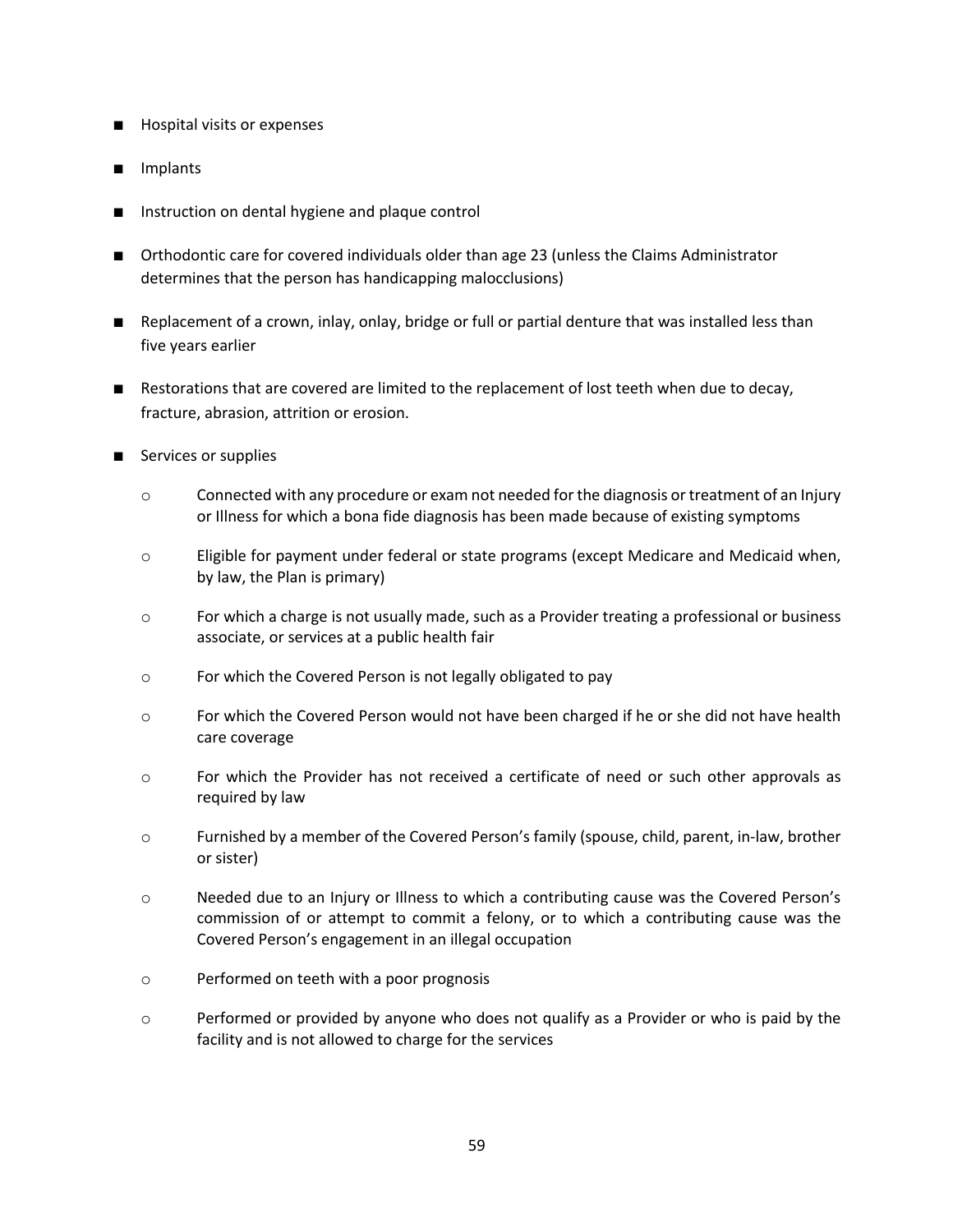- o Provided by a government Hospital or provided by or in a facility run by the Department of Defense or Veterans Administration for a service-related Illness or Injury unless coverage for the services is required by law
- $\circ$  Provided to treat an Injury or Illness resulting from war or an act of war if the Injury or Illness occurs while, or as a result of the special hazards incident to, the Covered Person's serving in the military, naval or air forces of any country, combination of countries or international organization, or serving in any civilian noncombatant unit supporting or accompanying the military, naval or air forces
- $\circ$  Provided to treat an Injury or Illness resulting from war or an act of war if the Injury or Illness occurs while the Covered Person is not in the military, naval or air forces of any country, combination of countries or international organization, if the Injury or Illness occurs outside the home area
- o Rendered prior to the Covered Person's coverage date or after his or her coverage under the Plan ends, except as stated in this SPD
- o Required by an employer as a condition of employment, and services rendered through a medical department, clinic or other similar service provided or maintained by the employer
- o That are not Medically Necessary and Appropriate, including court-ordered treatment
- o That are specifically limited or excluded in this SPD
- **Splinting of implants**
- Surgical removal of bone tissue, tumors or cysts (which may be covered by the Medical Plan)
- Tests and laboratory examinations
- Transportation and travel, except as otherwise stated in this SPD

### **Claiming Benefits**

Claim forms for dental care reimbursements with non-participating dentists are available by calling the Fund Office at (800) 522-4161 (TTY: 711). A claim for dental benefits must include your name, diagnosis, treatment and charge for each treatment. Dentists must indicate their federal tax identification or Social Security numbers on the invoice or claim form.

As the Claims Administrator, Horizon will not accept canceled checks, balance due statements or paid receipts in place of the actual bill or itemized statement as part of your claim for benefits. (See the "Claims and Appeals Procedures" section for information on appealing a claim.) It is important that you complete the claim form as directed. Otherwise, the form will be returned to you, causing a delay in processing and reimbursement.

Horizon may require you to verify a claim for benefits under the Plan. The additional information that may be requested includes, but is not limited to, the following: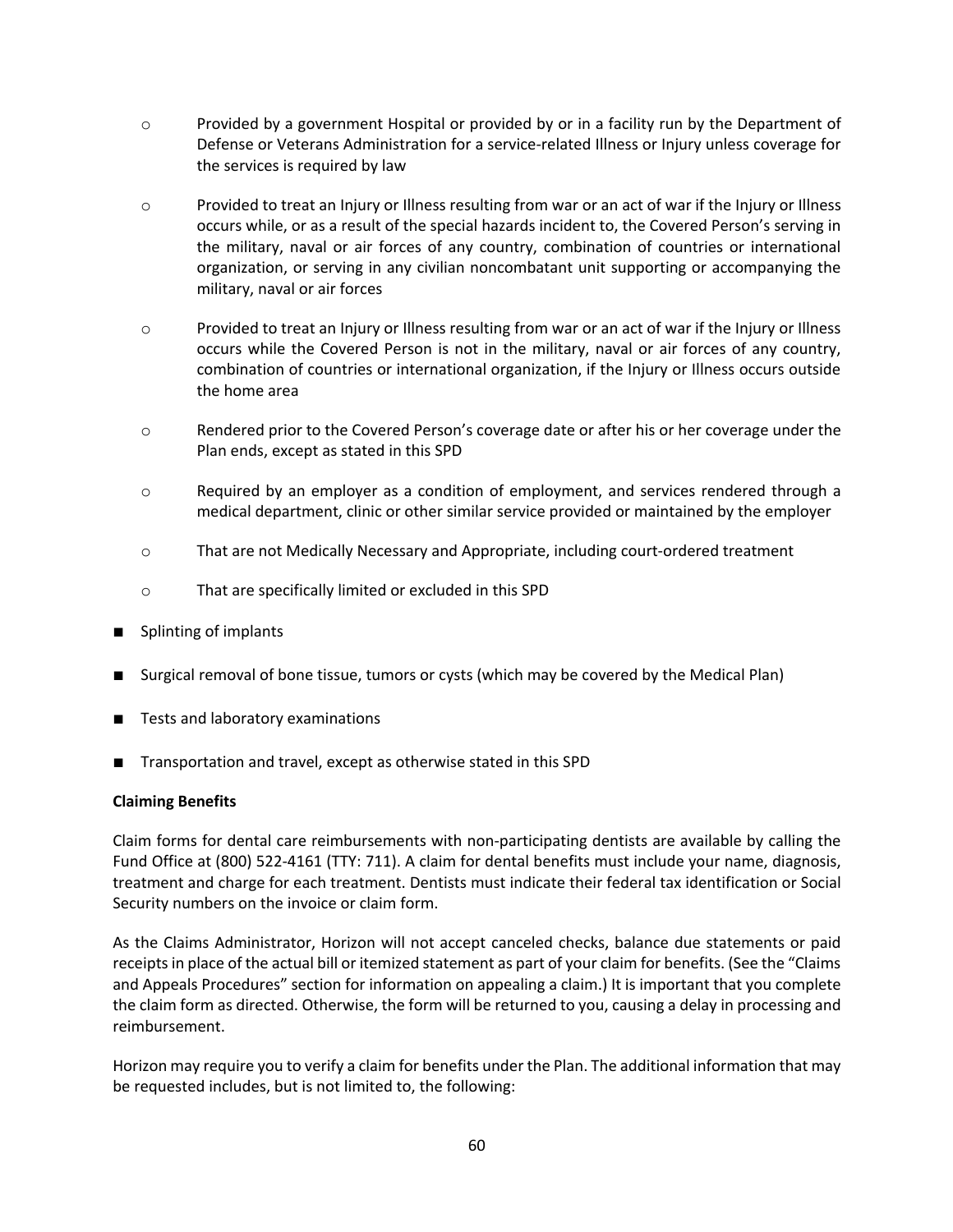- A complete dental chart showing extractions, missing teeth, fillings, prostheses, periodontal mobility and pocket depths and the date of any previously performed work
- An itemized bill showing tooth numbers and quadrants
- X-rays taken before and after the work is performed, study models and laboratory reports
- An examination by a dentist chosen by the Claims Administrator

Send your claim form and bills to:

Horizon Blue Cross Blue Shield of New Jersey Dental Programs P.O. Box 1311 Minneapolis, MN 55440-1311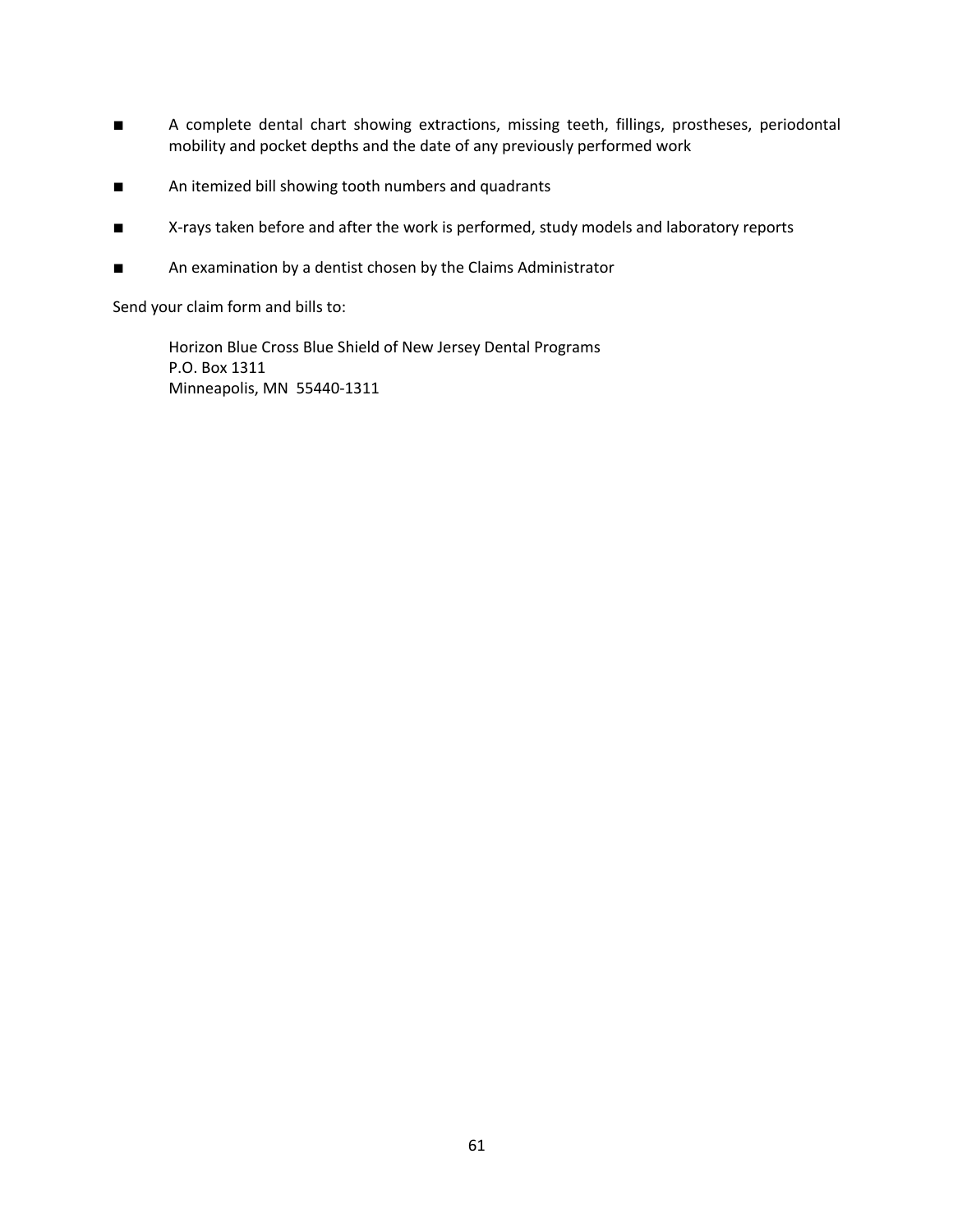# **GLOSSARY OF KEY TERMS**

For the reader's convenience, these key terms' definitions may be provided within the text of the document, as well as below.

**24-month Claims Period**—Any claim or lawsuit related to benefits under the Plan must be brought in the correct court no later than 24 months after the earliest of:

- the date when your first benefit payment was made or due;
- the date when the request for a Plan benefit was first denied; or
- the earliest date when the person knew or should have known the material facts on which the lawsuit is based.

**Beneficiary**—The person or persons you name to receive your death benefits. You may name anyone as your Beneficiary and can change your choice at any time and for any reason. Your primary Beneficiary is the individual who will receive your life insurance benefit if you die. Your contingent Beneficiary receives your life insurance benefit if your primary Beneficiary dies before receiving benefits. If you name more than one primary or contingent Beneficiary, they will share the benefit equally, unless you designate otherwise.

**Calendar Year**—The 12-month period that begins on January 1 of each year.

**COBRA**—The Consolidated Omnibus Budget Reconciliation Act of 1985, as amended.

**Covered Person**—A person properly enrolled in the Plan.

**Covered Services**—Services and treatments eligible for reimbursement or payment under the Plan. The Plan will only pay for or reimburse Covered Services received while you or your Dependent Child is enrolled in the Plan.

**Dependent Child or Children**—A biological child, adopted child, stepchild, or child placed with you for adoption who meets the eligibility requirements for coverage and is properly enrolled in the Plan.

**Employee**—A person whose employment is covered by a collective bargaining agreement by and between the employer and UFCW Local 1262 that requires the employer to make contributions to the Fund on the person's behalf. For purposes of COBRA coverage, Employee shall also include former Employees, as applicable. "Part-time Employee" means an Employee who is employed on a part-time basis as defined in a collective bargaining agreement between an employer and UFCW Local 1262 or a participation agreement with the Fund. "Service Clerk" means an Employee who is employed as a Service Clerk as defined in a collective bargaining agreement between an Employer and UFCW Local 1262 or participation agreement with the Fund.

**ERISA**—The Employee Retirement Income Security Act of 1974, as amended.

**Experimental or Investigational**—Any treatment, procedure, facility, equipment, drug, device or supply that fails to meet any one of the following tests: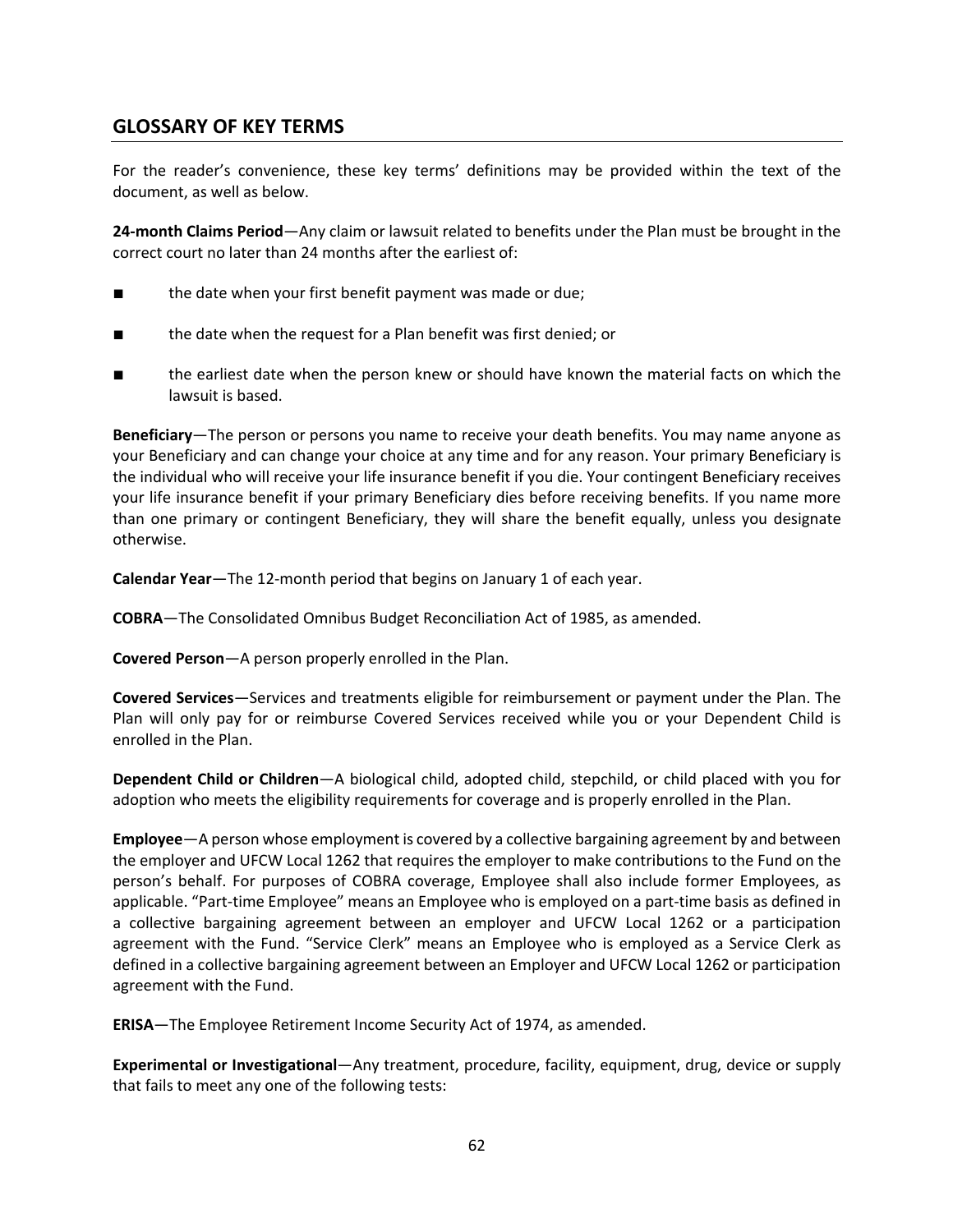- It is approved by the appropriate federal agency and has been in use for the purpose defined in that approval or proven to the Plan's satisfaction to be the standard of care. (Drugs, biological products, devices and any other product or procedure must have final approval to market from the FDA or any other federal government body with authority to regulate it.) Keep in mind that this approval does not automatically mean that the Plan will consider it Medically Necessary and Appropriate.
- There must be sufficient proof (i.e., well-designed and well-documented investigations), published in peer-reviewed scientific literature that confirms its effectiveness.
- It must result in measurable improvement in health outcomes and the therapeutic benefits must outweigh the risks, as shown in scientific studies.
- It must be as safe and effective as any established modality.
- It must demonstrate effectiveness when applied outside of the investigative research setting.

**Fund—**The United Food and Commercial Workers Local 1262 and Employers Health and Welfare Fund.

**Fund Office**—The office maintained by the Trustees of the UFCW Local 1262 and Employers Health and Welfare Fund. It is located at 1389 Broad Street, Clifton, NJ 07013-4292. The phone number is (800) 522- 4161 (TTY: 711).

**HIPAA**—The Health Insurance Portability and Accountability Act of 1996.

**Initial Measurement Period**—The 12-month period that begins on or immediately after your date of hire.

**Initial Stability Period**—The period that begins on the effective date of your medical and prescription drug coverage and continues for 12 consecutive months.

**Injury**—Any damage caused by an accident.

**Medically Necessary and Appropriate (or Medically Necessary)**—Generally recognized in the medical profession as effective and essential for treatment of the Injury or Illness for which care is ordered and provided at the appropriate level of care in the most appropriate setting based on the diagnosis. To be considered Medically Necessary and Appropriate, the care must be based on generally recognized and accepted standards of medical practice in the United States and it must be the type of care that could not have been omitted without an adverse effect on the patient's condition or the quality of medical care. A service, treatment, supply, or confinement is not considered Medically Necessary and Appropriate if it is Experimental or is primarily for scholastic, educational, vocational or developmental training, or if it is primarily for the comfort, convenience, or administrative ease of the Provider or the patient or his or her family or caretaker.

Any expense that is not Medically Necessary and Appropriate will not be considered an eligible expense under the Plan and will not be eligible for reimbursement. The Trustees reserve the right to review medical care and to determine whether or not the service, treatment, supply or confinement is Medically Necessary and Appropriate. The Trustees may rely on an independent reviewer to make that determination. The fact that a physician or any other health care Provider orders or recommends a